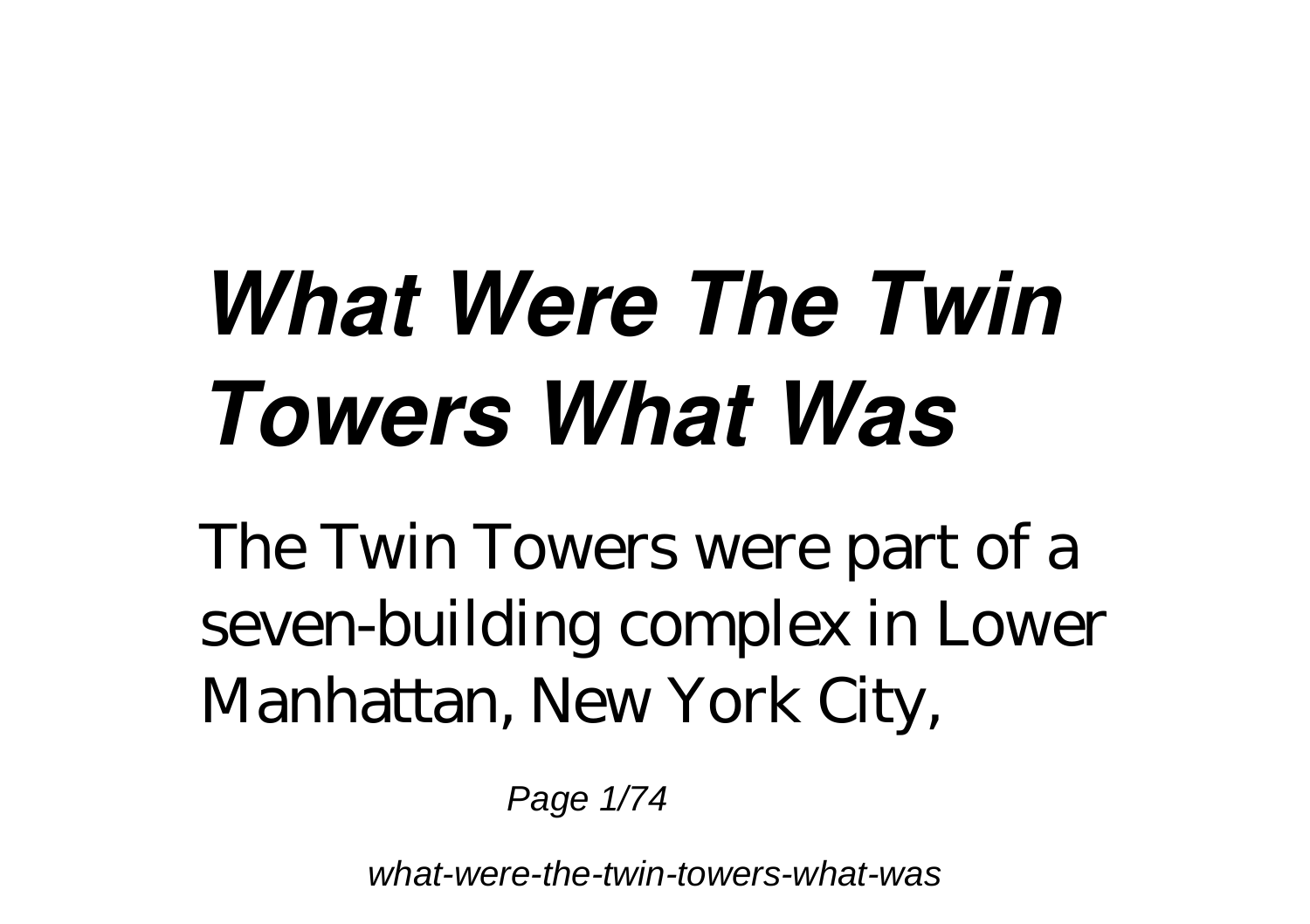which opened officially on April 4th, 1973, and existed until the 9/11 terrorist attacks on September 11th, 2001 brought them down. The Twin Towers were 1 World Trade Center and 2 World Trade Center. Page 2/74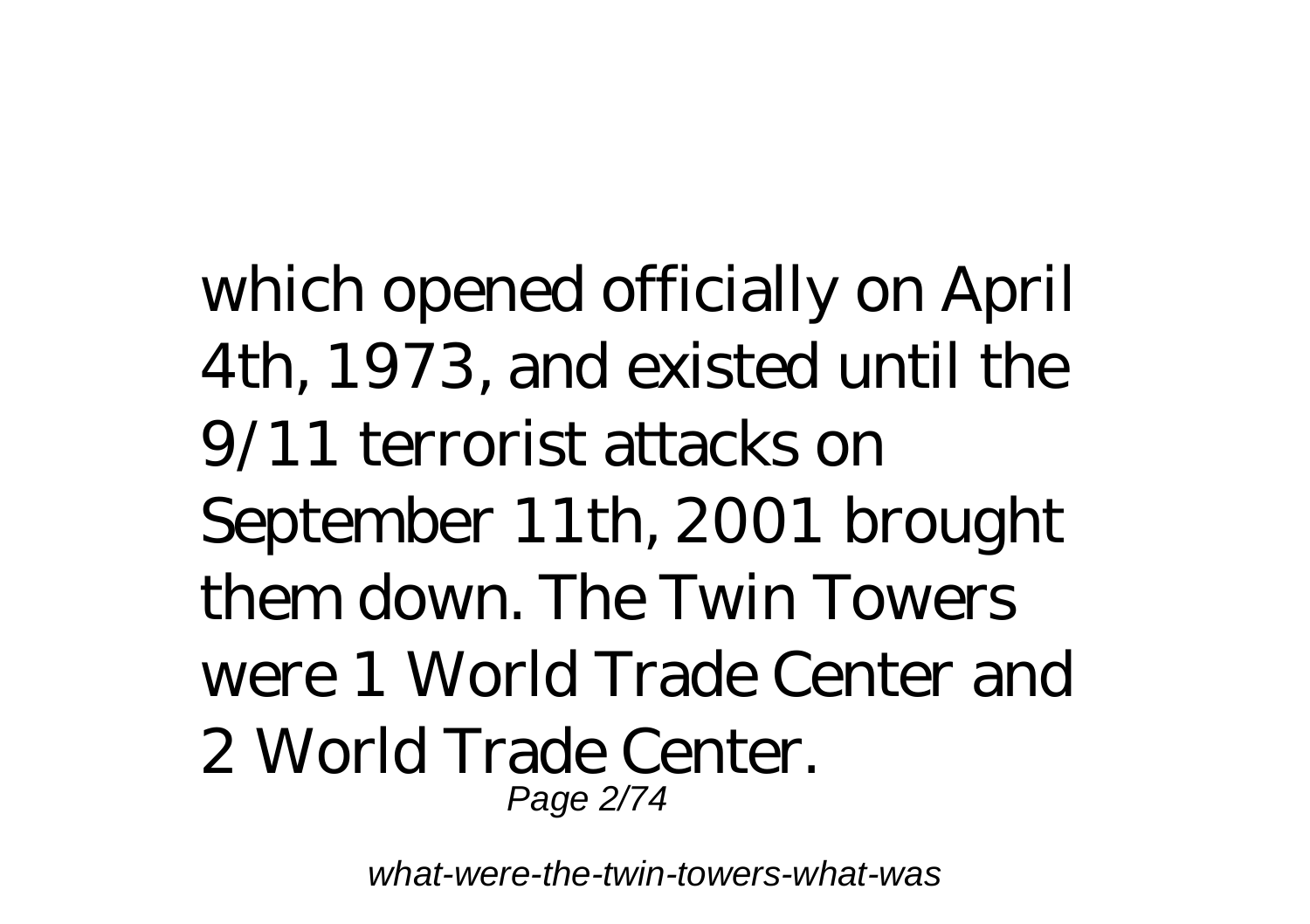The Twin Towers II (also known as Twin Towers 2, New Twin Towers, Trump Twin Towers and World Trade Center Phoenix) was a proposed twin-towered skyscraper complex which would have been located at the Page 3/74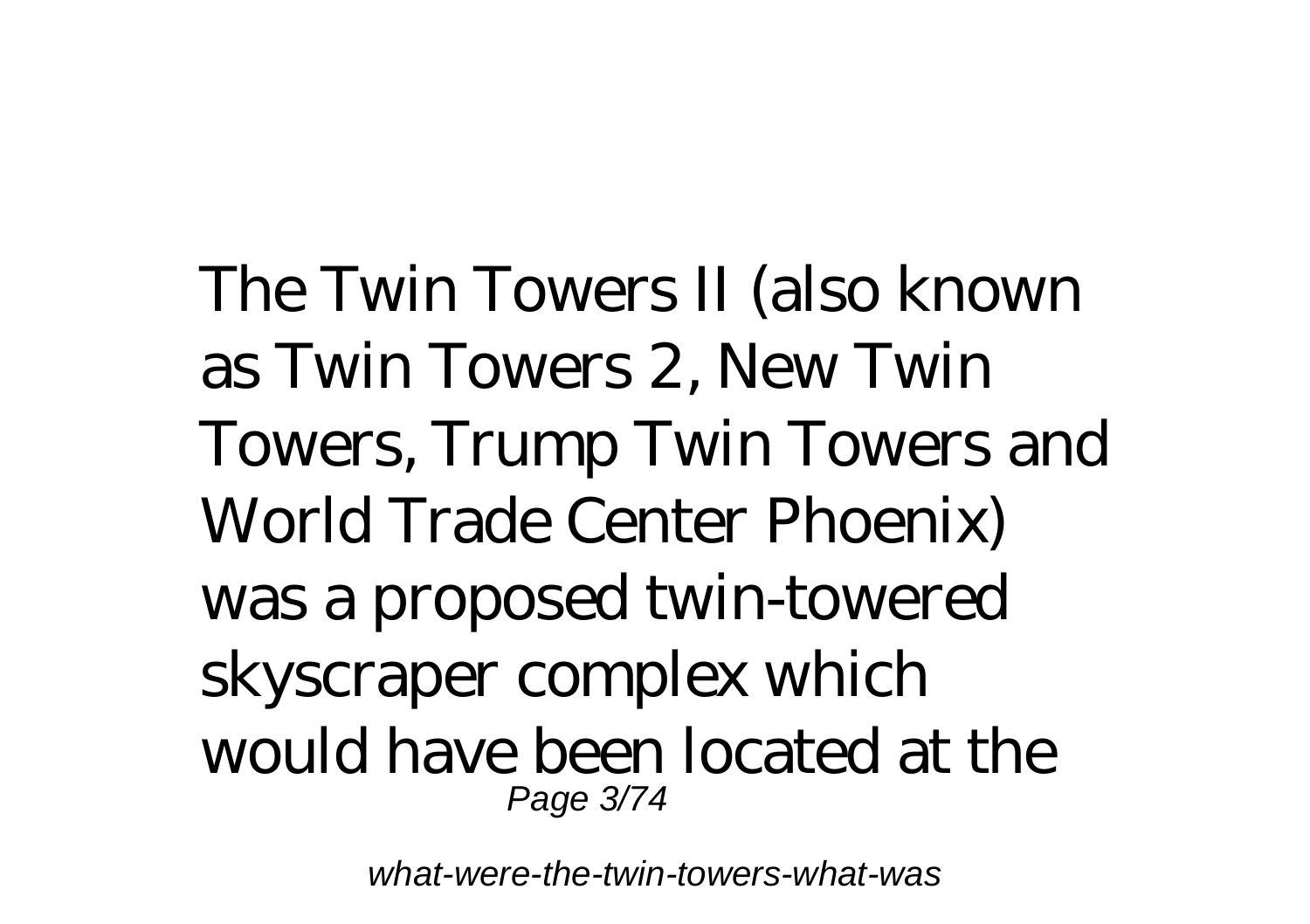World Trade Center site in Manhattan, New York City. Overview Discover the true story of the Twin Towers—how they came to be the tallest buildings in the world and why they were destroyed. When the Twin Page 4/74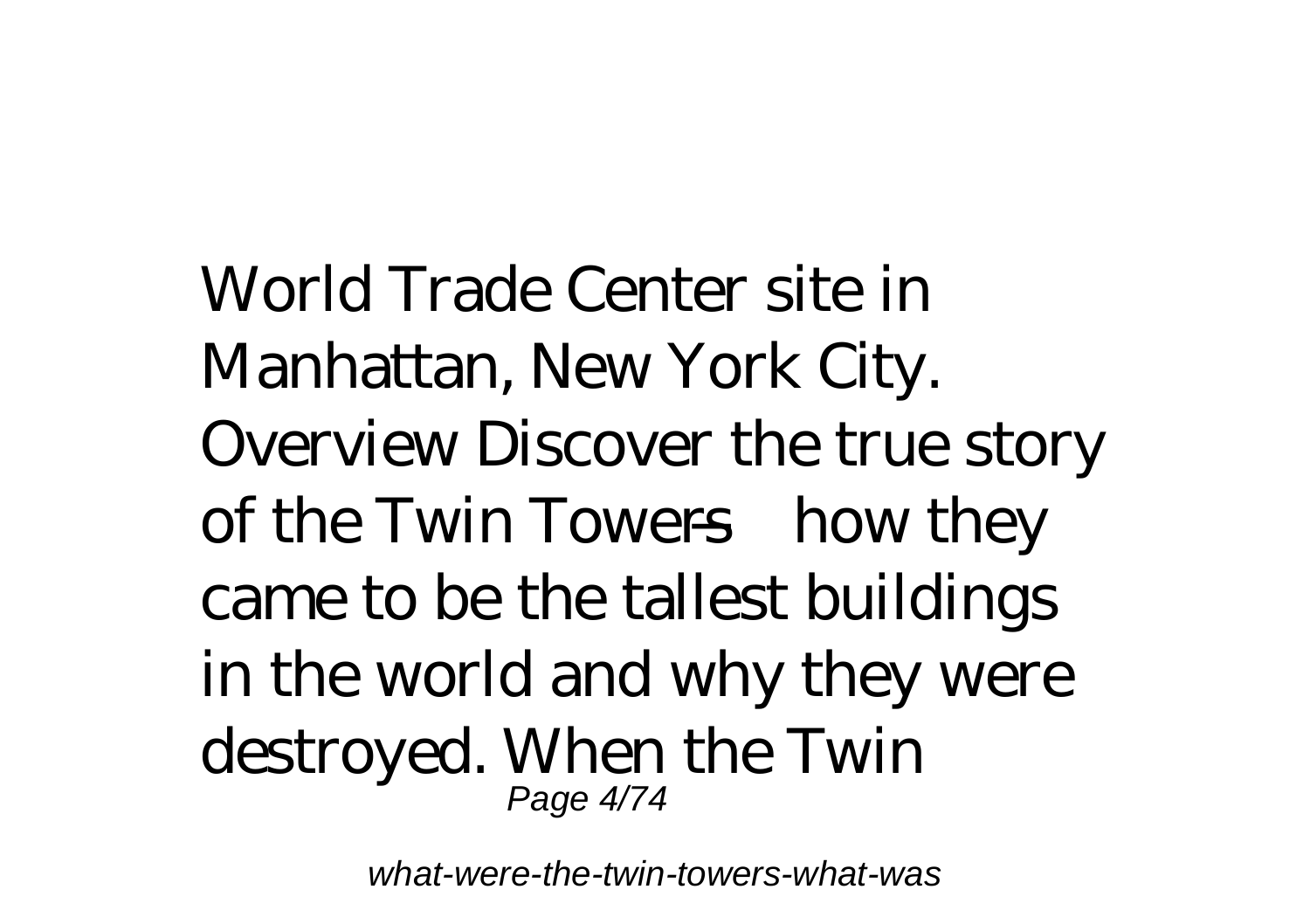Towers were built in 1973, they were billed as an architectural wonder. At 1,368 feet, they clocked in as the tallest buildings in the world and changed the New York City skyline dramatically. Page 5/74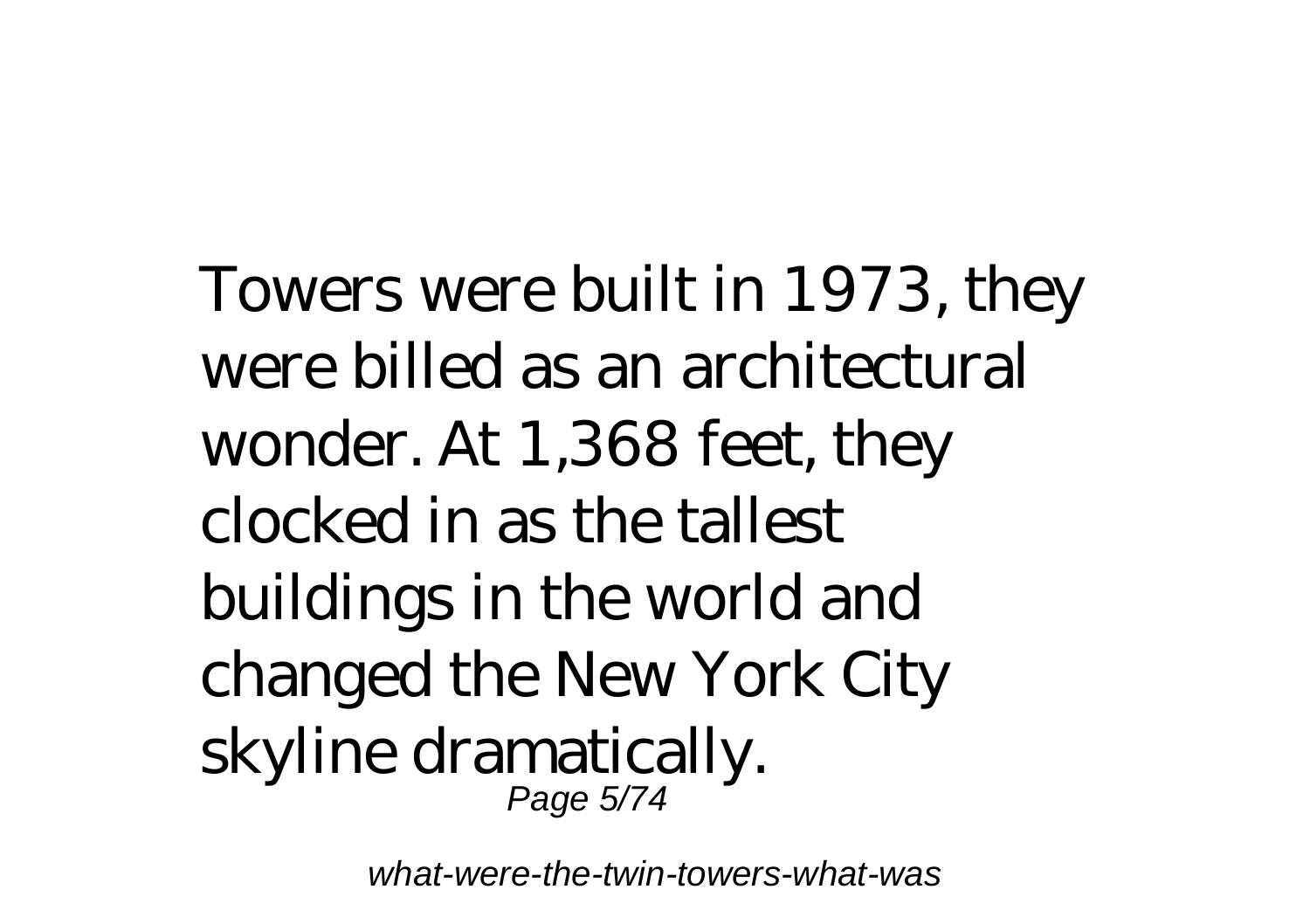## **This Computer Simulation Explains How the Twin Towers Fell**

#### **What Were The Twin Towers**

Before its destruction, the World

Trade Center was a New York

City icon, and the Twin Towers Page 6/74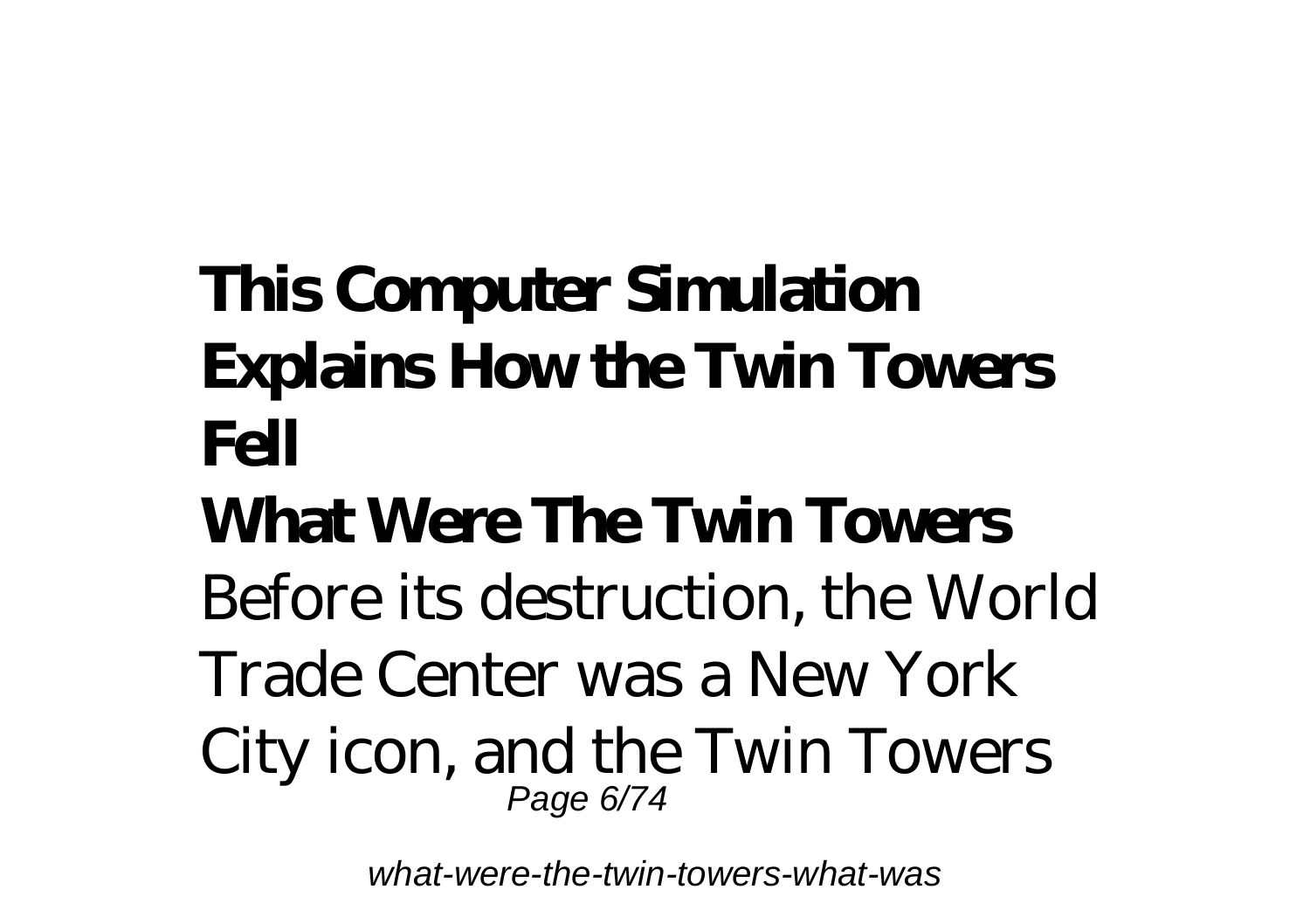were the centerpiece that represented the entire complex. They were used in film and TV projects as "establishing shots", standing for New York City as a whole.

Page 7/74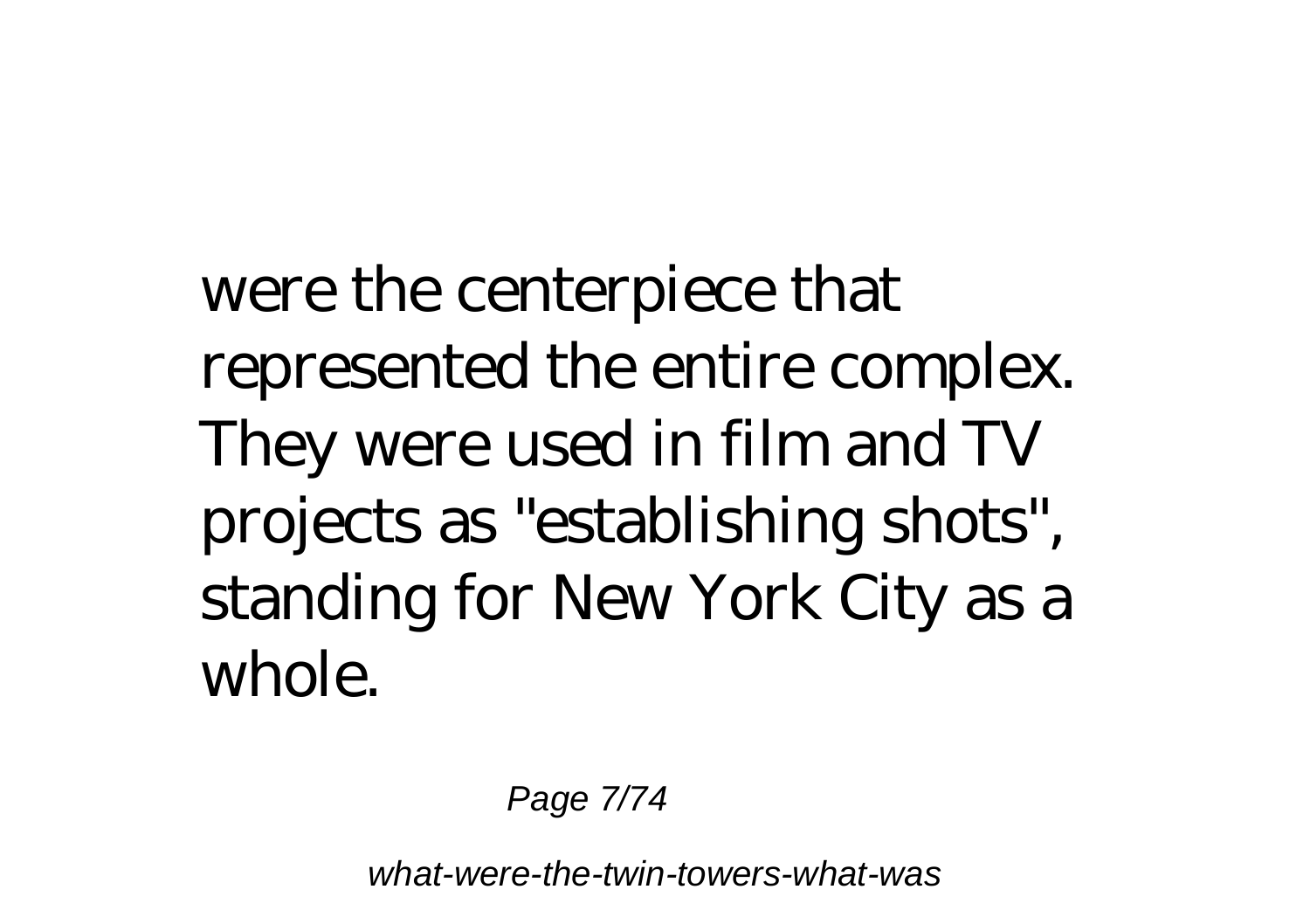**World Trade Center (1973–2001) - Wikipedia** What Were the Twin Towers? It was a perfect end-of-summer morning in New York City. The sky was a clear, rich blue and there were no clouds. At the tip Page 8/74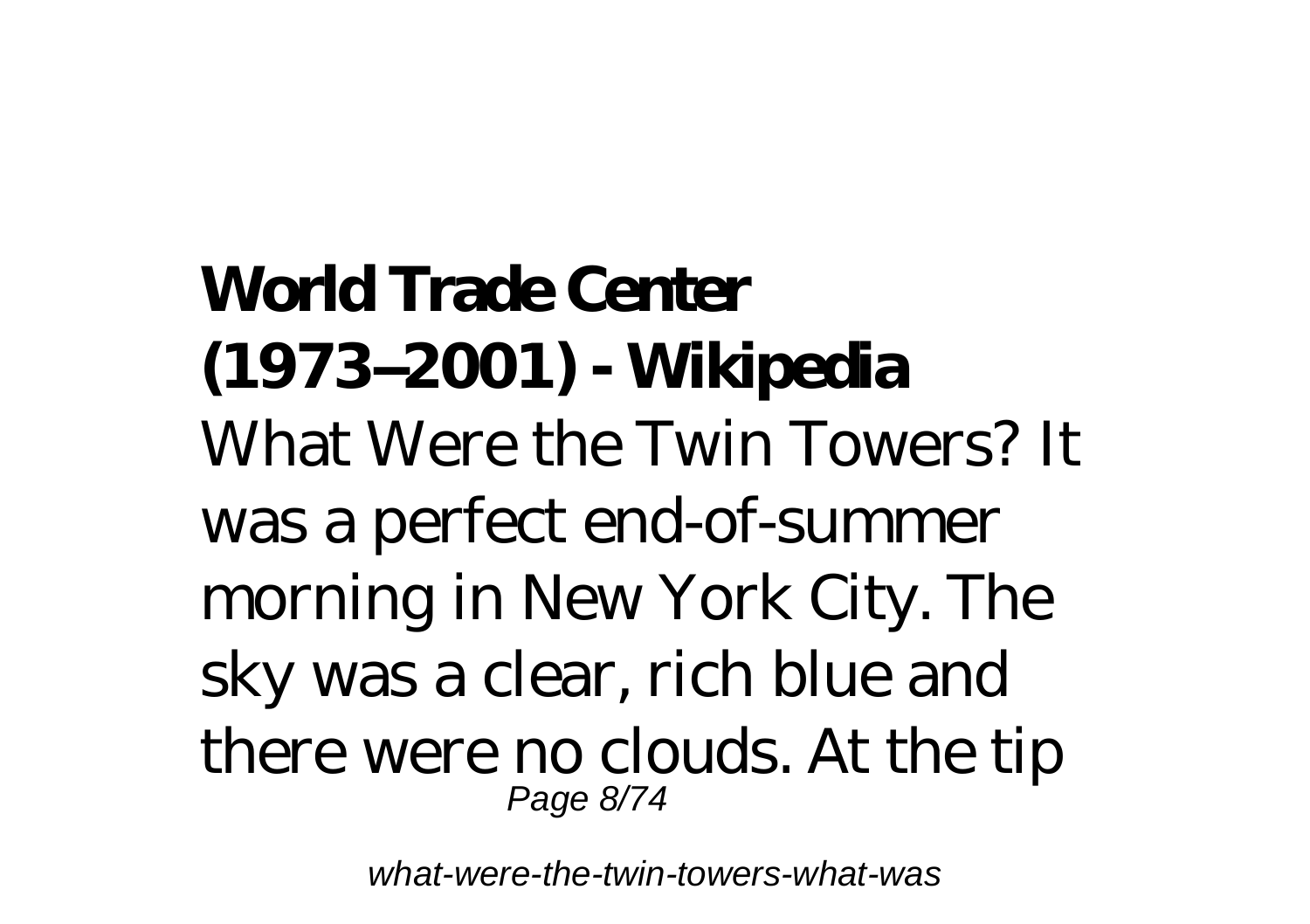of Manhattan, by 8:20 a.m., people were streaming in from subways and from Staten Island ferryboats. The World Trade Center's Twin Towers gleamed in the sunlight. The North Tower and the South Tower. Page 9/74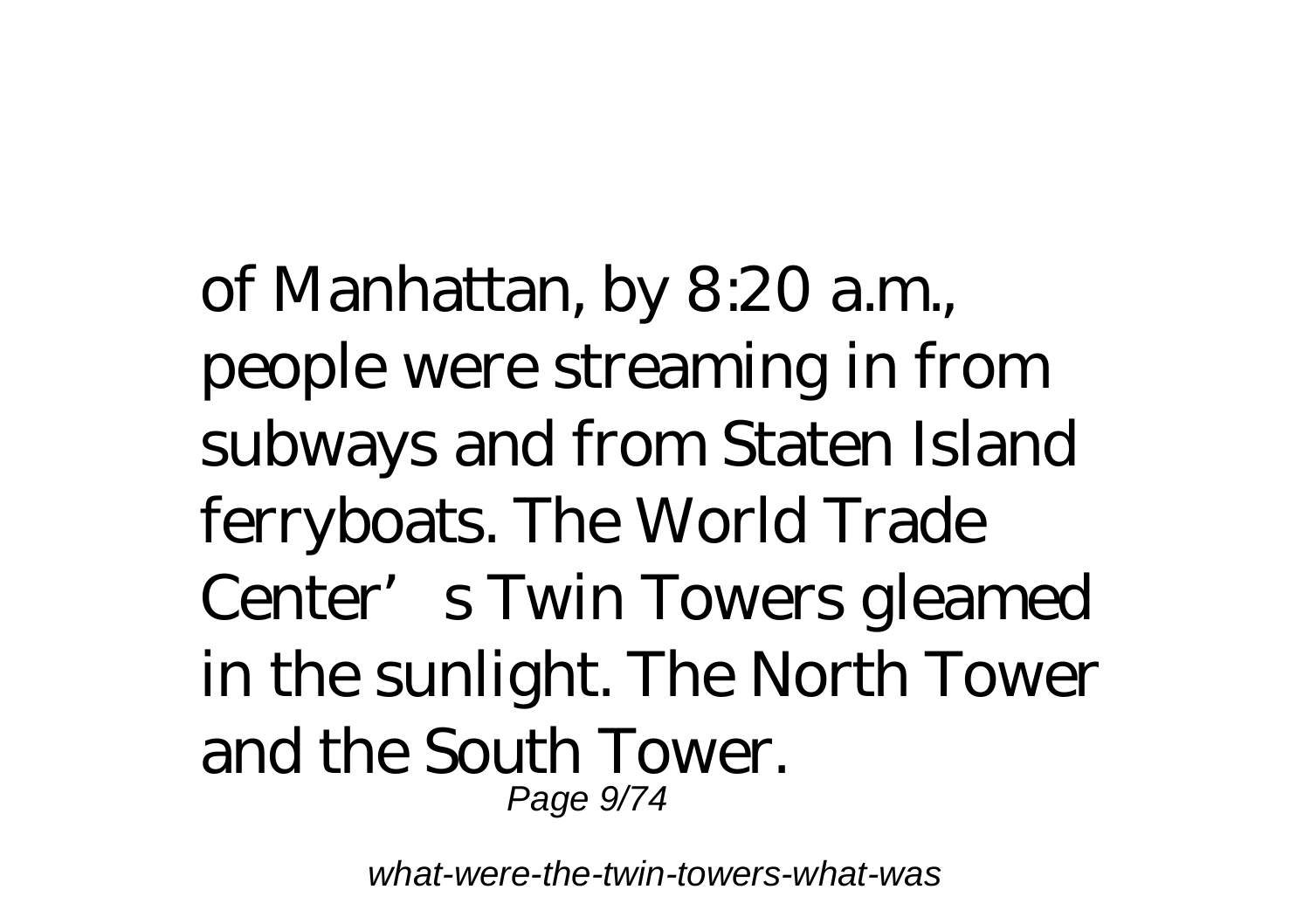#### **Amazon.com: What Were the Twin Towers? (What Was ...**

What were the Twin Towers is a very Some terrorist decided they wanted to crash into the Twin Towers because they did not like Page 10/74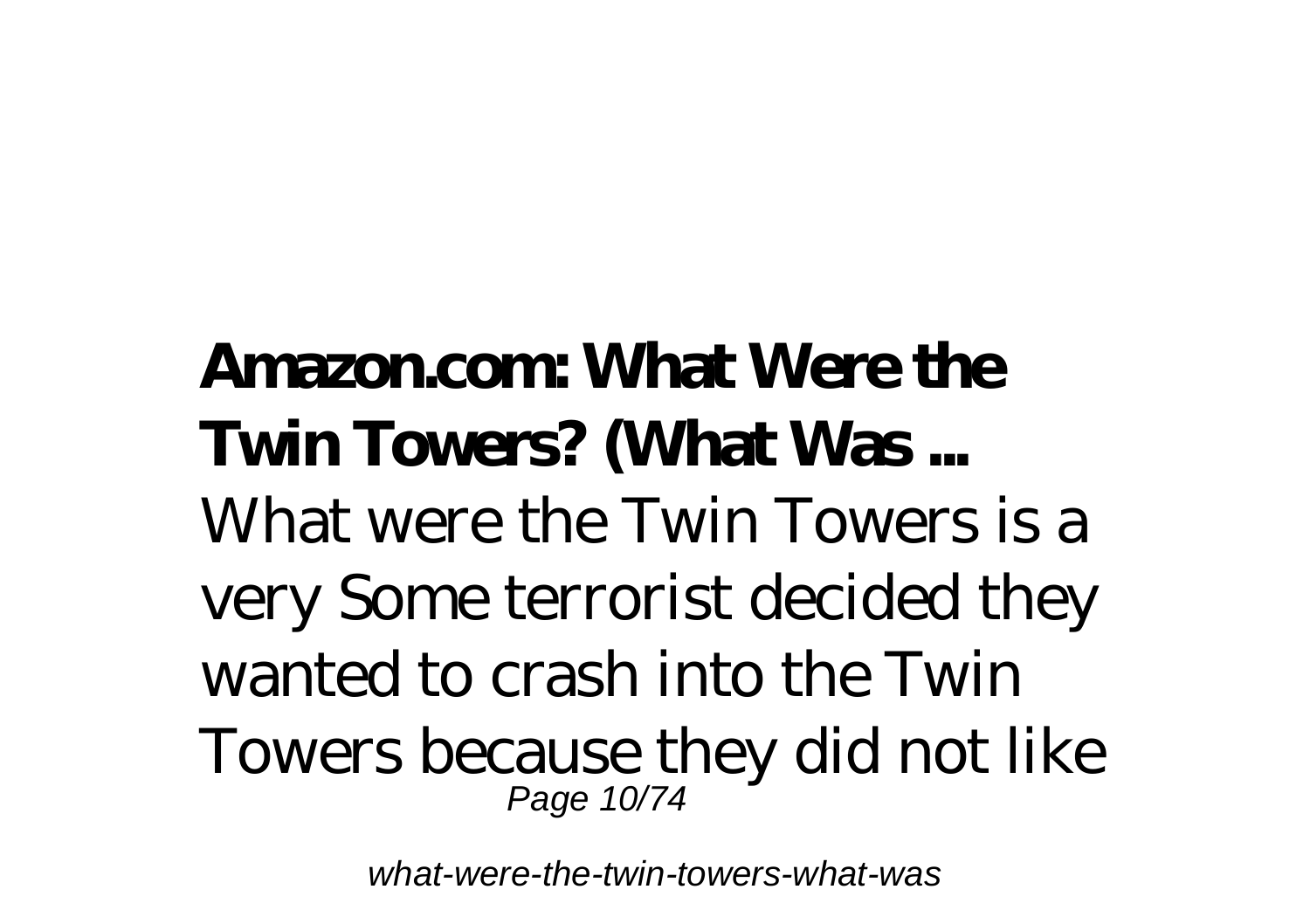the United States. So they planned out the whole thing then on 9/11 the did what they thought needed to be done.

#### **What Were the Twin Towers? by Jim O'Connor** Page 11/74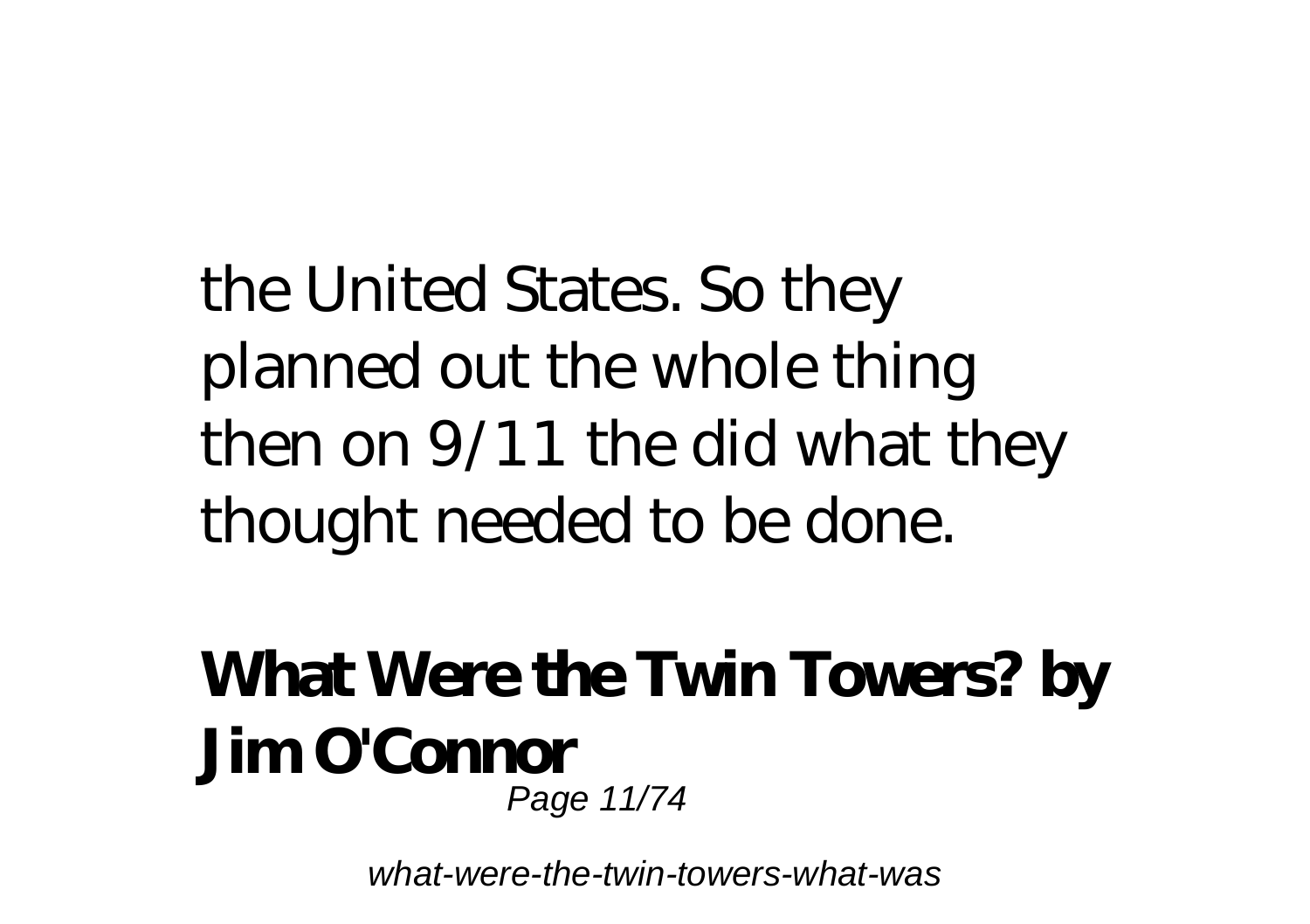Discover the true story of the Twin Towers—how they came to be the tallest buildings in the world and why they were destroyed. When the Twin Towers were built in 1973, they were billed as an architectural Page 12/74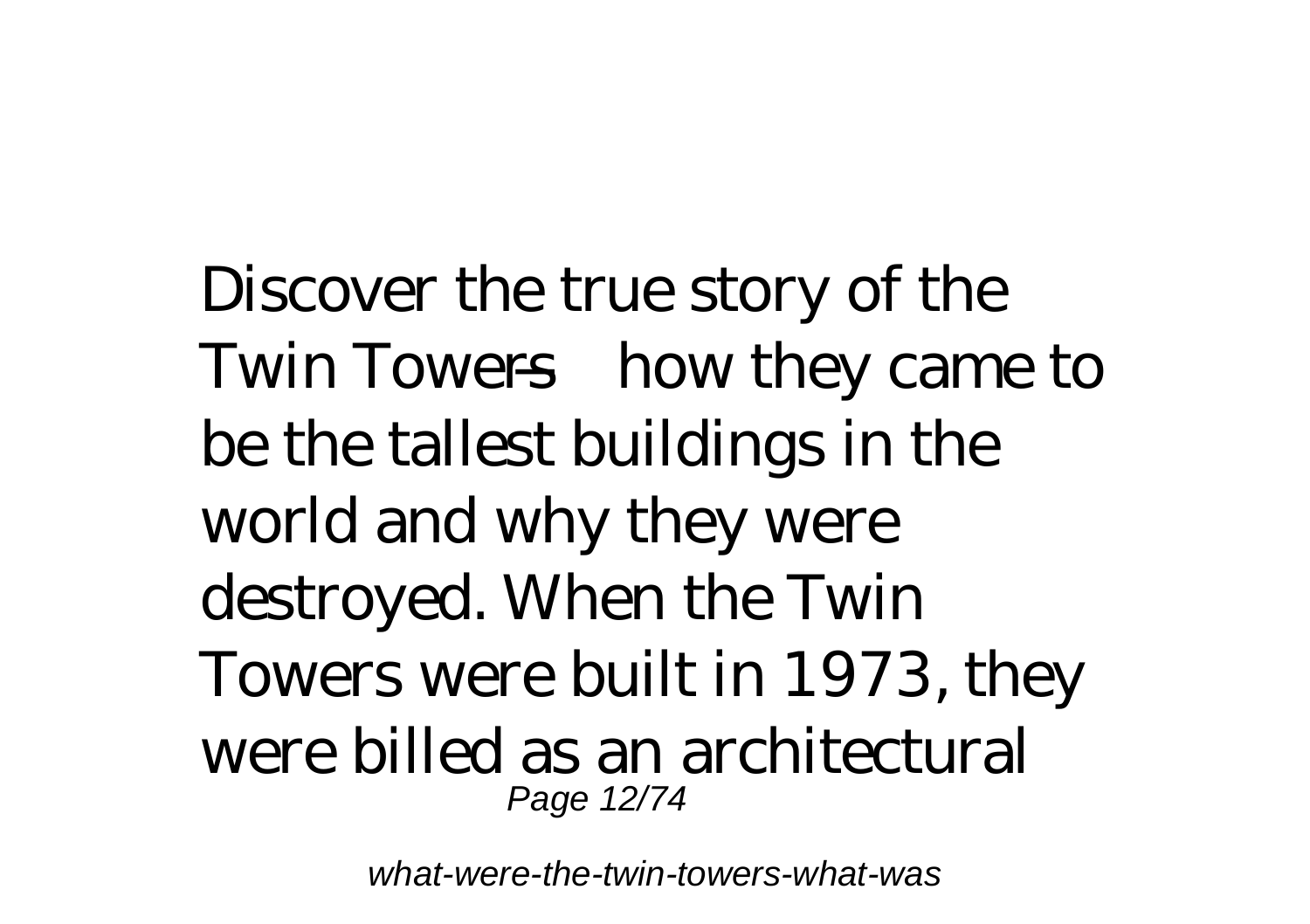wonder. At 1,368 feet, they clocked in as the tallest buildings in the world and changed the New York City skyline dramatically.

#### **What Were the Twin Towers?** Page 13/74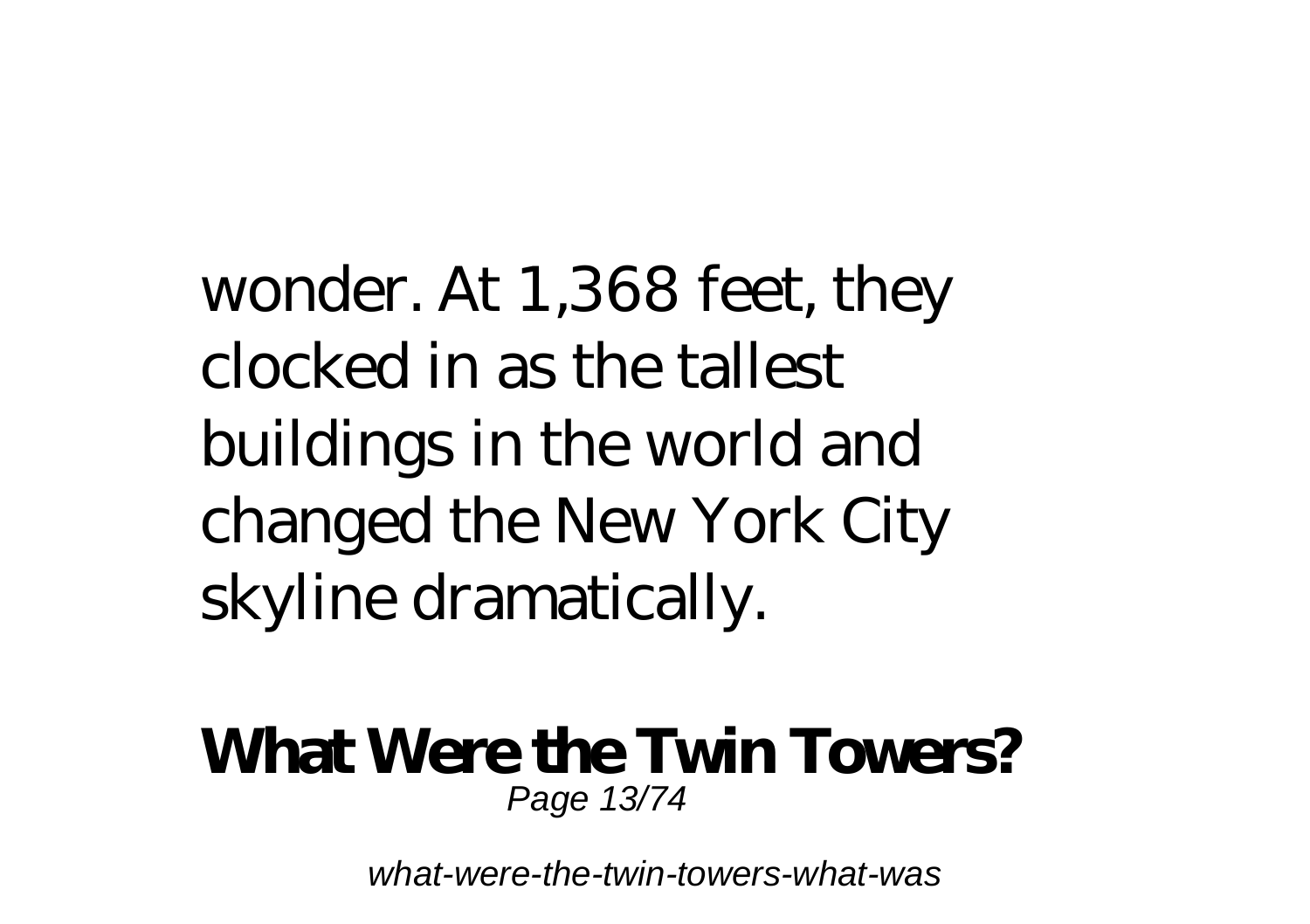### **(What Was?) - Kindle edition by**

**...**

To understand what happened to the Twin Towers on 9/11, a scientist set up an elaborate computer simulation of the event. It ended up not just Page 14/74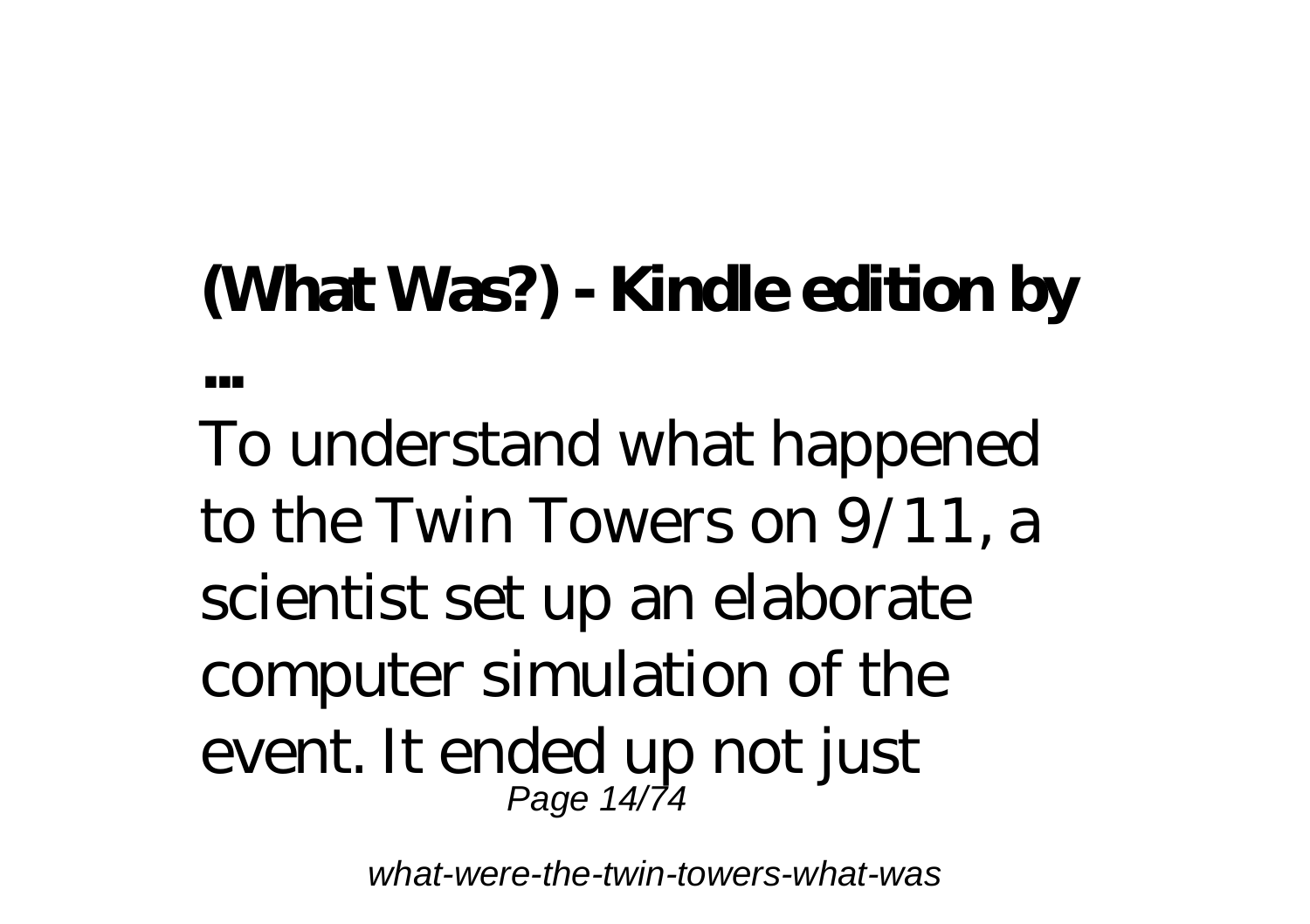### predicting the manner of the collapse, but also its ...

### **This Computer Simulation Explains How the Twin Towers Fell**

Before the terrorist attack, the Page 15/74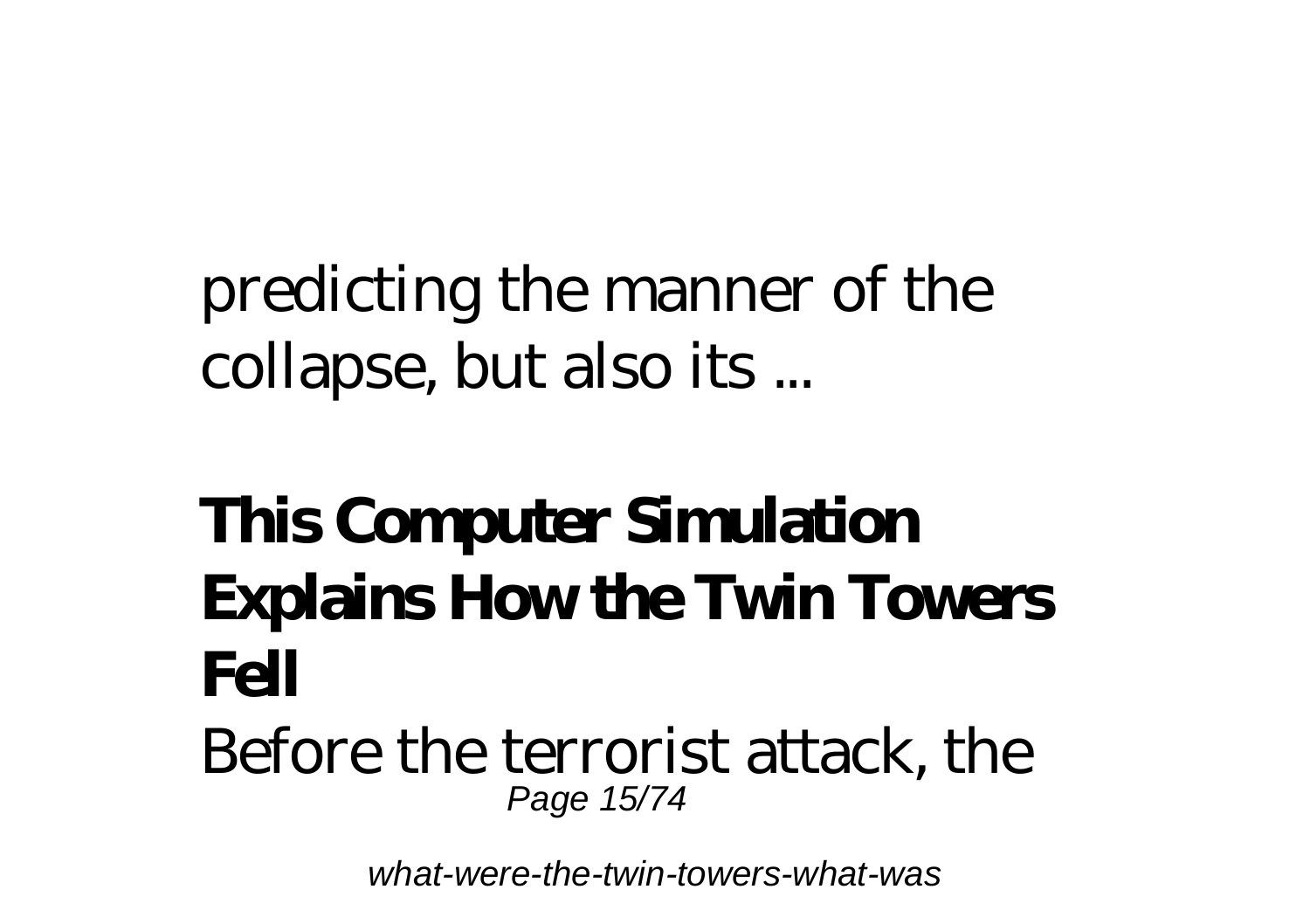twin towers were 110 stories tall. Constructed of lightweight steel around a central core, the World Trade Center towers were about 95% air. After they collapsed, the hollow core was gone. The remaining rubble was Page 16/74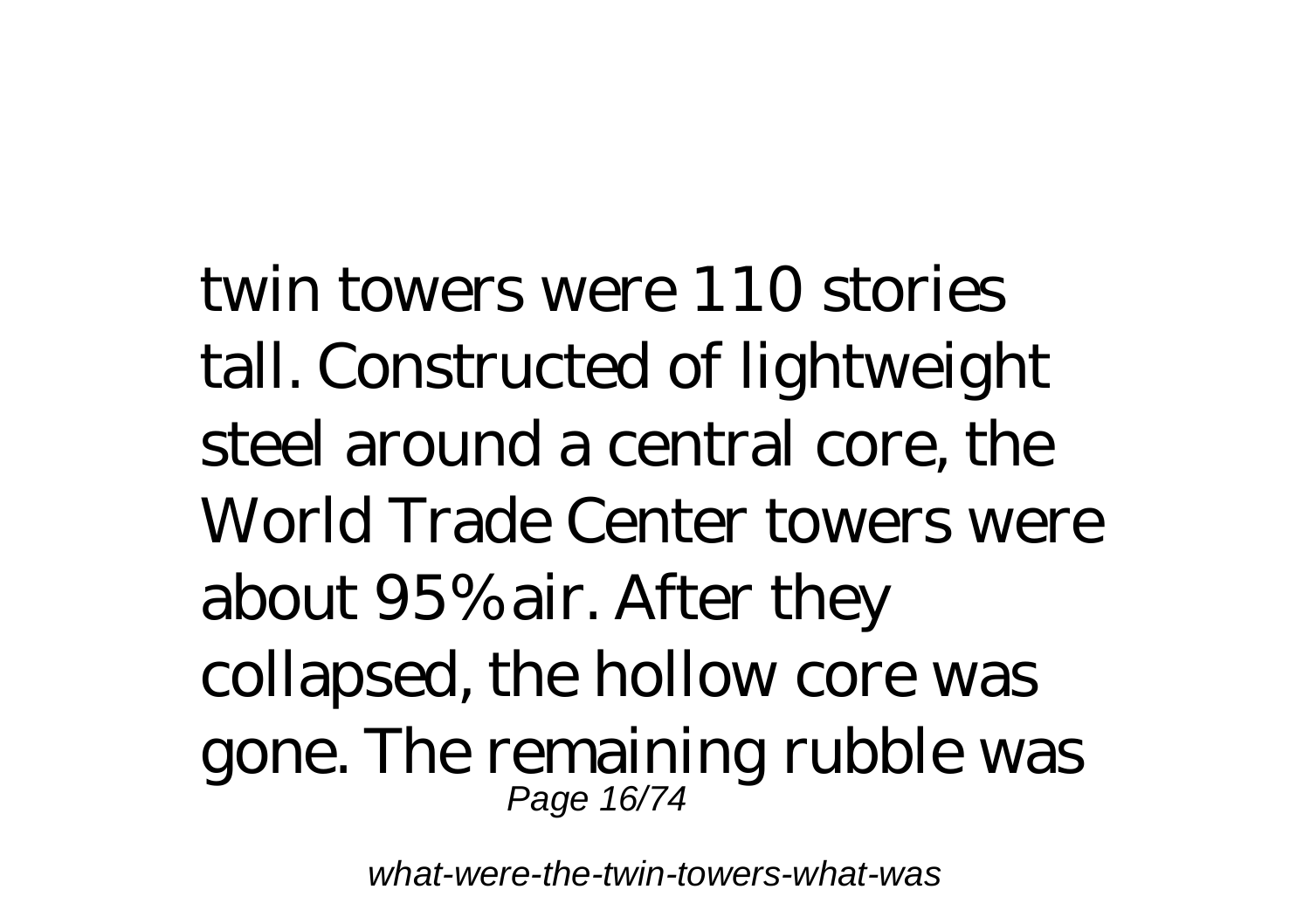#### only a few stories high.

# **The Twin Towers Collapse Explained**

The design and construction of the World Trade Center, most

#### centrally its twin towers, Page 17/74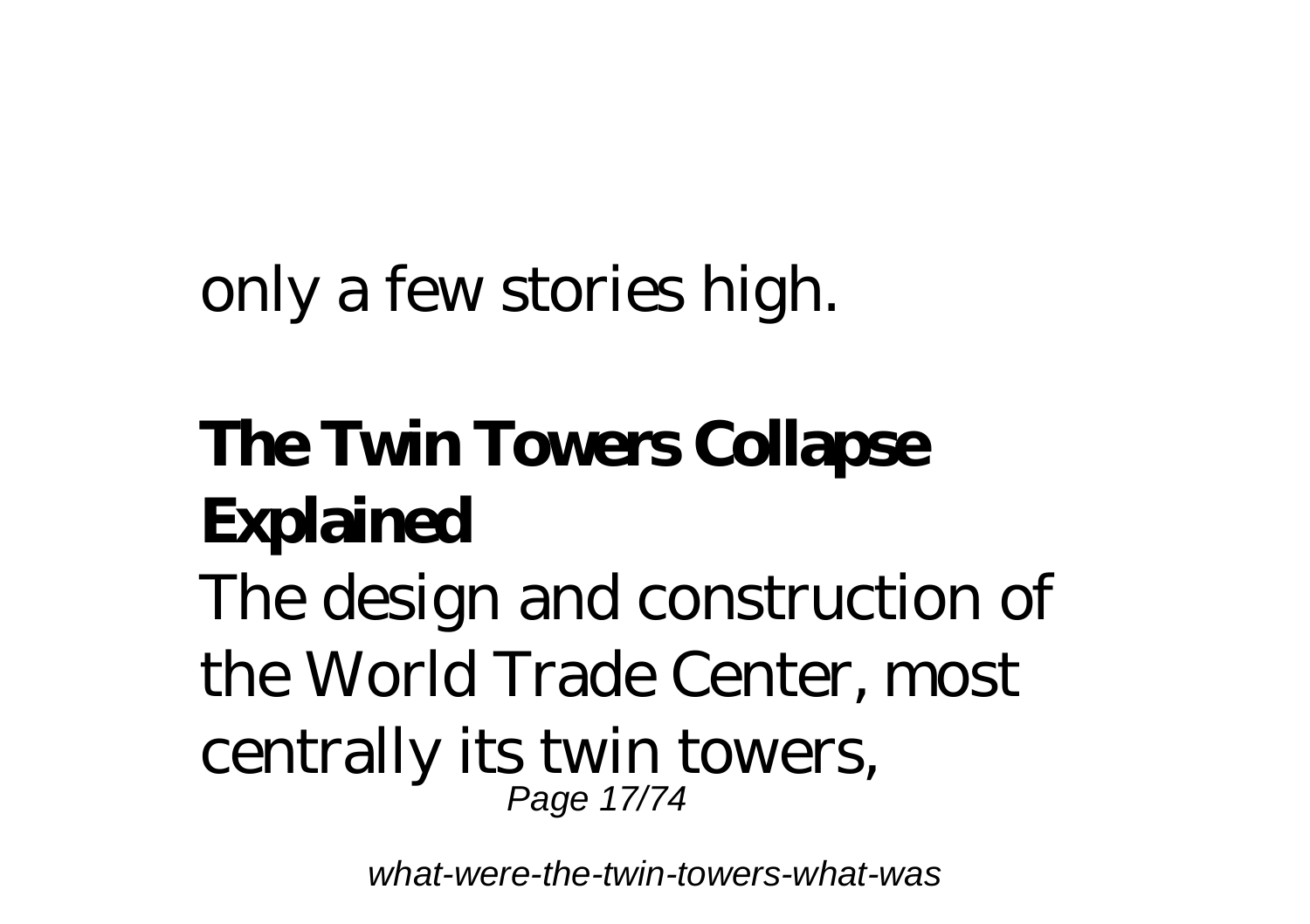involved many other innovative techniques, such as the slurry wall for digging the foundation, and wind tunnel experiments. Construction of the World Trade Center's North Tower began in August 1968, and the South Page 18/74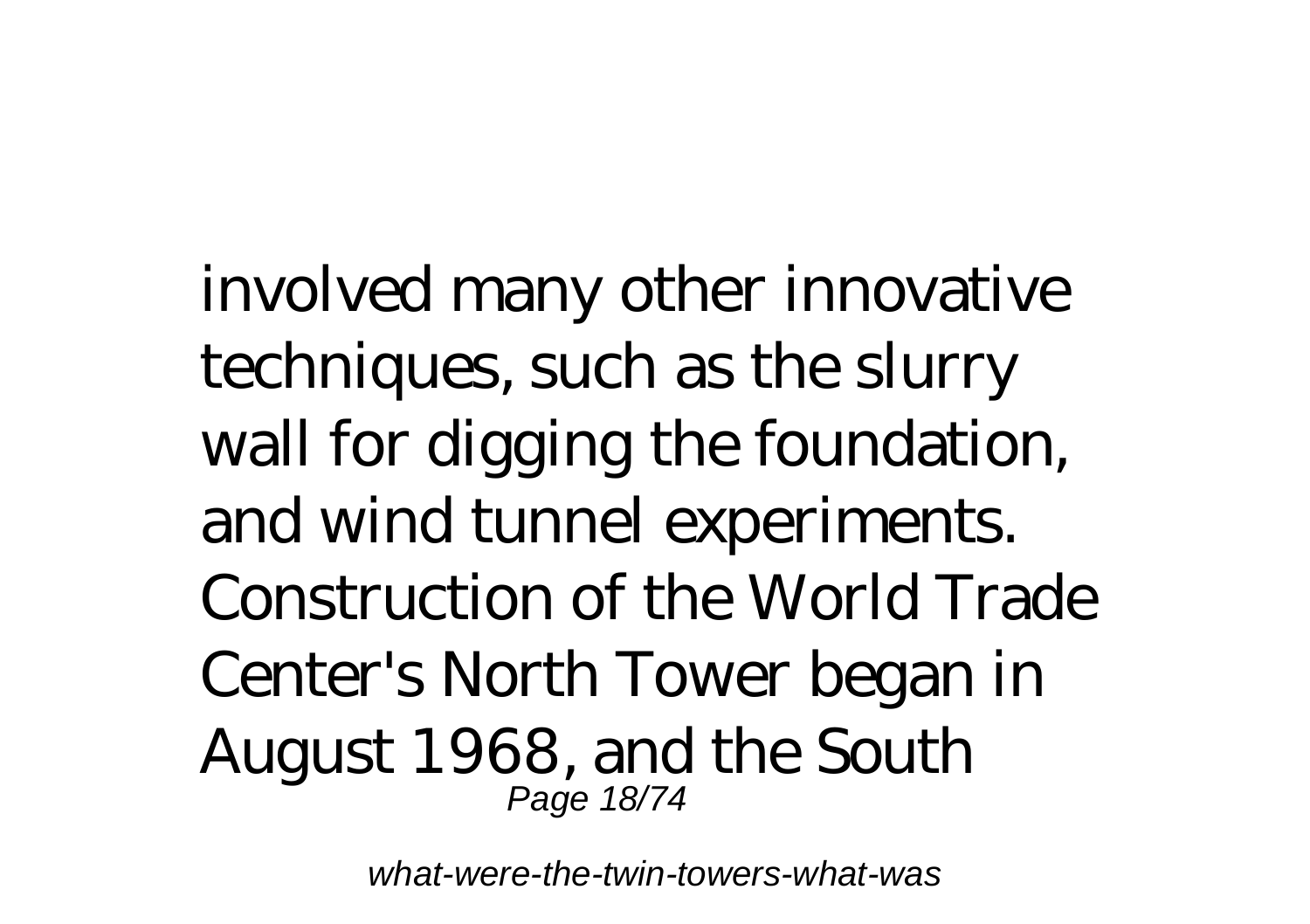Tower in 1969.

### **Construction of the World Trade Center - Wikipedia**

On the World Trade Center site, three more office towers were to be built one block east of where Page 19/74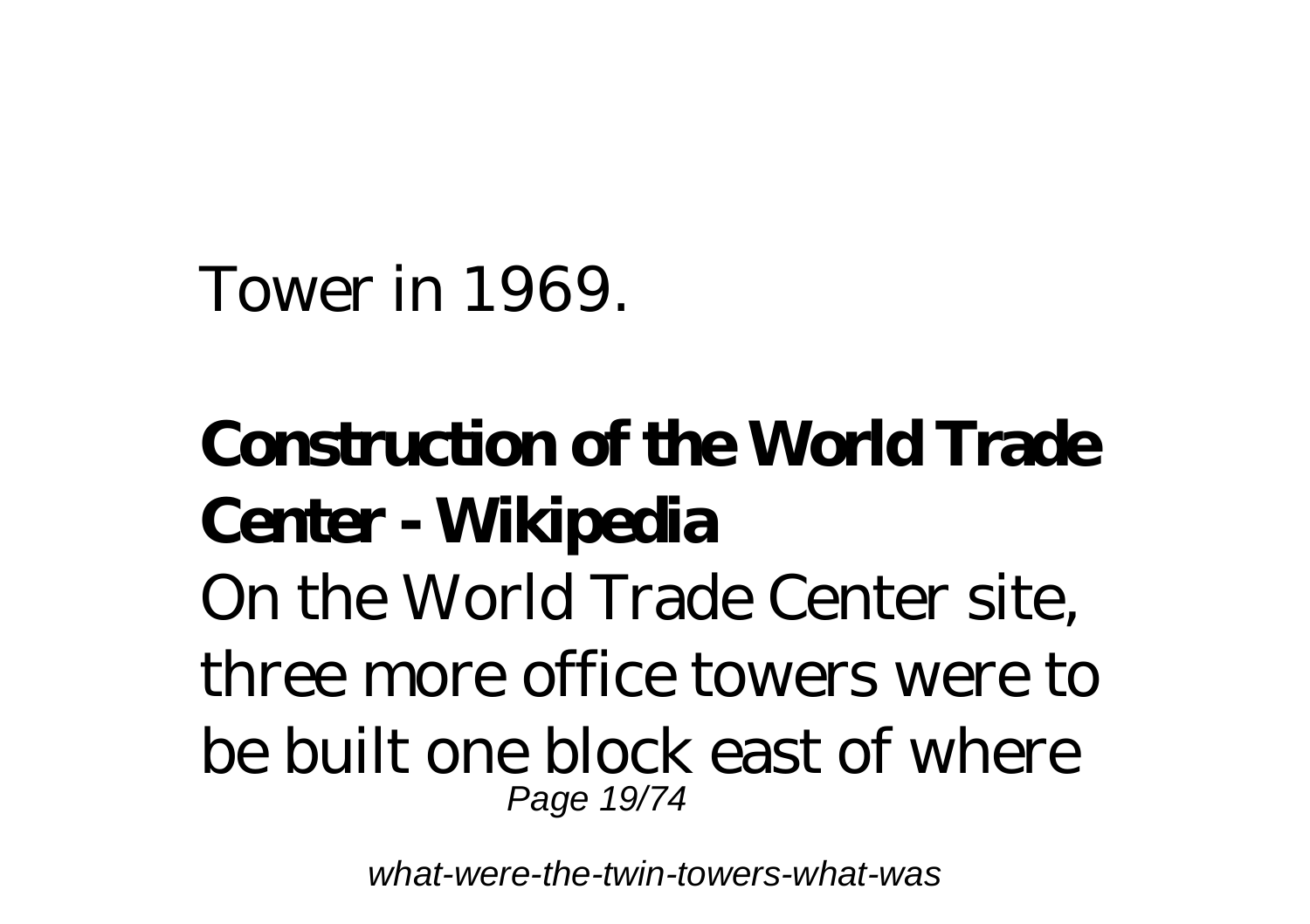the original towers stood. [377] 4 WTC, meanwhile, opened in November 2013, making it the second tower on the site to open behind 7 World Trade Center, as well as the first building on the Port Authority property. Page 20/74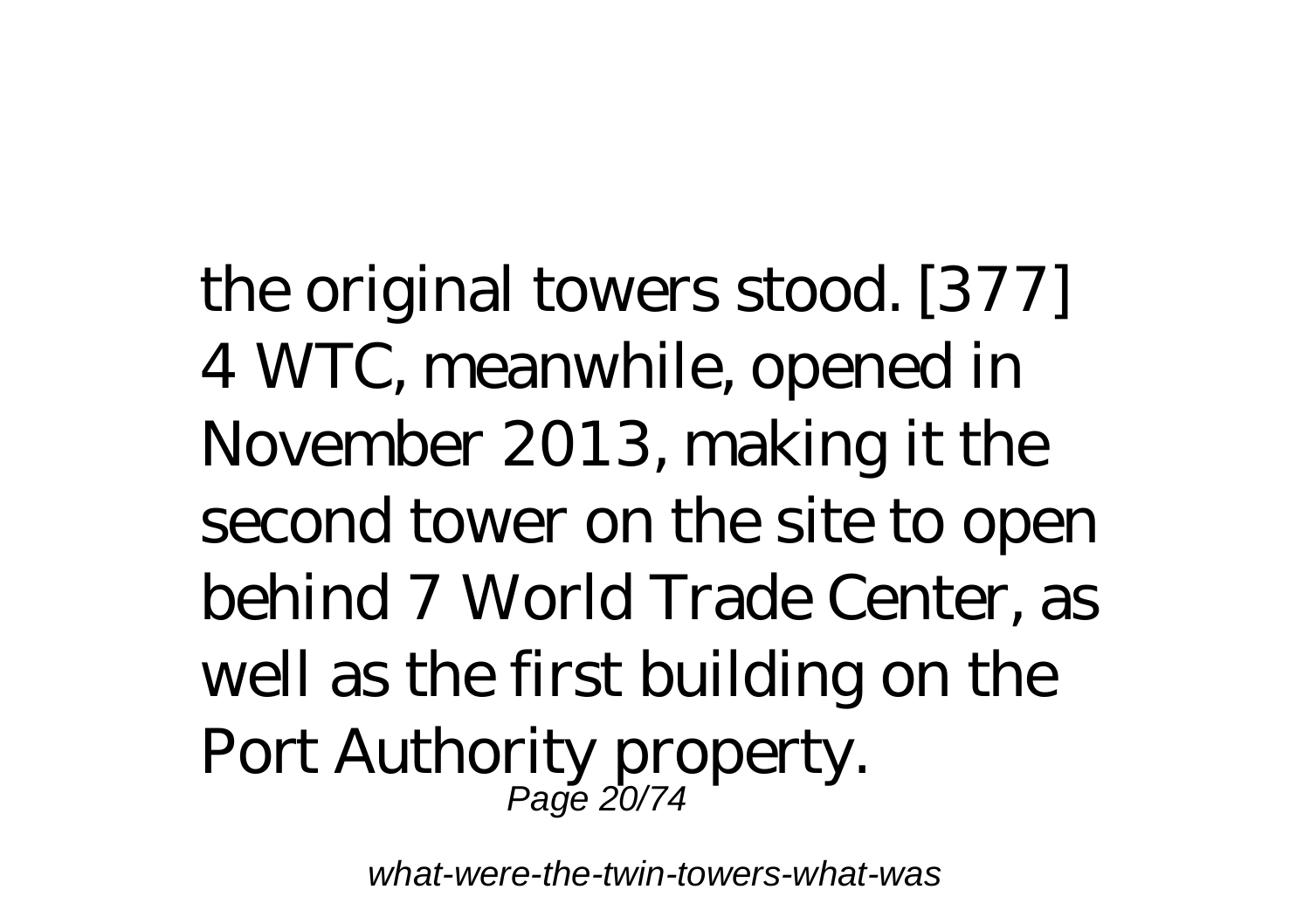# **September 11 attacks - Wikipedia**

Upon completion, the Twin Towers were briefly the tallest buildings in the world, and at the time of the terrorist attacks they Page 21/74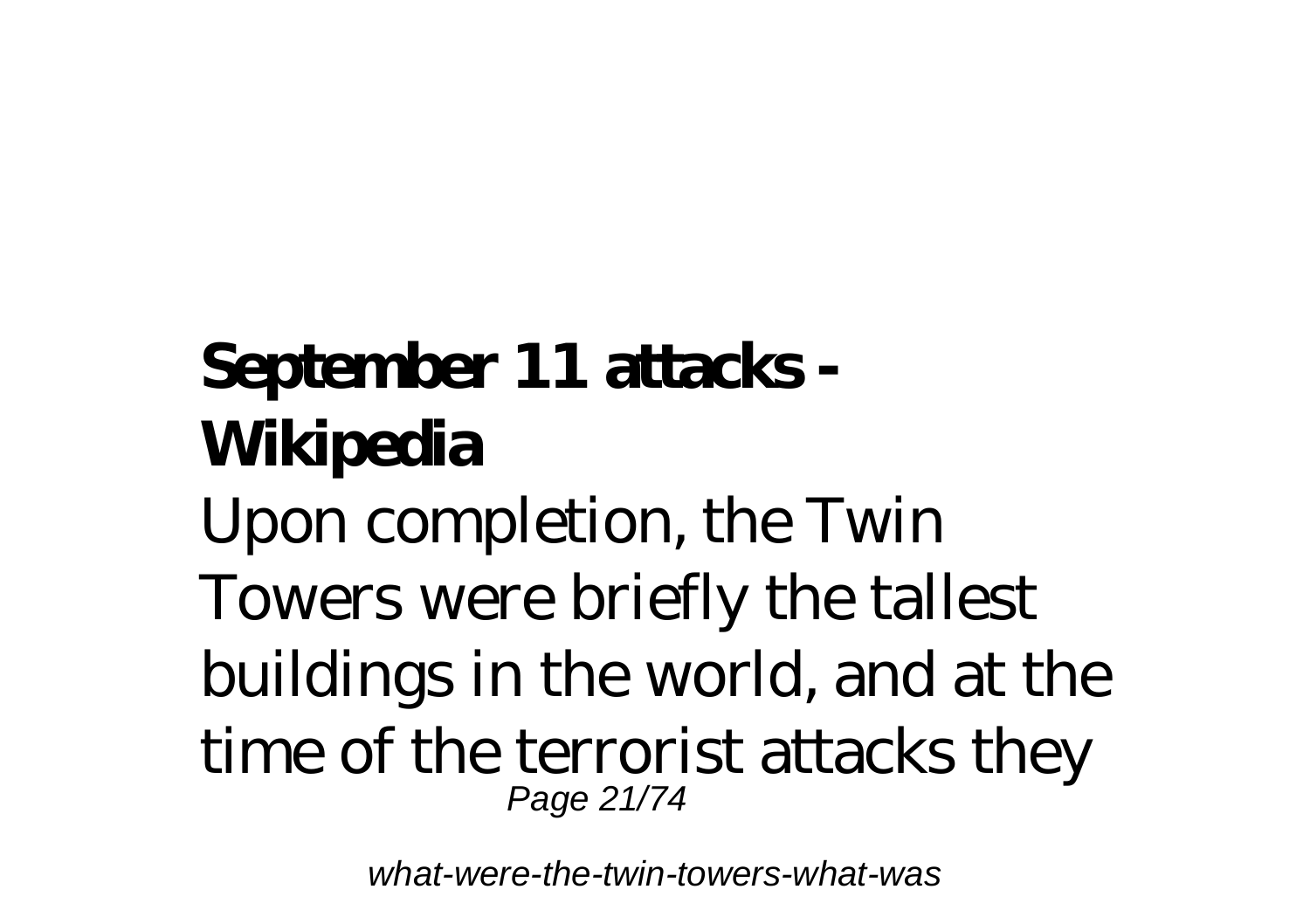were still in the top five. Only the then recently completed Petronas Towers in Kuala Lumpur , Malaysia and the Willis Tower (known then as the Sears Tower) in Chicago were taller.

Page 22/74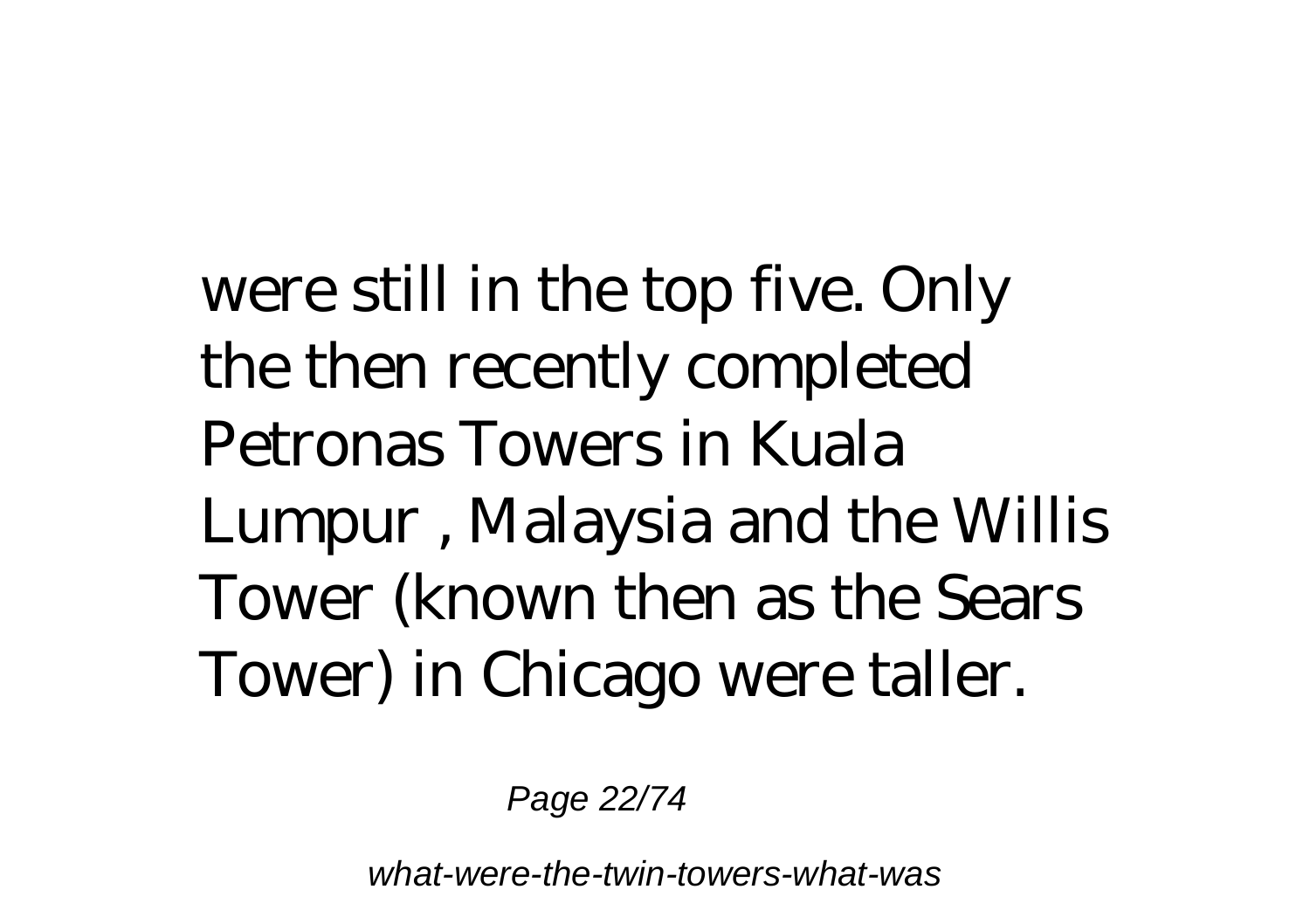# **Collapse of the World Trade Center - Wikipedia**

The Twin Towers were part of a seven-building complex in Lower Manhattan, New York City, which opened officially on April 4th, 1973, and existed until the Page 23/74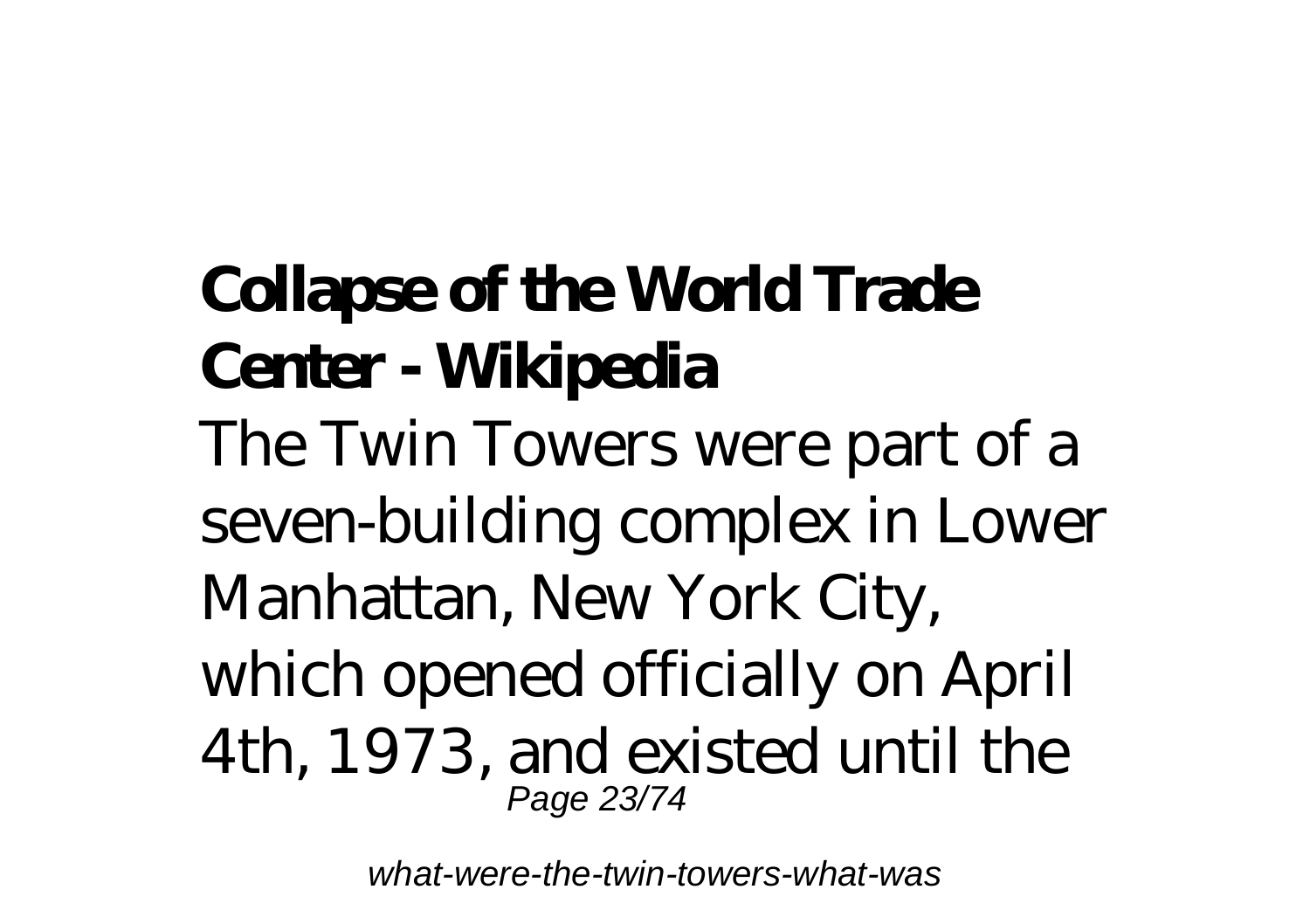9/11 terrorist attacks on September 11th, 2001 brought them down. The Twin Towers were 1 World Trade Center and 2 World Trade Center.

#### **Twin Towers Facts -** Page 24/74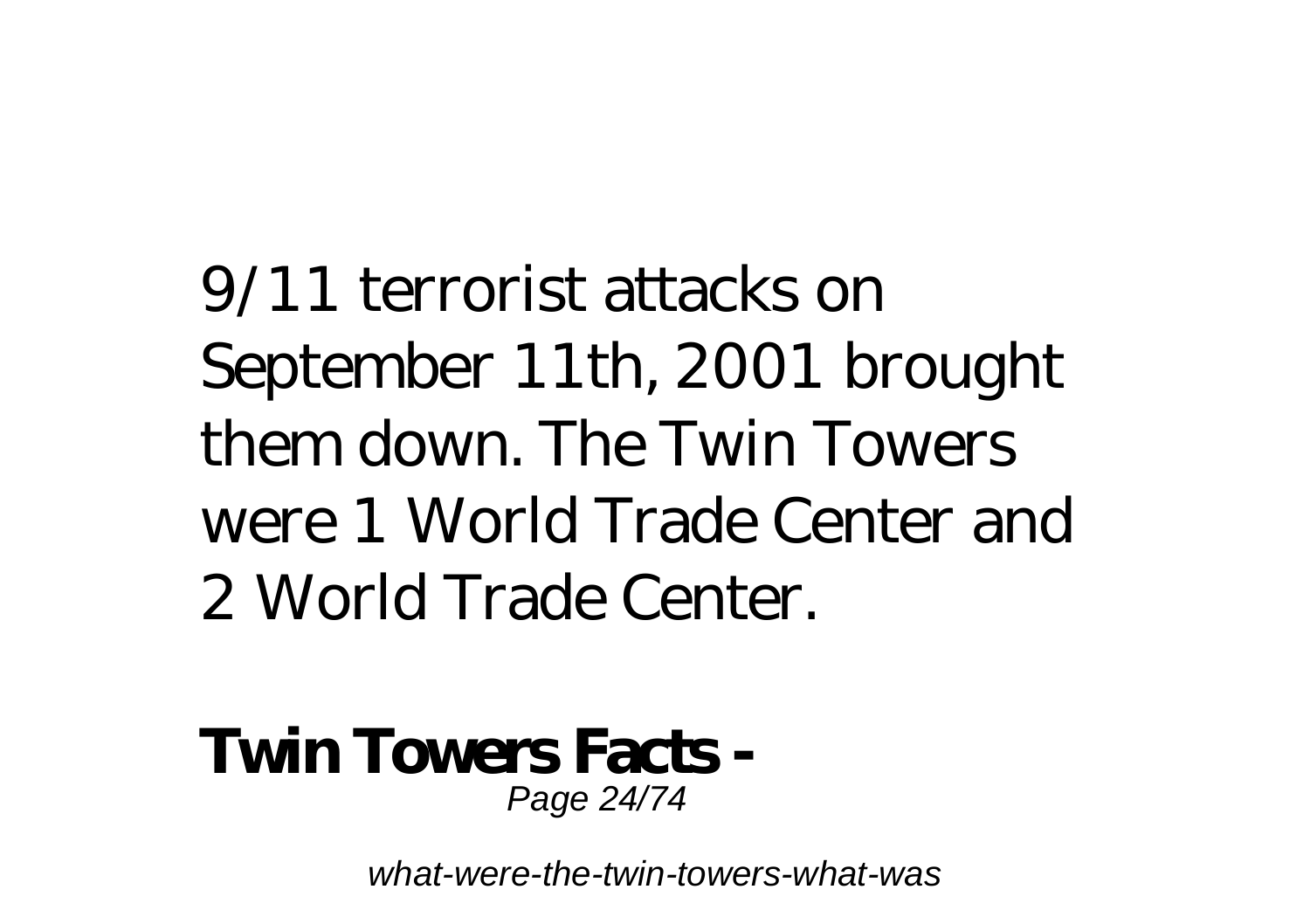#### **Softschools.com**

About What Were the Twin Towers? Which of these facts are true? The Twin Towers were once the tallest buildings in the world A man once tightropewalked between the towers Page 25/74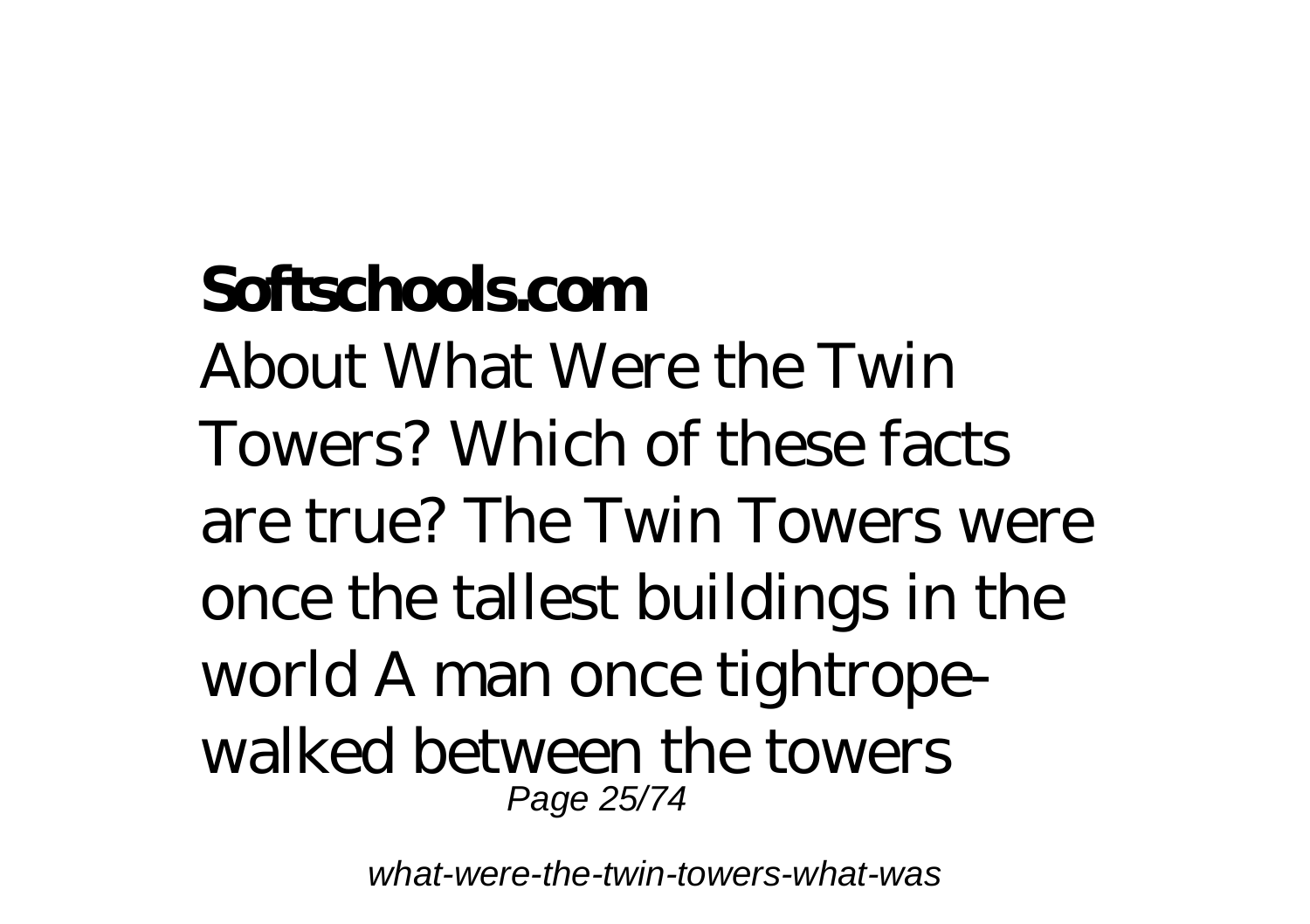### without a net They were destroyed by terrorists in 2001

#### **What Were the Twin Towers? by Jim O'Connor, Who HQ ...** The Twin Towers II (also known as Twin Towers 2, New Twin Page 26/74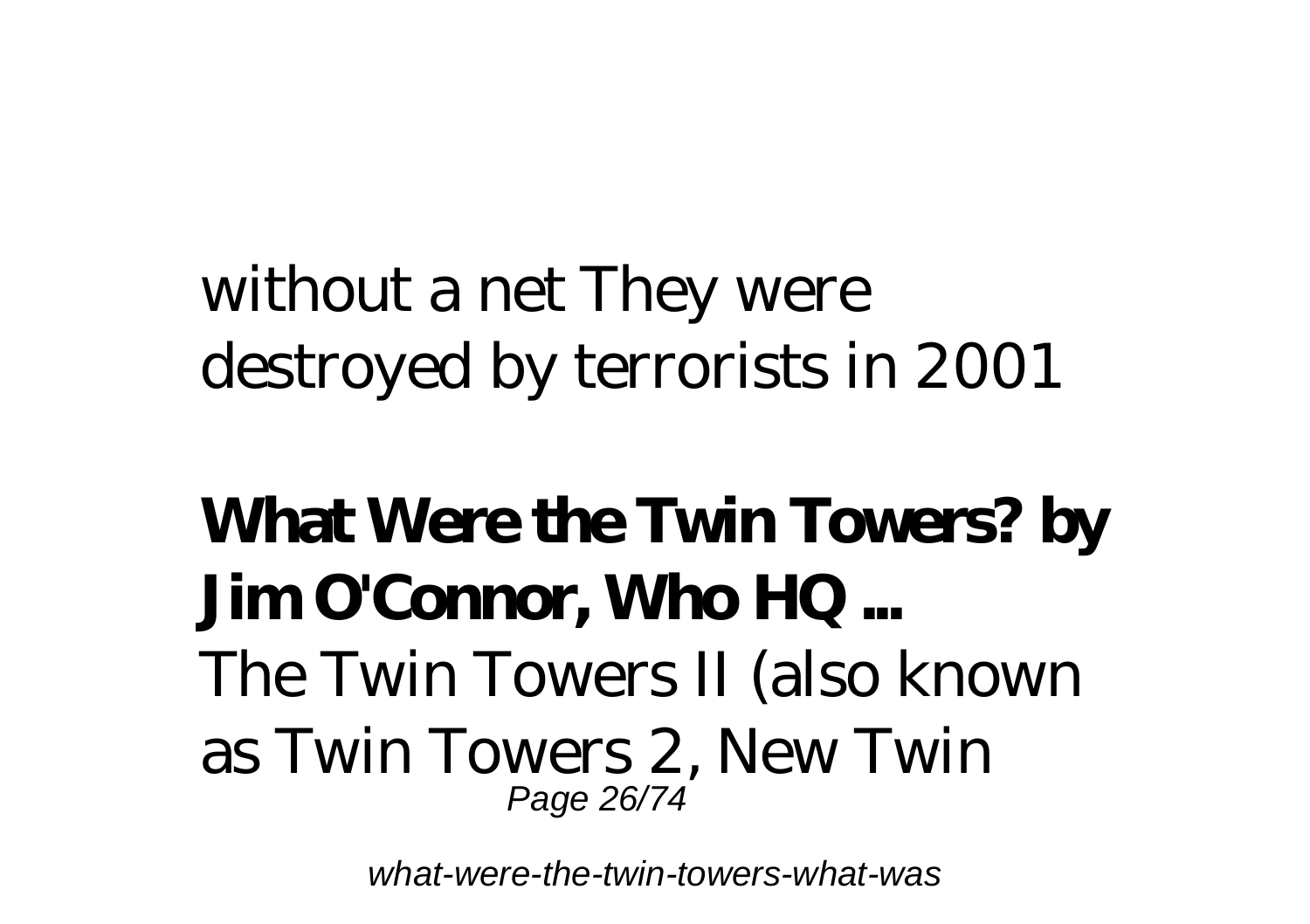Towers, Trump Twin Towers and World Trade Center Phoenix) was a proposed twin-towered skyscraper complex which would have been located at the World Trade Center site in Manhattan, New York City. Page 27/74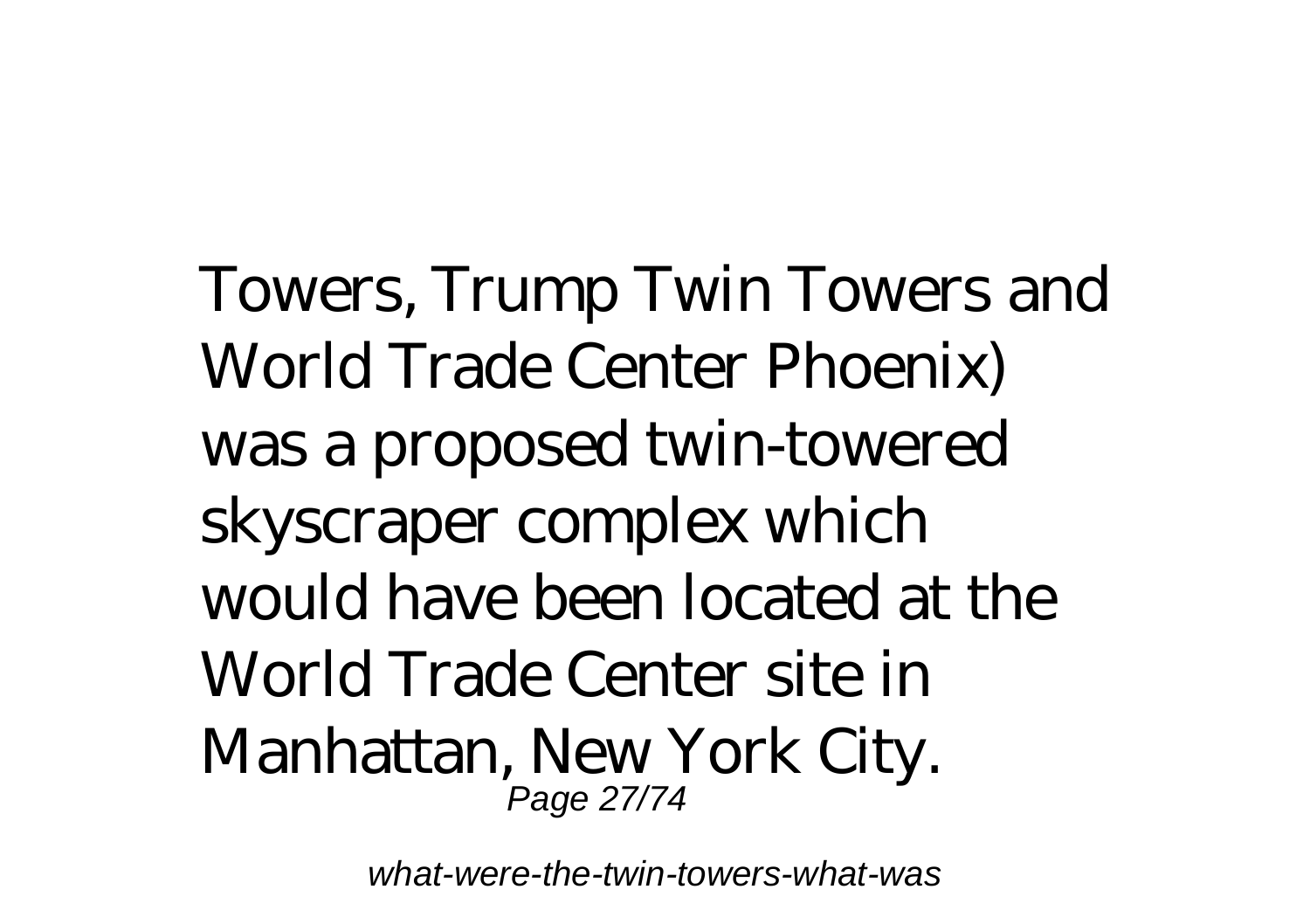#### **Twin Towers 2 - Wikipedia** The twin towers were the first supertall buildings designed without any masonry. Worried that the intense air pressure created by the buildingsâ high Page 28/74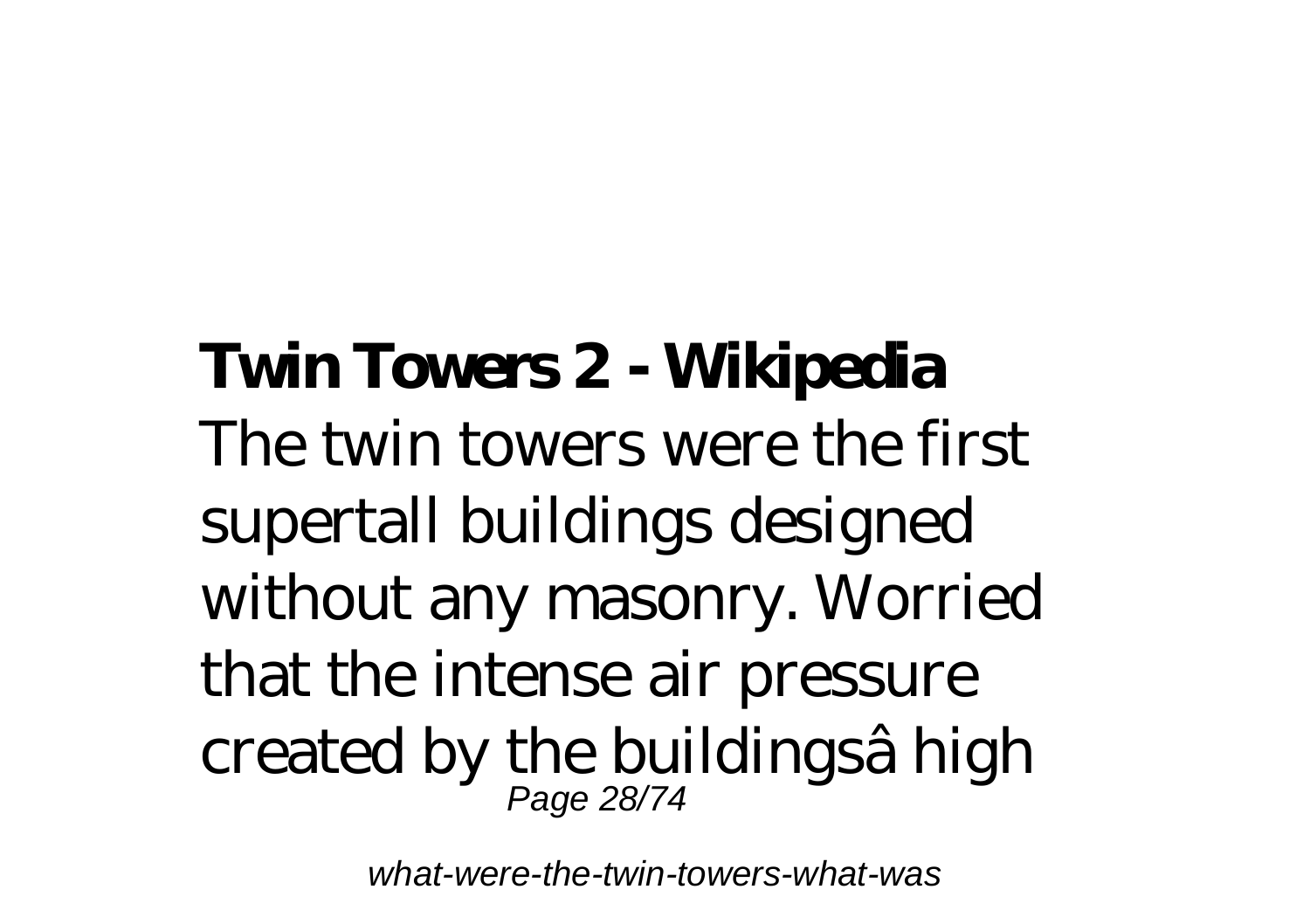speed elevators might buckle conventional shafts, engineers designed a solution using a drywall system fixed to the reinforced steel core.

#### **The World Trade Center:** Page 29/74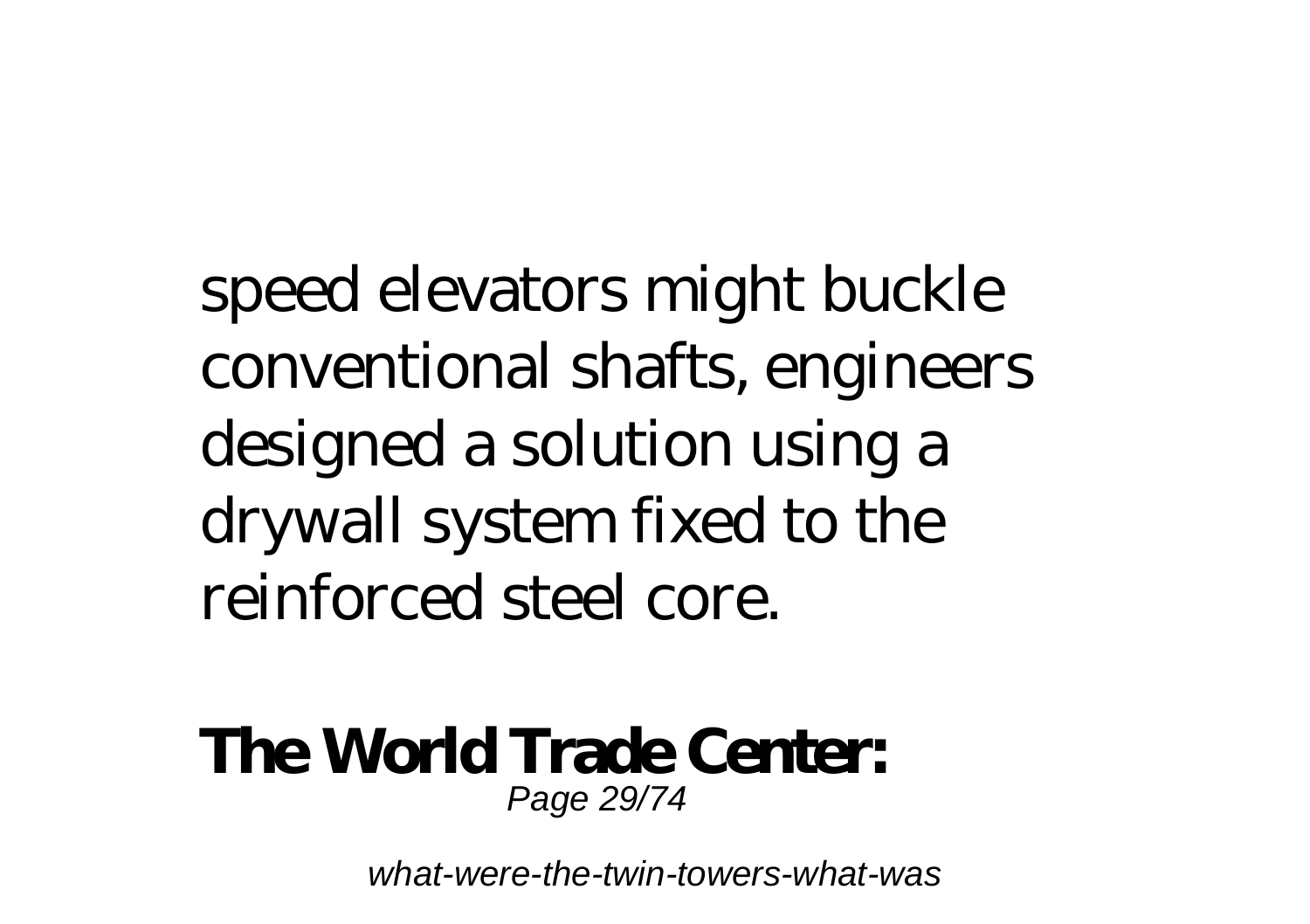### **Statistics and History**

Overview Discover the true story of the Twin Towers—how they came to be the tallest buildings in the world and why they were destroyed. When the Twin Towers were built in 1973, they Page 30/74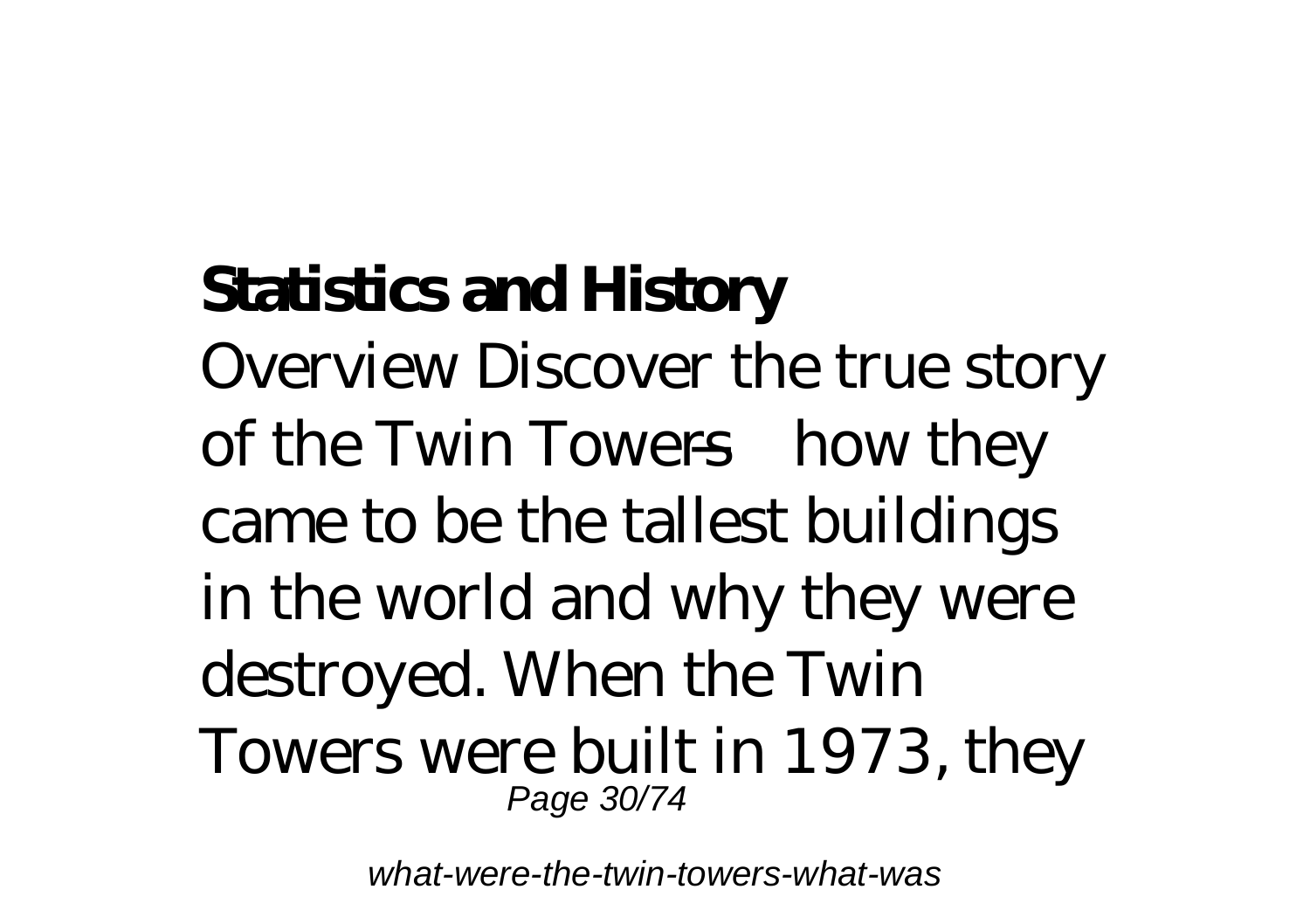were billed as an architectural wonder. At 1,368 feet, they clocked in as the tallest buildings in the world and changed the New York City skyline dramatically.

Page 31/74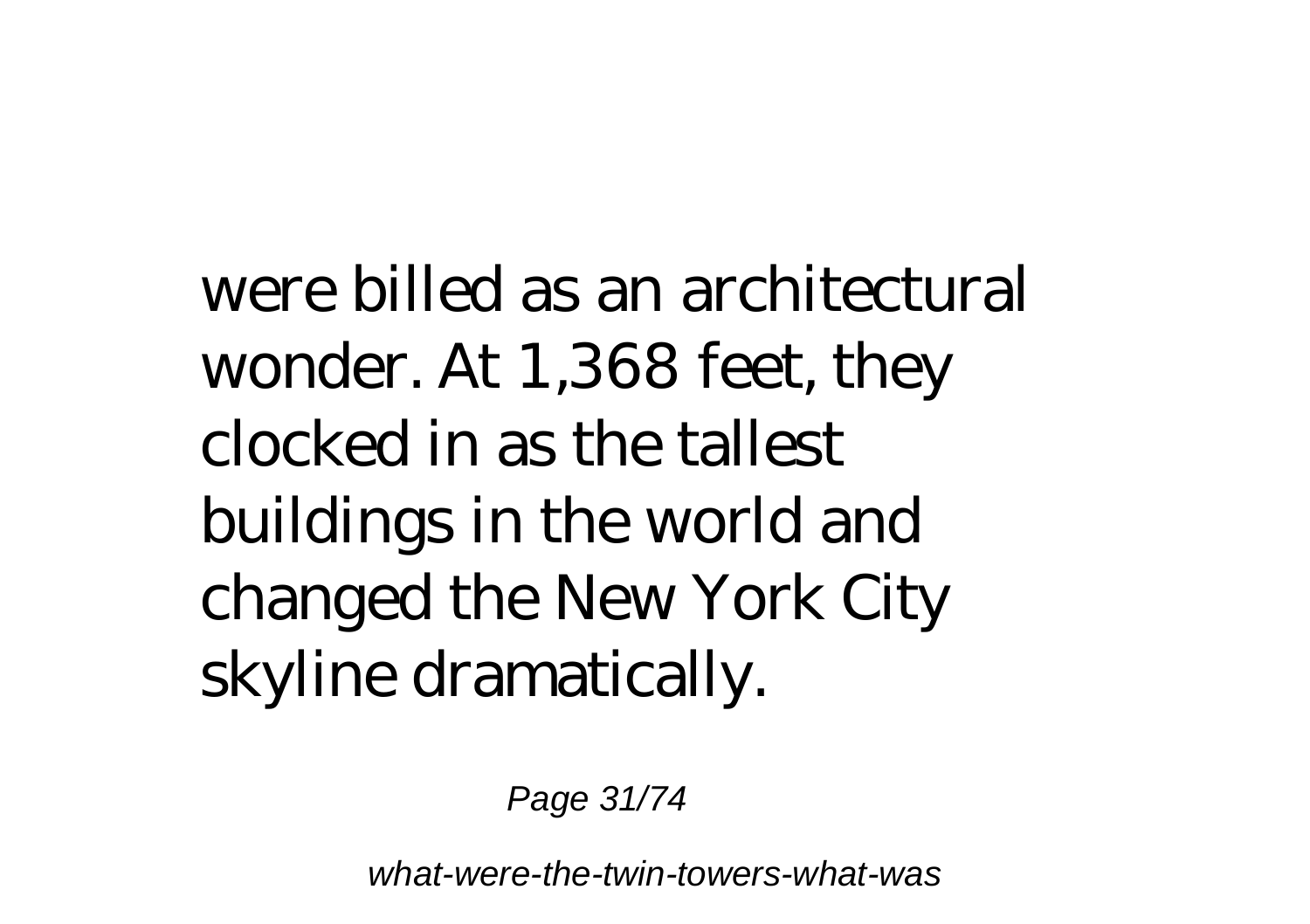**What Were the Twin Towers? by Jim O'Connor, Who HQ, Ted ...** The Twin Towers, or World Trade Center, were attacked on September 11, 2001. The Twin Towers were located in New York City. Page 32/74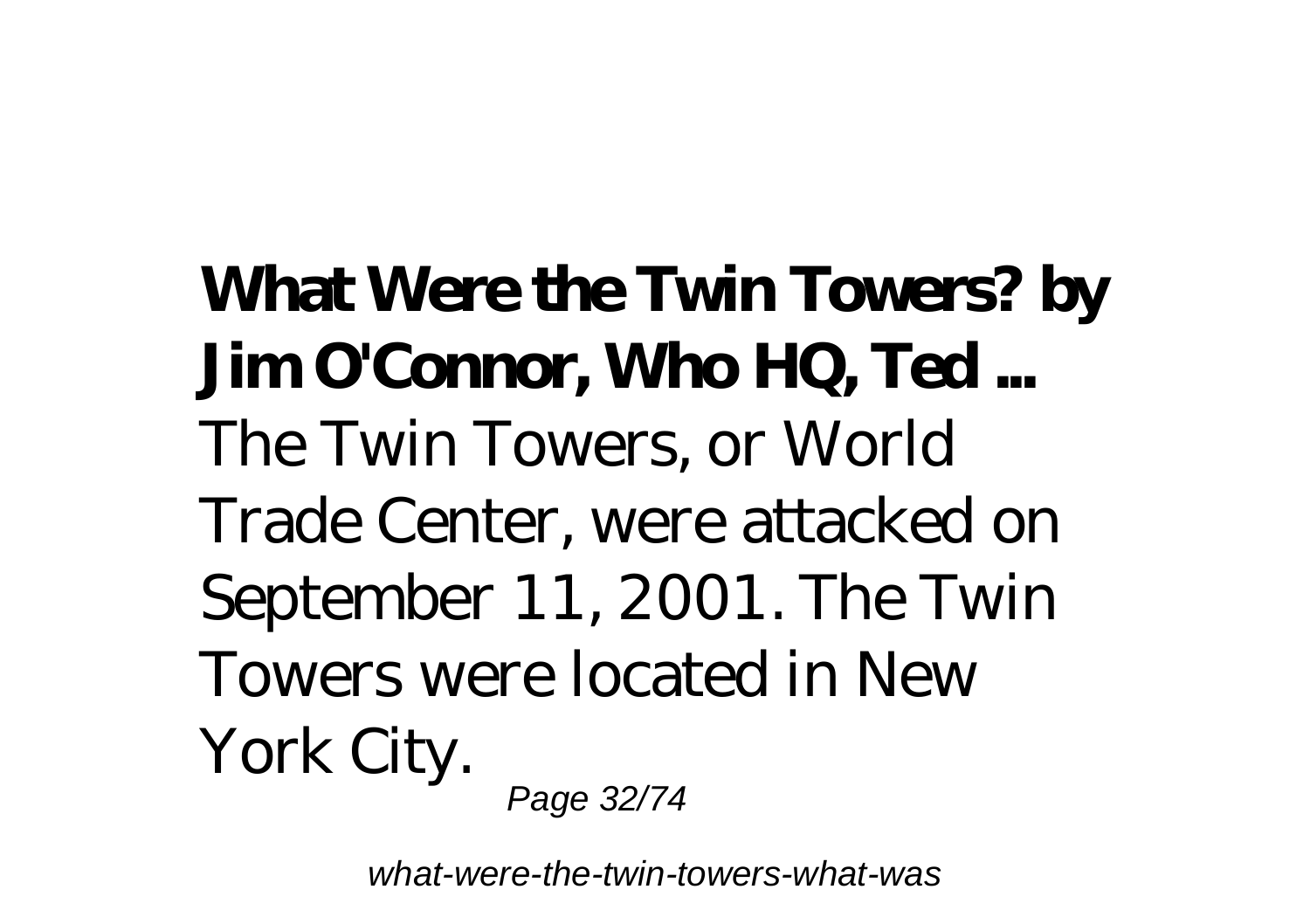What Were the Twin Towers? by Jim O'Connor, Who HQ ... To understand what happened to the Twin Towers on 9/11, a scientist set up an elaborate

Page 33/74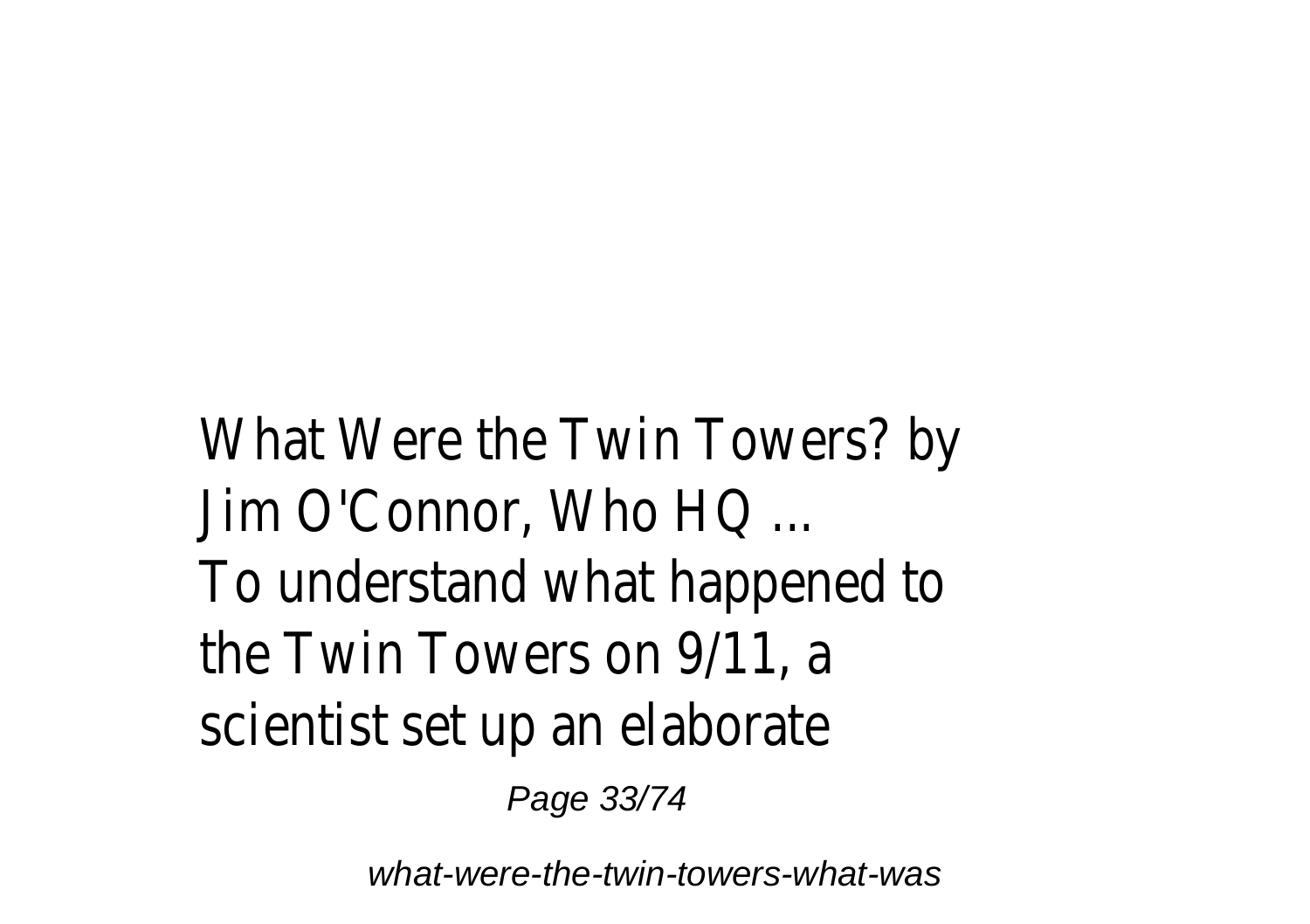computer simulation of the event. It ended up not just predicting the manner of the collapse, but also its

What were the Twin Towers is a very Some terrorist decided they wanted to crash into the Twin

Page 34/74

...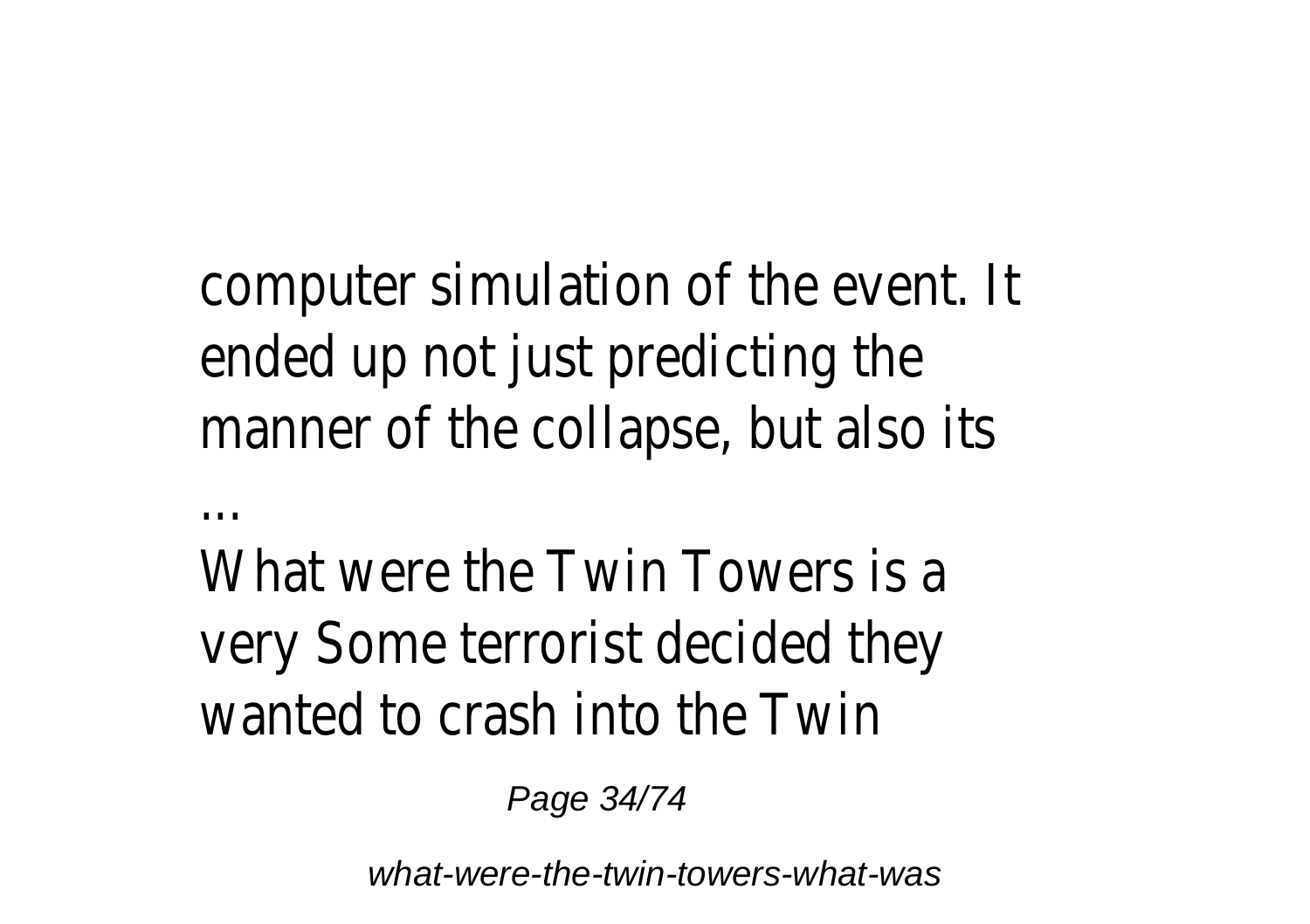Towers because they did not like the United States. So they planned out the whole thing then on 9/11 the did what they thought needed to be done.

What Were the Twin Towers? It was a perfect end-of-summer

Page 35/74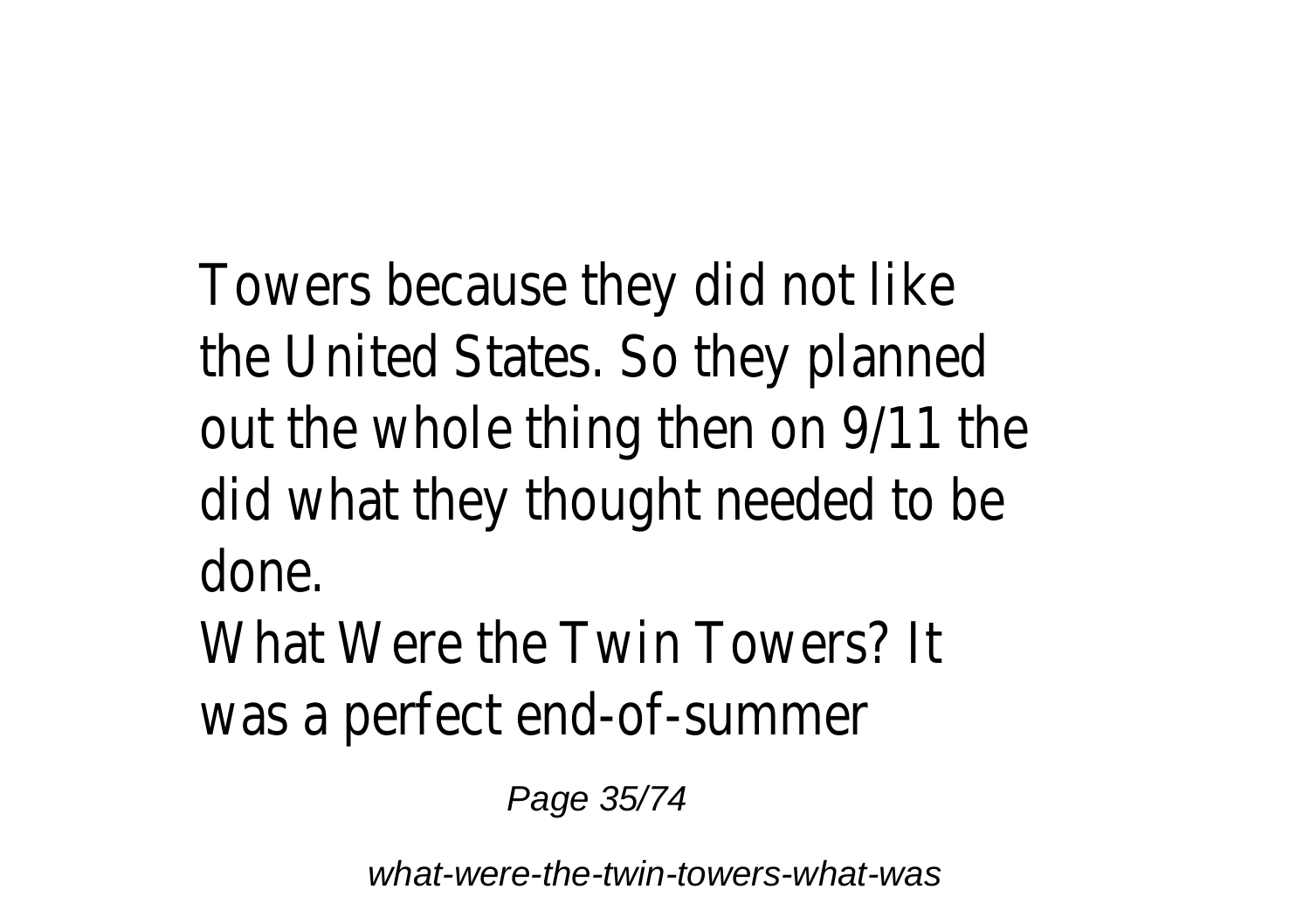morning in New York City. The sky was a clear, rich blue and there were no clouds. At the tip of Manhattan, by 8:20 a.m., people were streaming in from subways and from Staten Island ferryboats. The World Trade Center's Twin

Page 36/74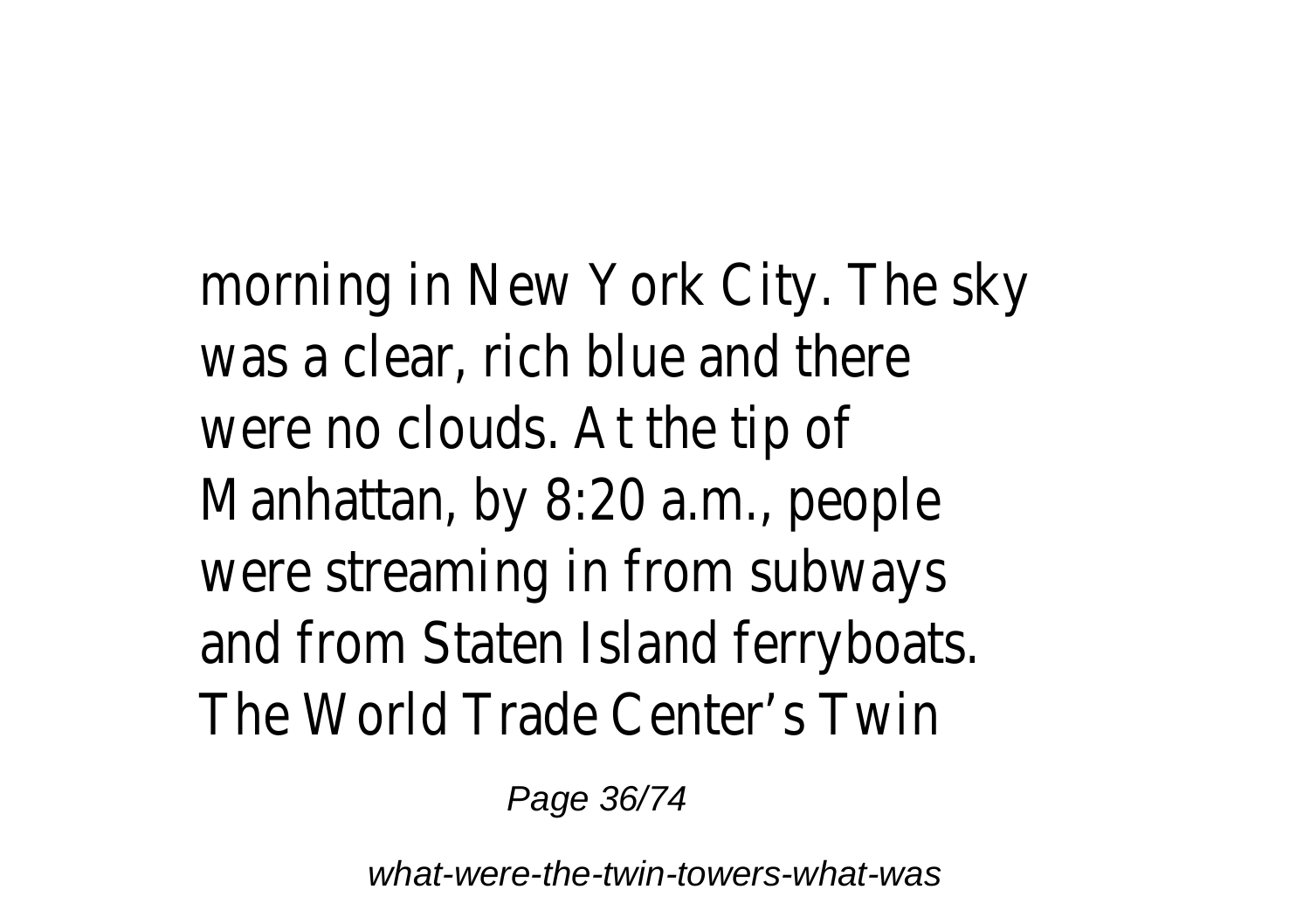## Towers gleamed in the sunlight. The North Tower and the South Tower.

### What Were The Twin Towers About What Were the Twin Towers?

Page 37/74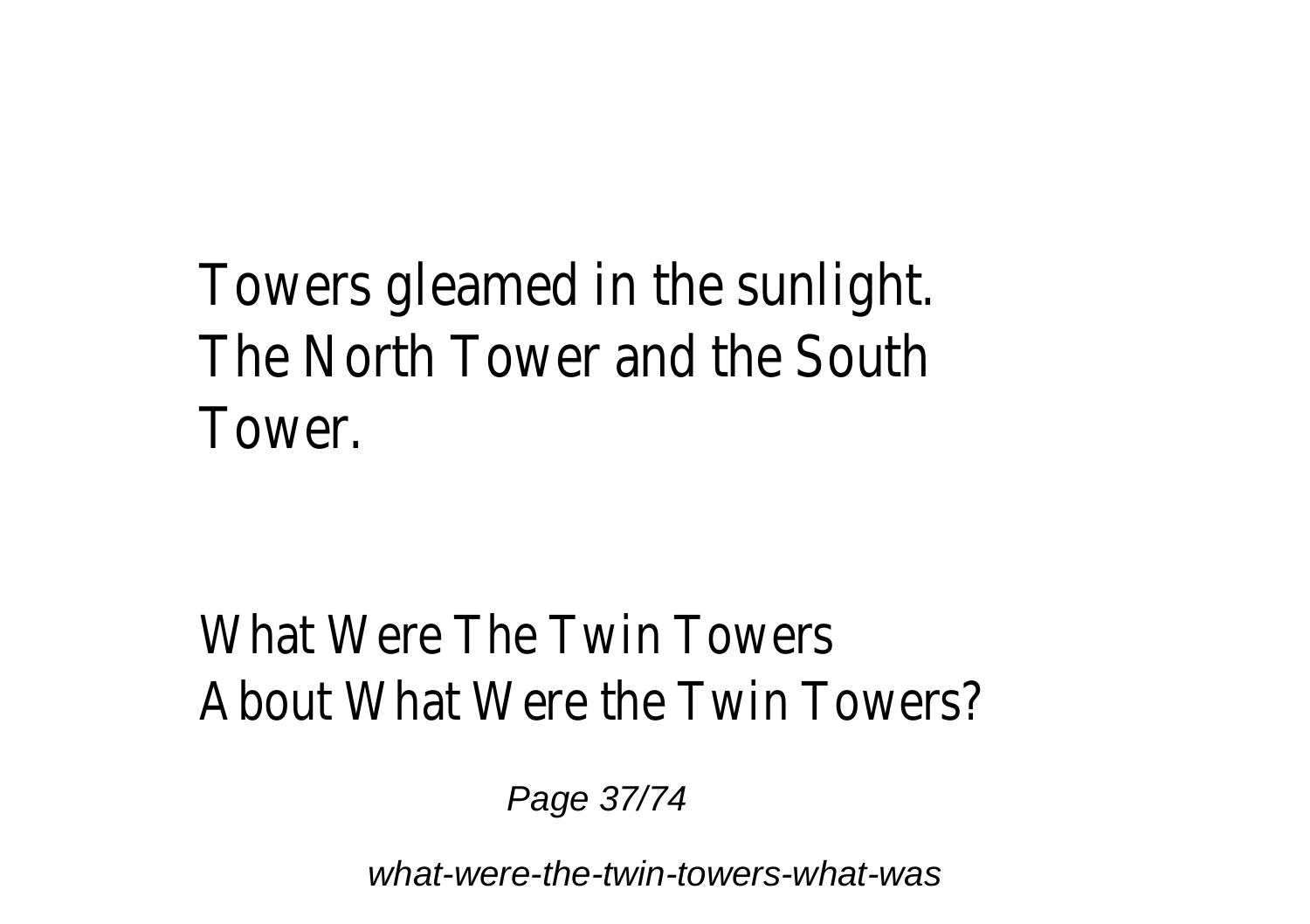Which of these facts are true? The Twin Towers were once the tallest buildings in the world A man once tightrope-walked between the towers without a net They were destroyed by terrorists in 2001 Before the terrorist attack, the twin towers were 110 stories tall. Page 38/74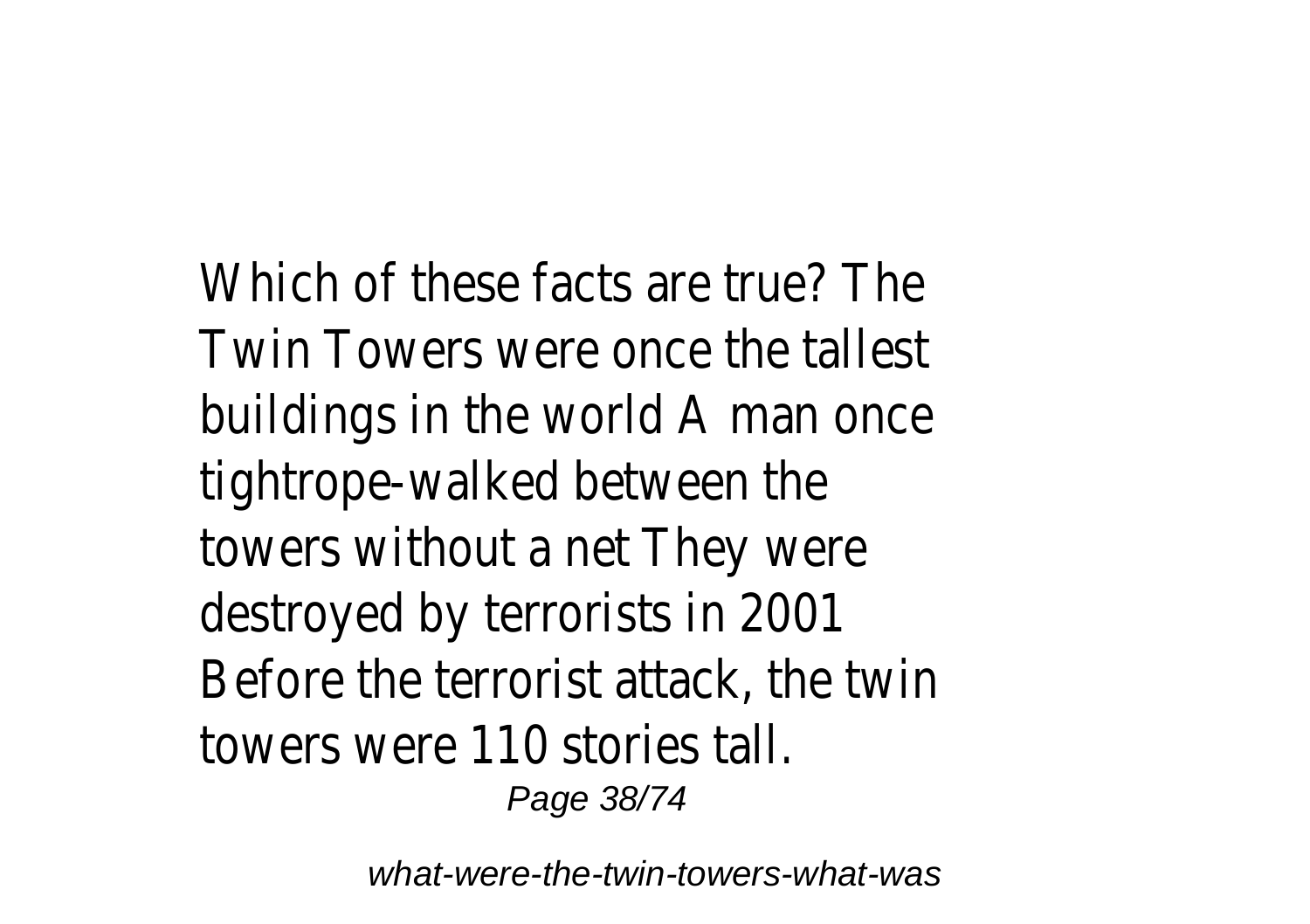Constructed of lightweight steel around a central core, the World Trade Center towers were about 95% air. After they collapsed, the hollow core was gone. The remaining rubble was only a few stories high. What Were the Twin Towers? by Page 39/74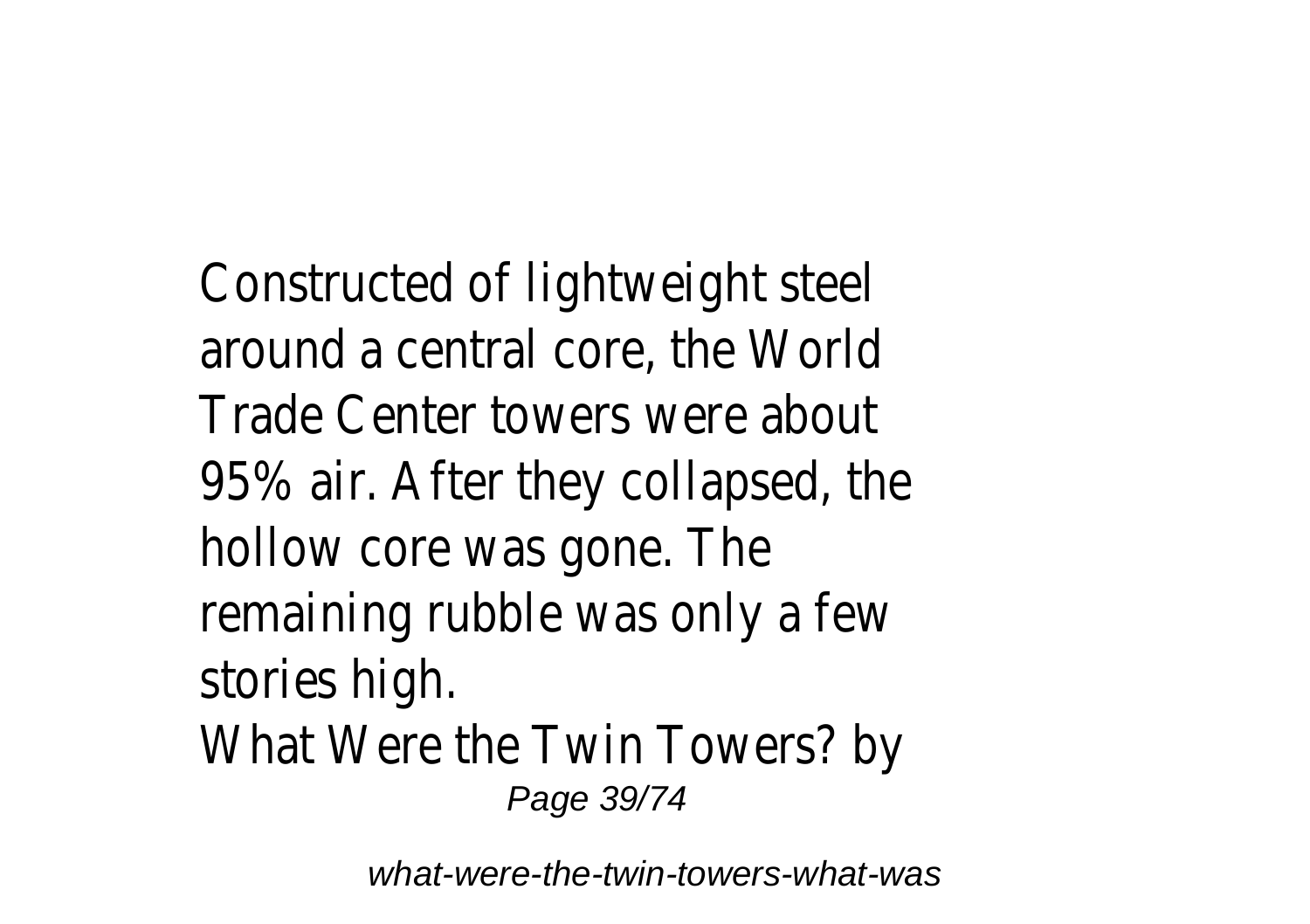Jim O'Connor, Who HQ, Ted ...

# *World Trade Center (1973–2001) - Wikipedia The Twin Towers Collapse Explained The World Trade Center:*

Page 40/74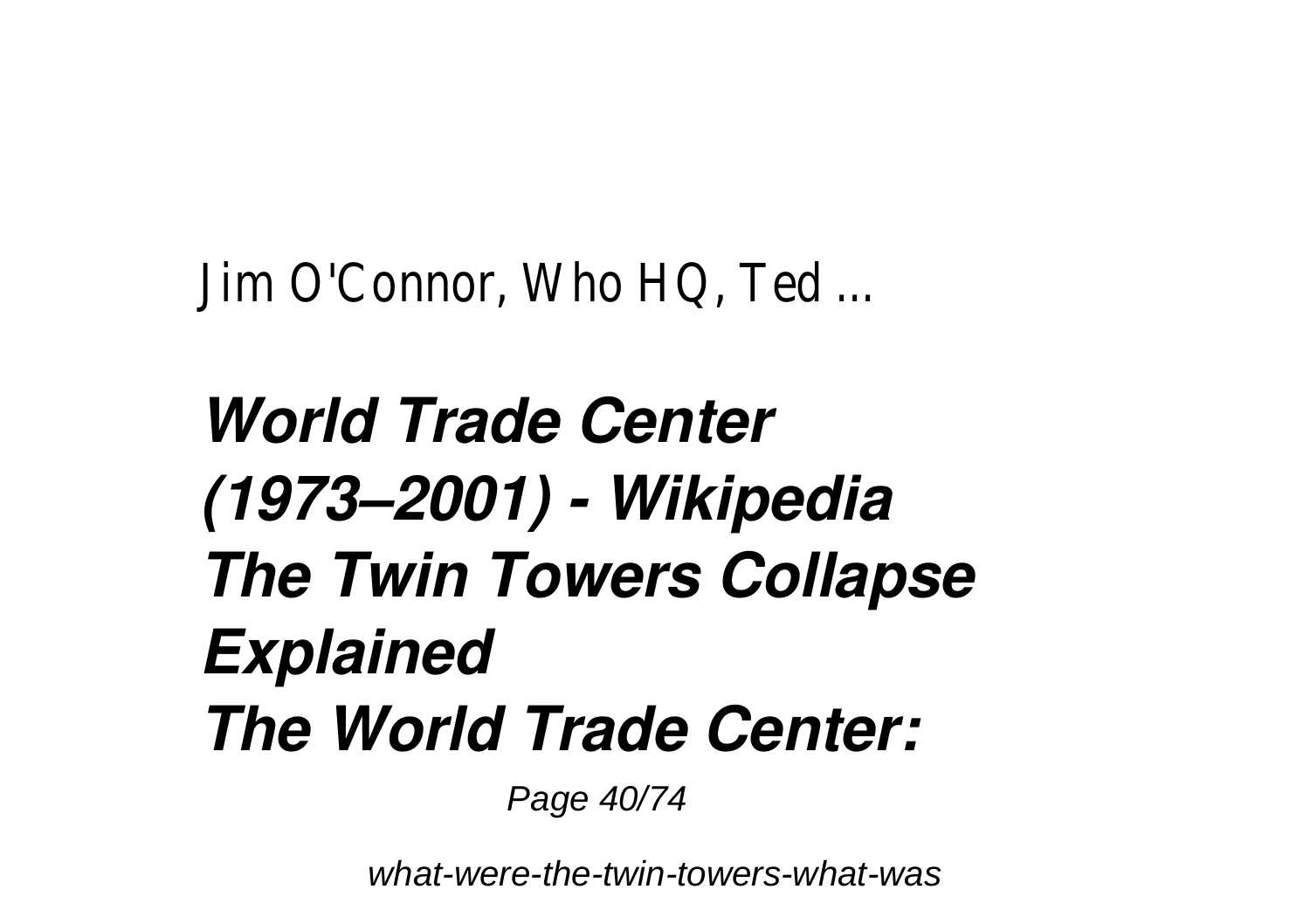## *Statistics and History*

## *What Were The Twin Towers Before its destruction, the World Trade Center was a New York City*

Page 41/74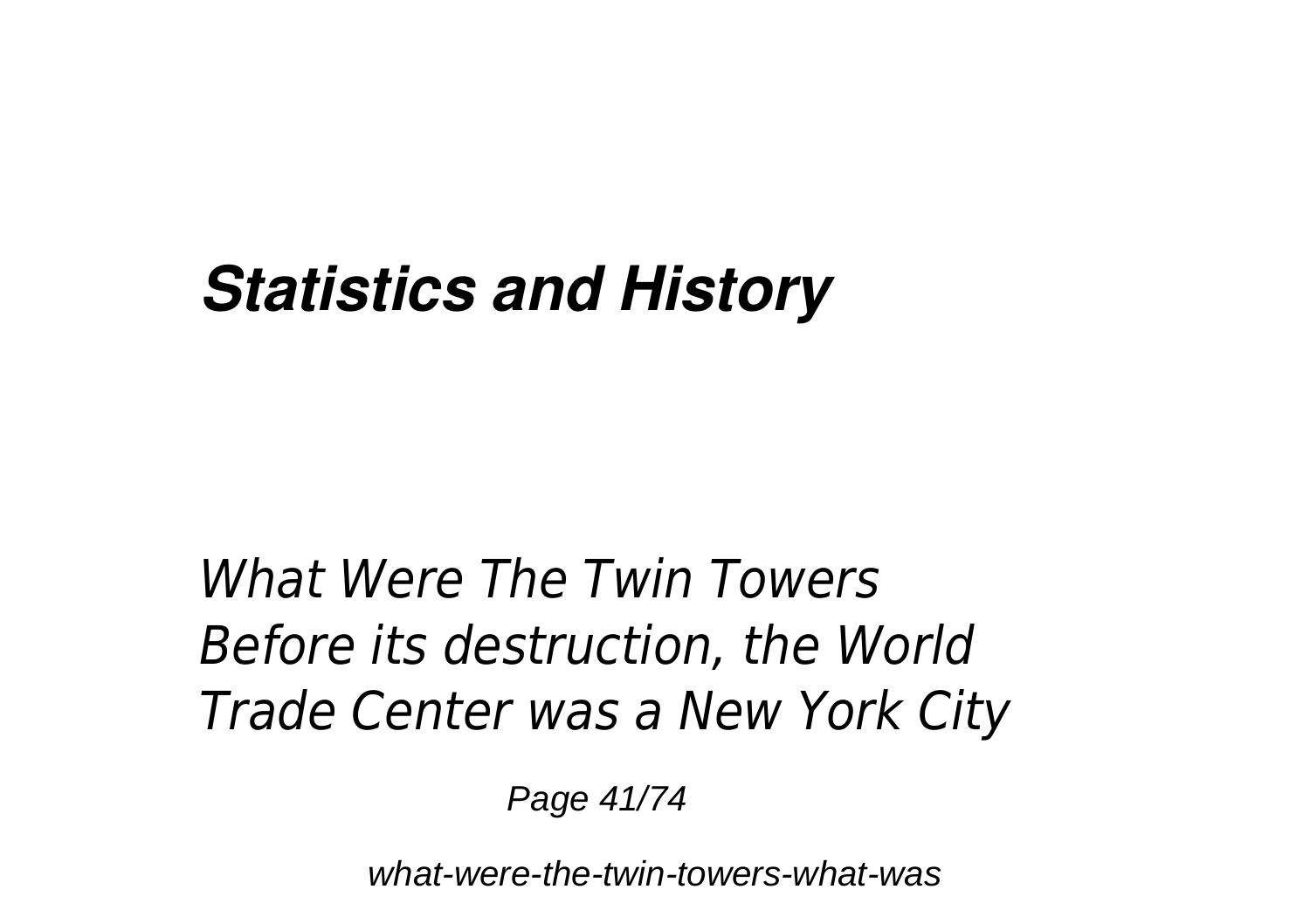*icon, and the Twin Towers were the centerpiece that represented the entire complex. They were used in film and TV projects as "establishing shots", standing for New York City as a whole.*

#### *World Trade Center (1973–2001) -* Page 42/74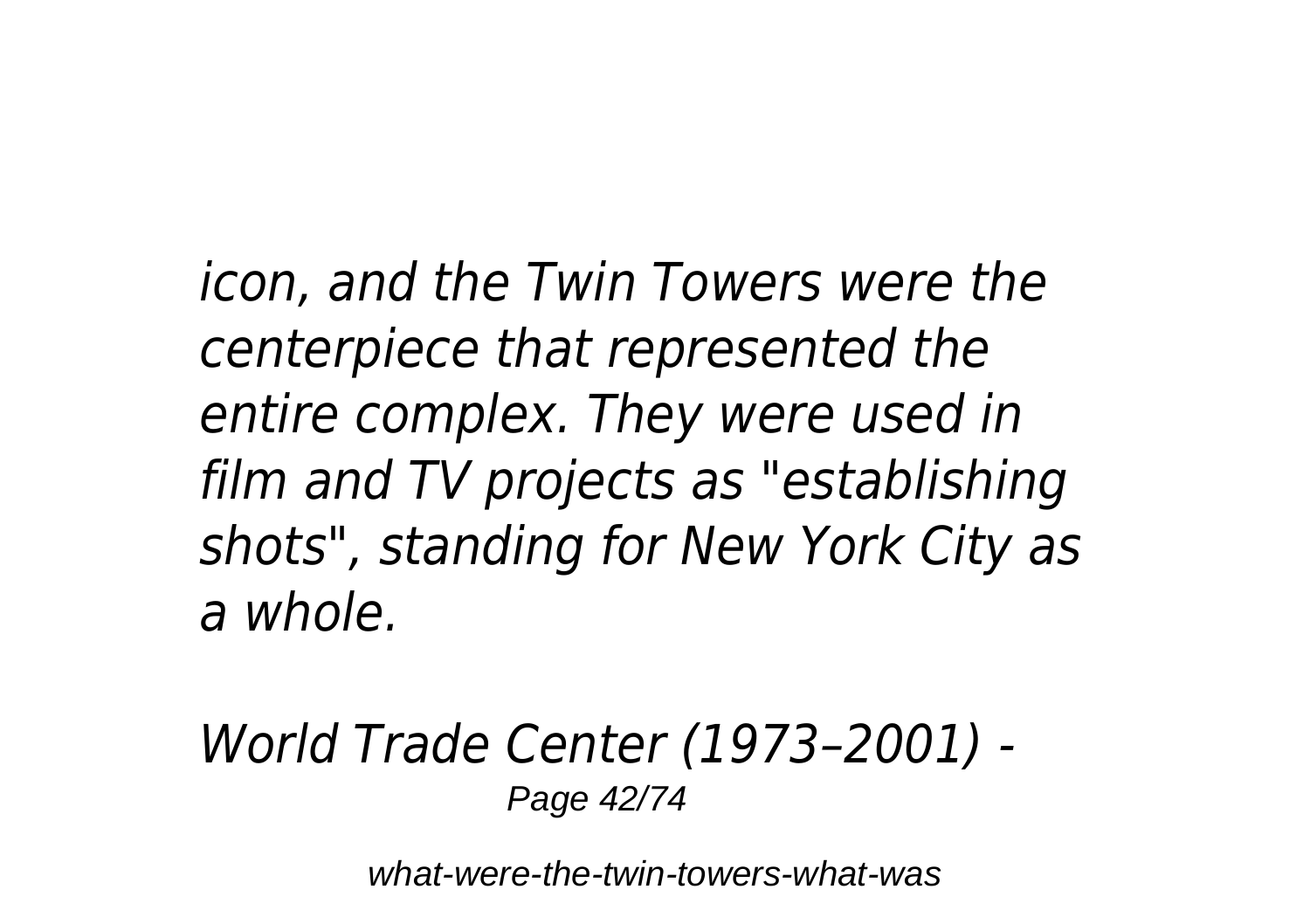*Wikipedia What Were the Twin Towers? It was a perfect end-of-summer morning in New York City. The sky was a clear, rich blue and there were no clouds. At the tip of Manhattan, by 8:20 a.m., people were streaming in from subways and from Staten Island* Page 43/74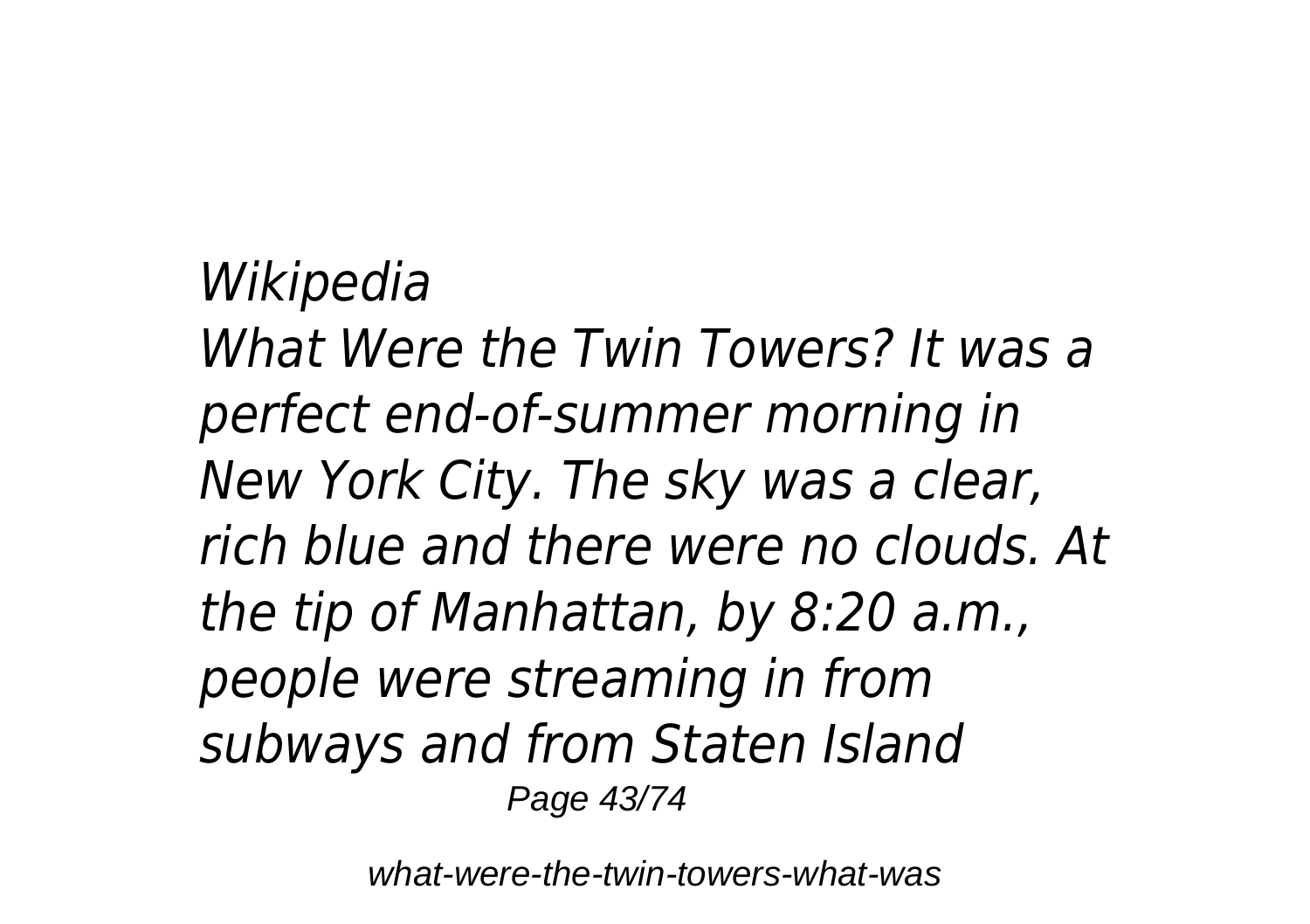*ferryboats. The World Trade Center's Twin Towers gleamed in the sunlight. The North Tower and the South Tower.*

*Amazon.com: What Were the Twin Towers? (What Was ... What were the Twin Towers is a very* Page 44/74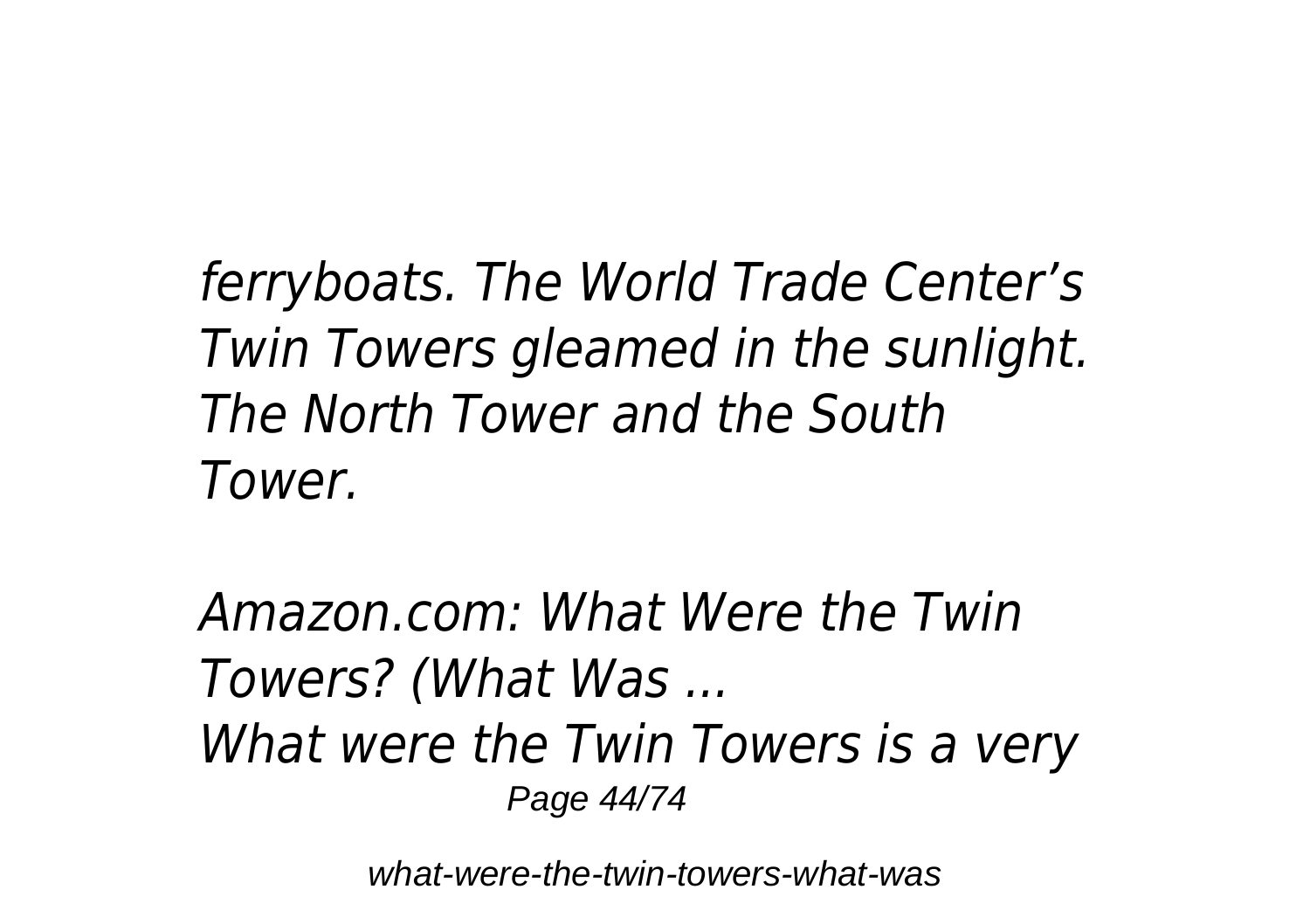*Some terrorist decided they wanted to crash into the Twin Towers because they did not like the United States. So they planned out the whole thing then on 9/11 the did what they thought needed to be done.*

#### *What Were the Twin Towers? by Jim* Page 45/74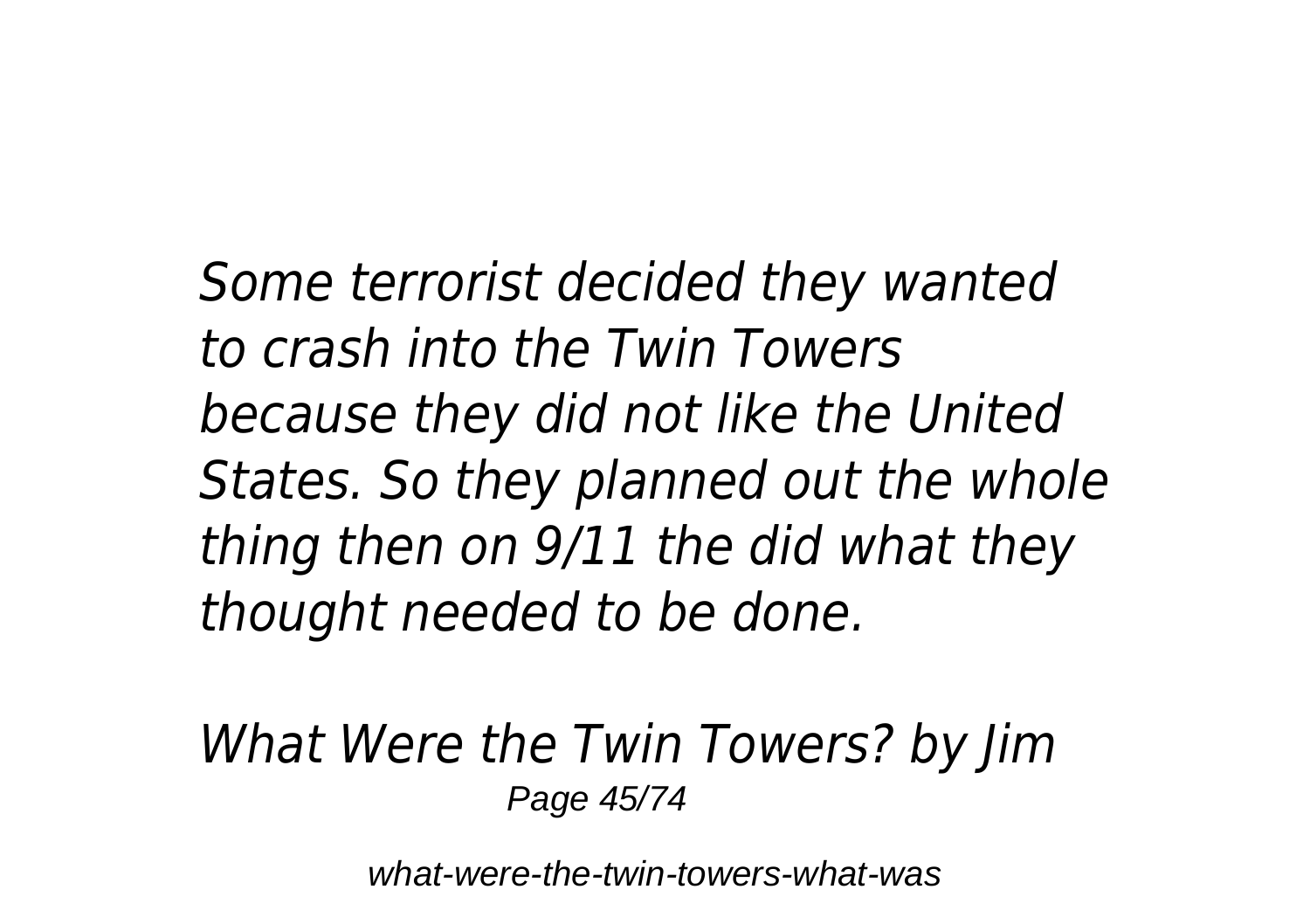### *O'Connor*

*Discover the true story of the Twin Towers—how they came to be the tallest buildings in the world and why they were destroyed. When the Twin Towers were built in 1973, they were billed as an architectural wonder. At 1,368 feet, they clocked in as the* Page 46/74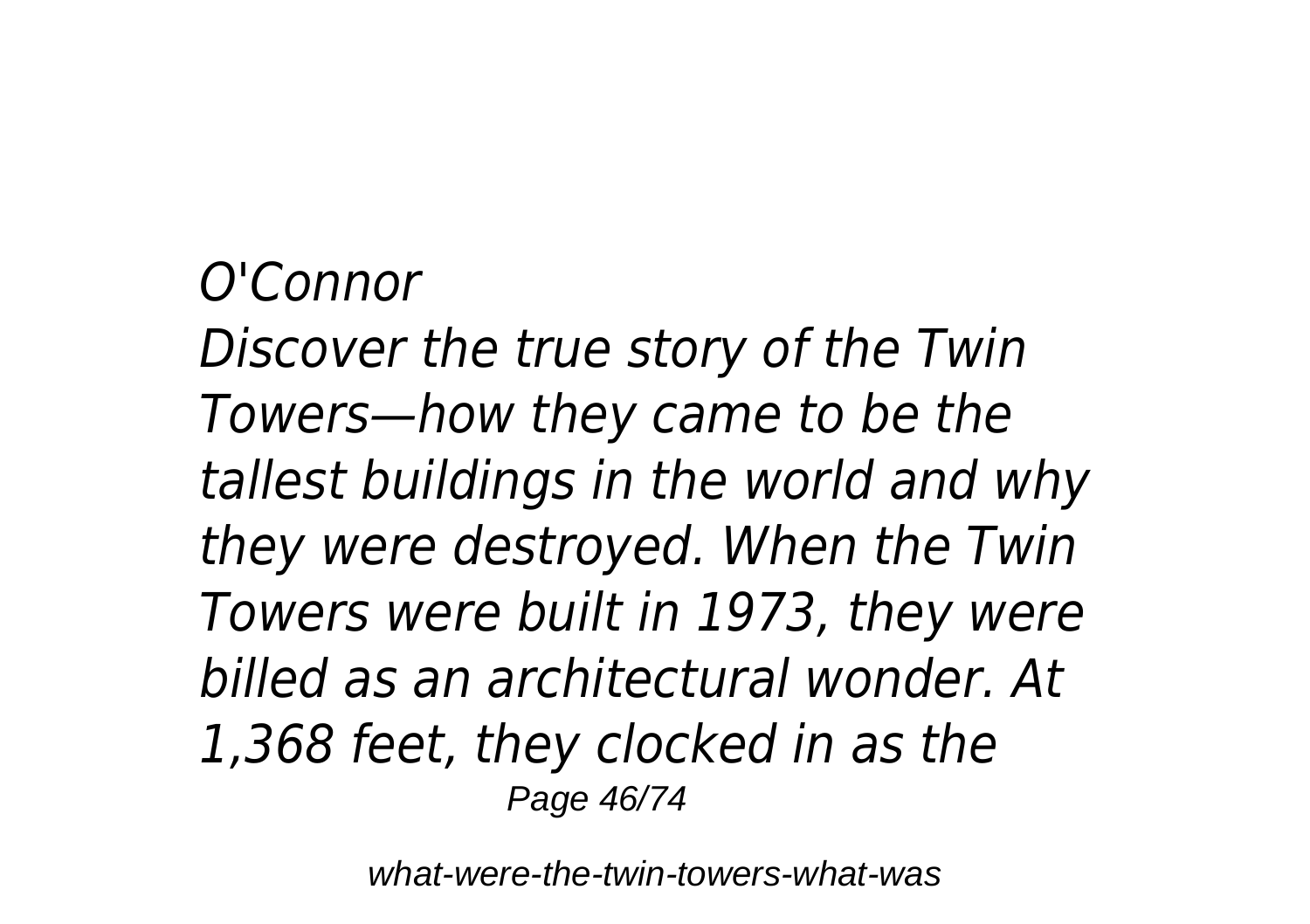*tallest buildings in the world and changed the New York City skyline dramatically.*

*What Were the Twin Towers? (What Was?) - Kindle edition by ... To understand what happened to the Twin Towers on 9/11, a scientist set* Page 47/74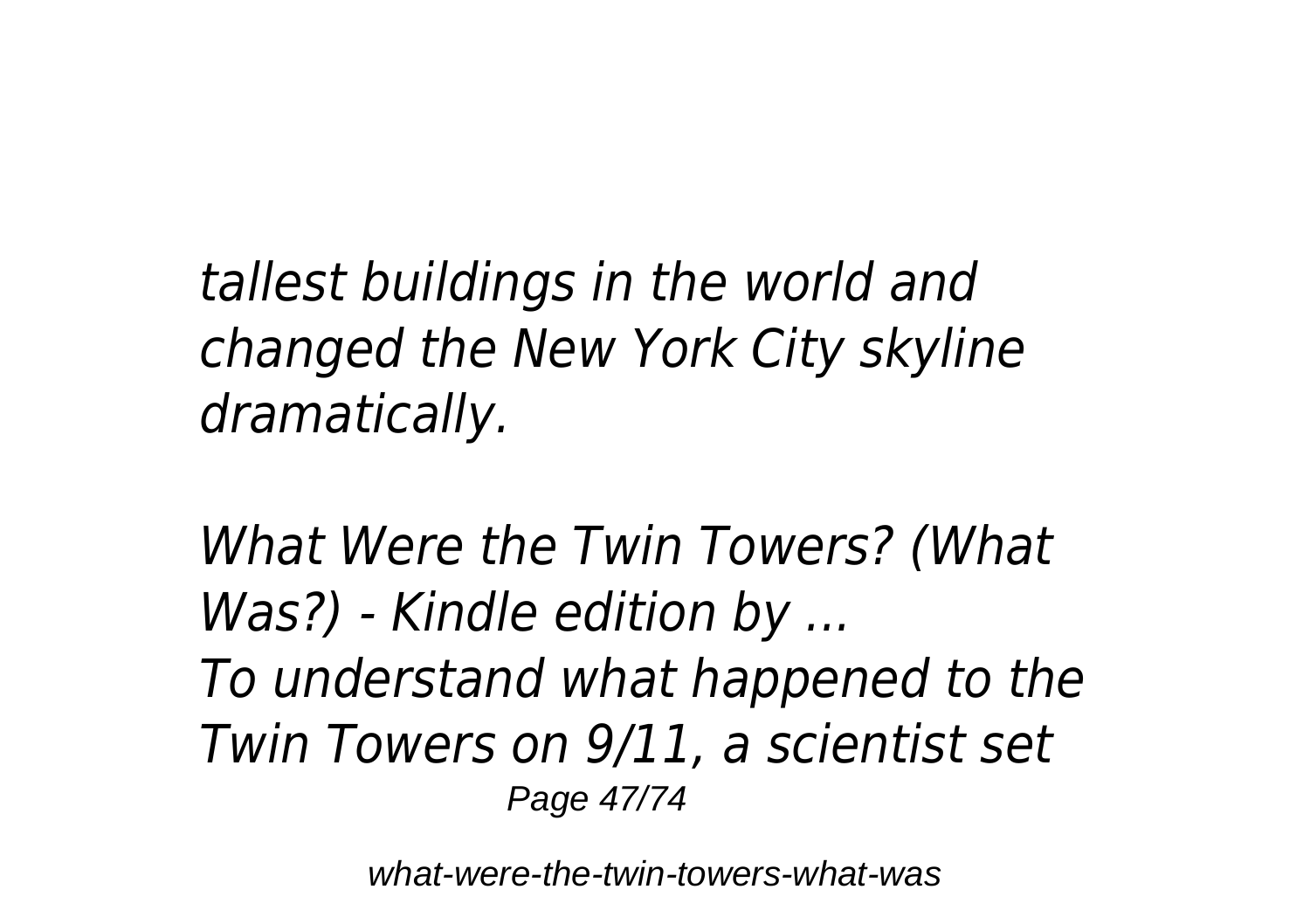*up an elaborate computer simulation of the event. It ended up not just predicting the manner of the collapse, but also its ...*

*This Computer Simulation Explains How the Twin Towers Fell Before the terrorist attack, the twin* Page 48/74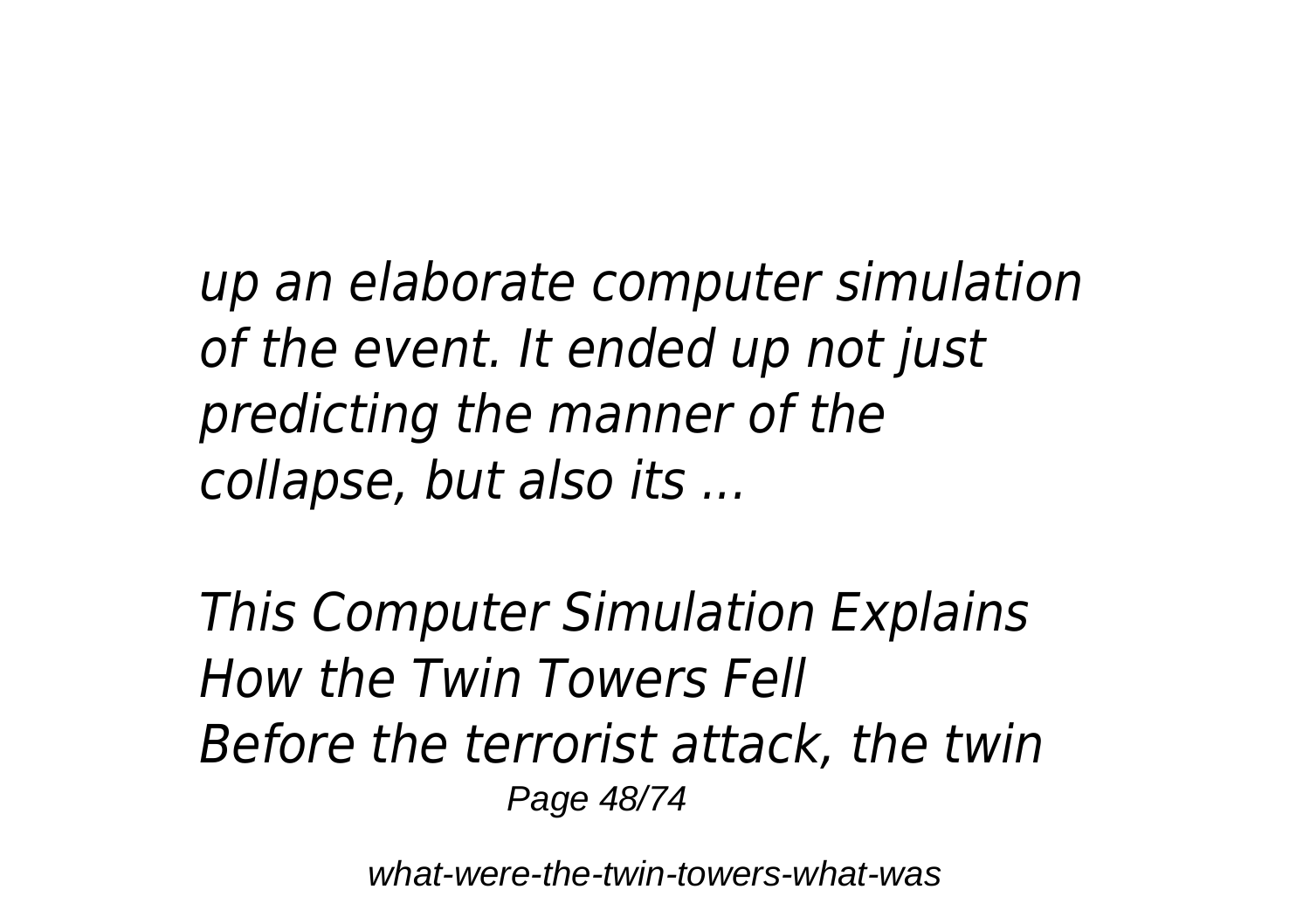*towers were 110 stories tall. Constructed of lightweight steel around a central core, the World Trade Center towers were about 95% air. After they collapsed, the hollow core was gone. The remaining rubble was only a few stories high.*

Page 49/74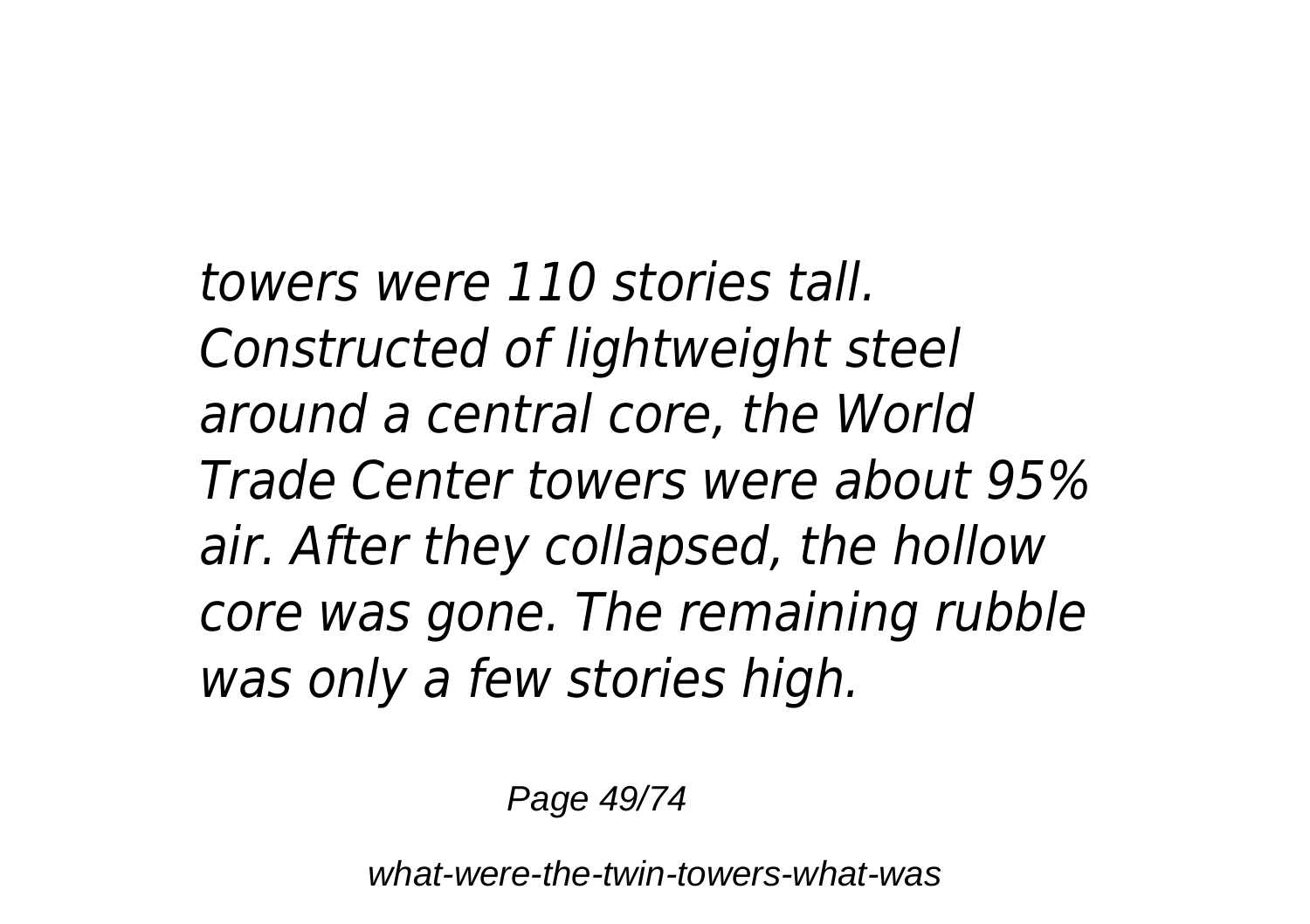*The Twin Towers Collapse Explained The design and construction of the World Trade Center, most centrally its twin towers, involved many other innovative techniques, such as the slurry wall for digging the foundation, and wind tunnel experiments. Construction of the World Trade* Page 50/74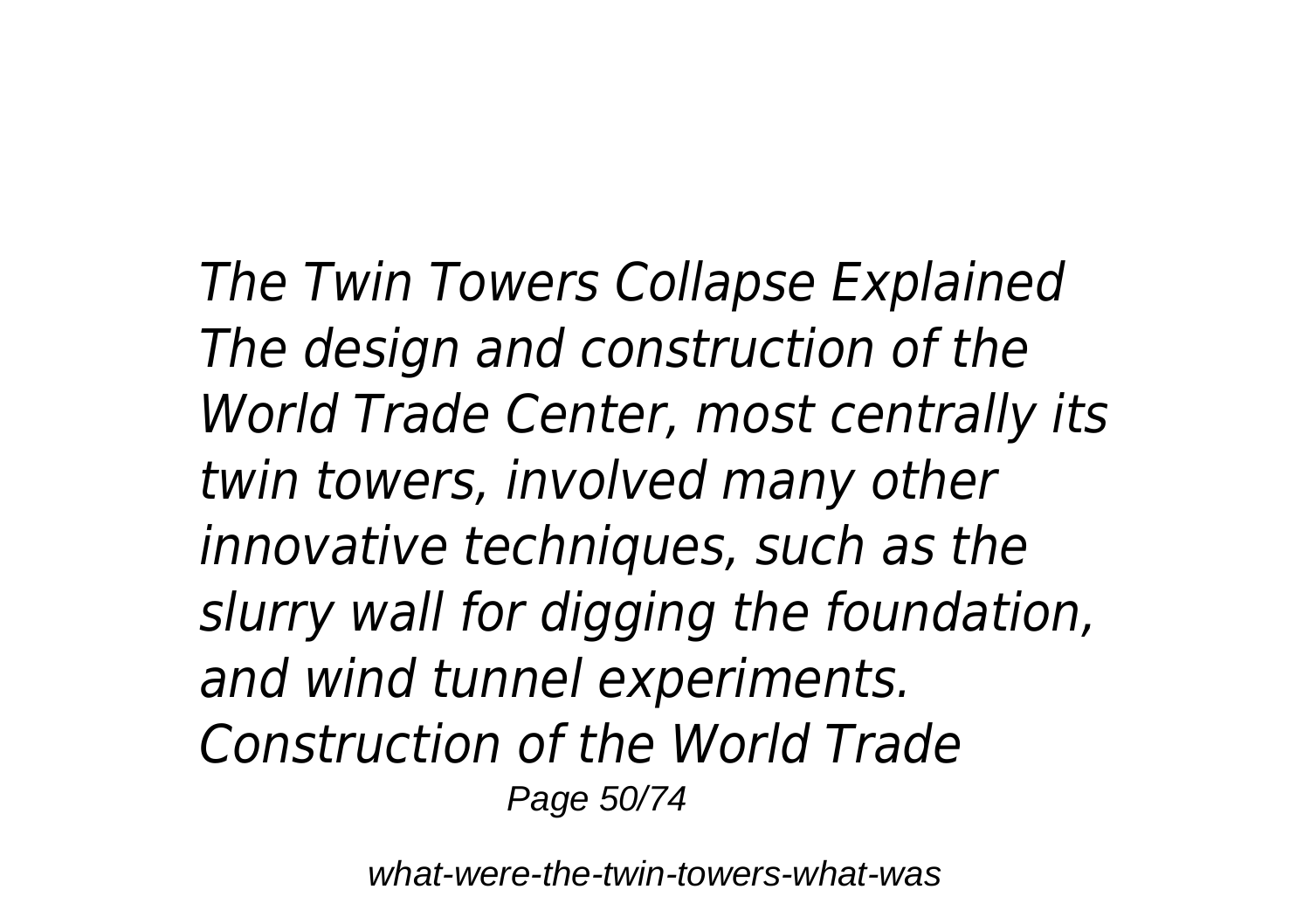*Center's North Tower began in August 1968, and the South Tower in 1969.*

*Construction of the World Trade Center - Wikipedia On the World Trade Center site, three more office towers were to be built one block east of where the original* Page 51/74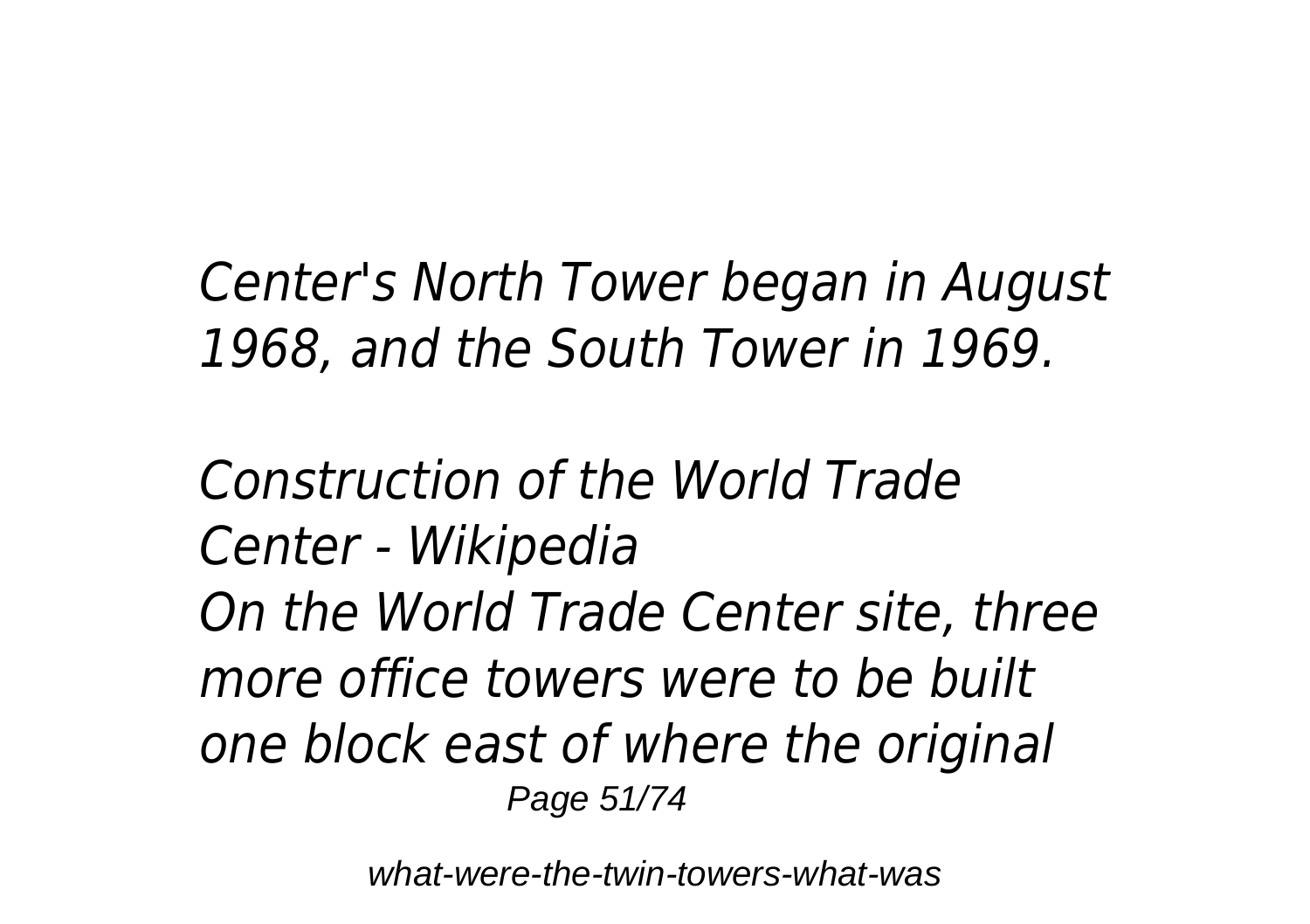*towers stood. [377] 4 WTC, meanwhile, opened in November 2013, making it the second tower on the site to open behind 7 World Trade Center, as well as the first building on the Port Authority property.*

#### *September 11 attacks - Wikipedia* Page 52/74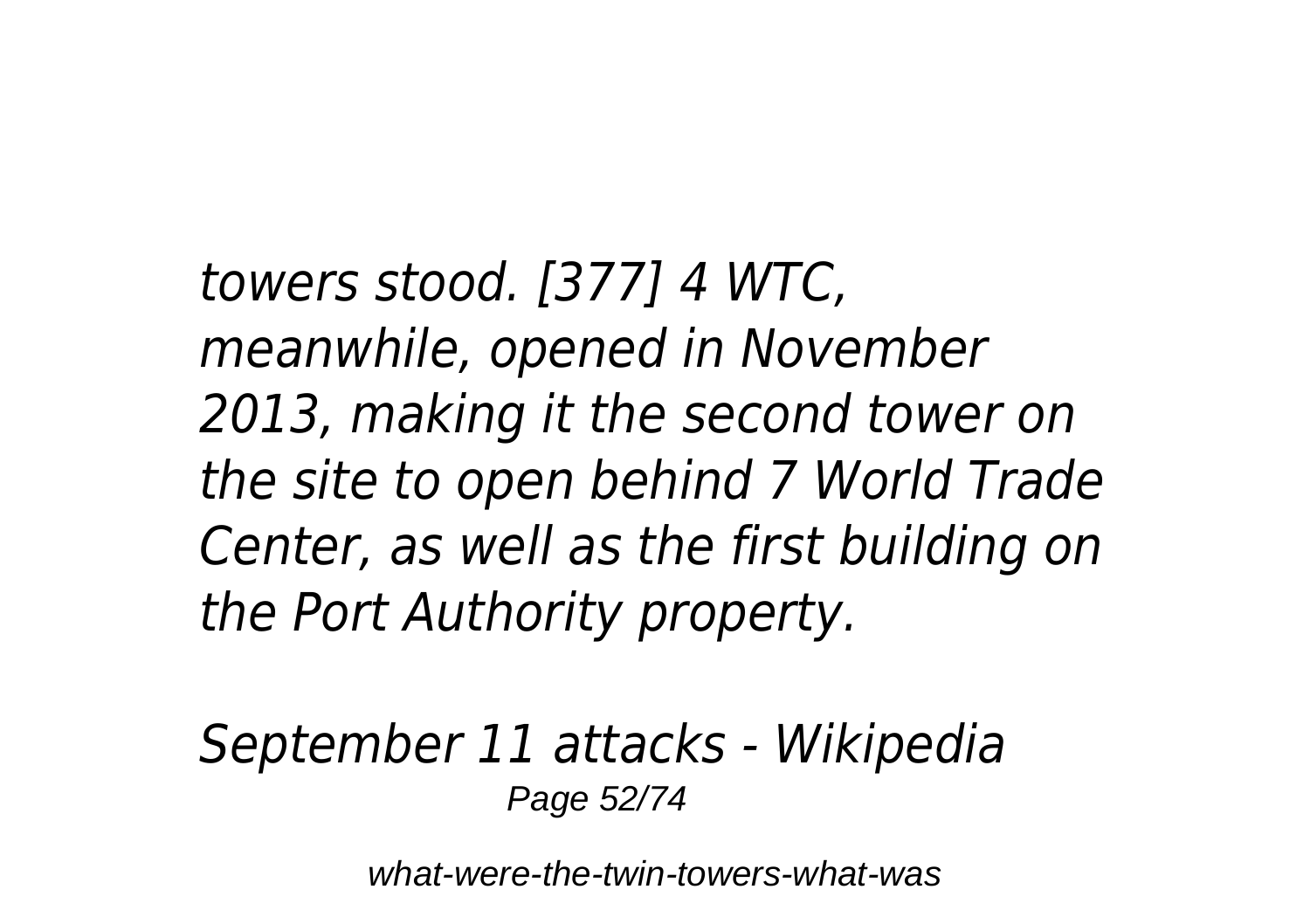*Upon completion, the Twin Towers were briefly the tallest buildings in the world, and at the time of the terrorist attacks they were still in the top five. Only the then recently completed Petronas Towers in Kuala Lumpur , Malaysia and the Willis Tower (known then as the Sears* Page 53/74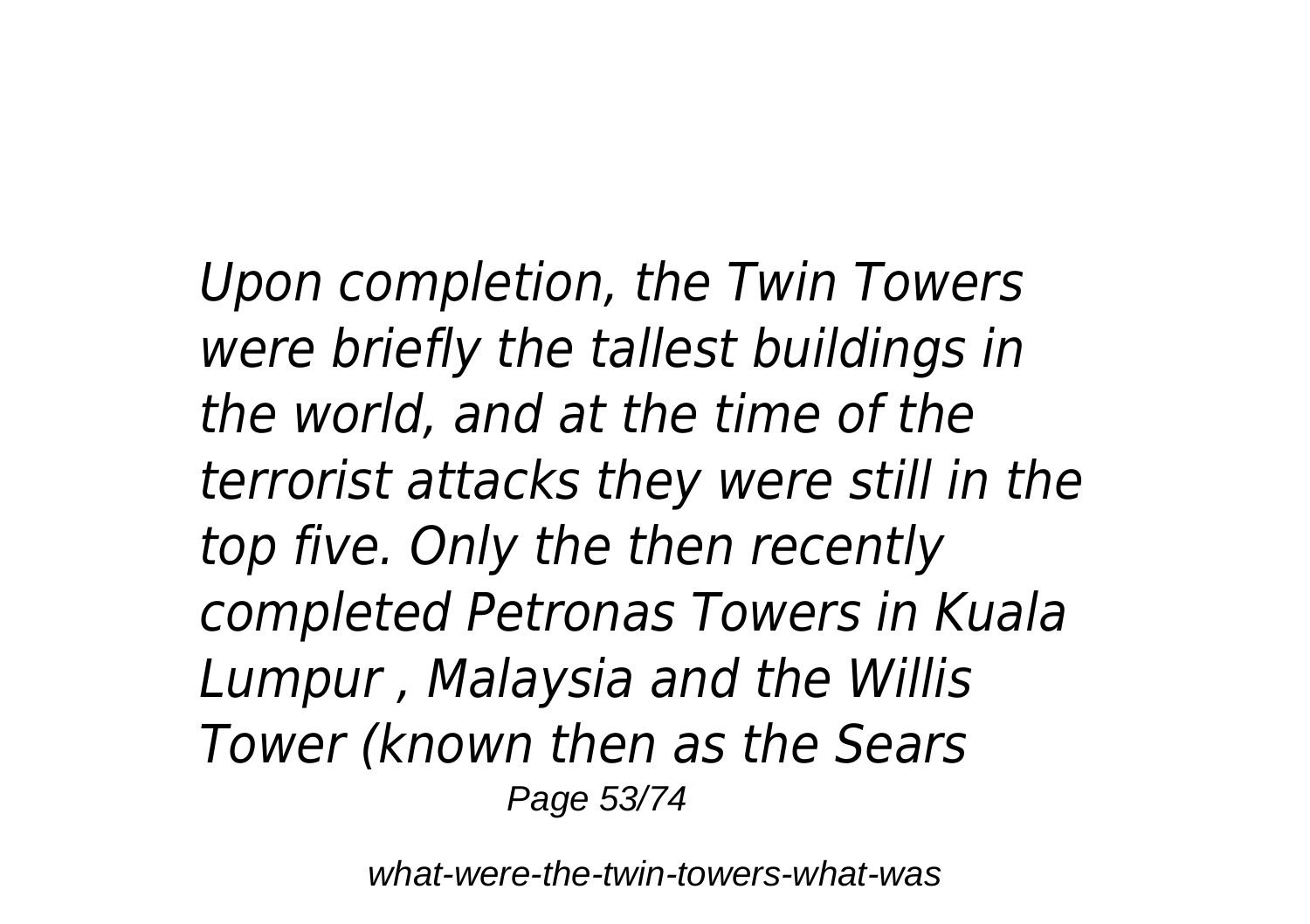*Tower) in Chicago were taller.*

*Collapse of the World Trade Center - Wikipedia*

*The Twin Towers were part of a sevenbuilding complex in Lower Manhattan, New York City, which opened officially on April 4th, 1973, and existed until* Page 54/74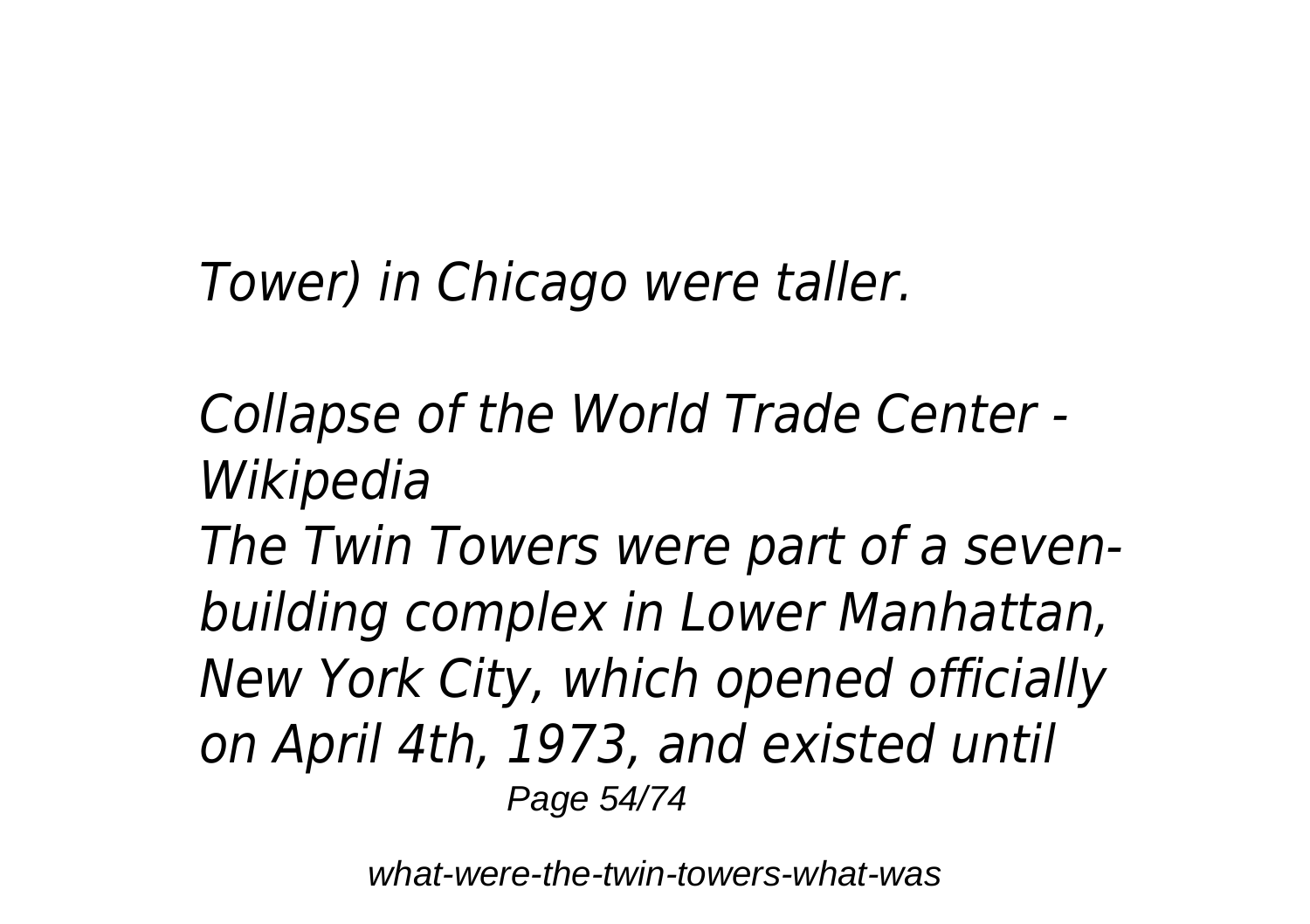*the 9/11 terrorist attacks on September 11th, 2001 brought them down. The Twin Towers were 1 World Trade Center and 2 World Trade Center.*

*Twin Towers Facts - Softschools.com About What Were the Twin Towers?* Page 55/74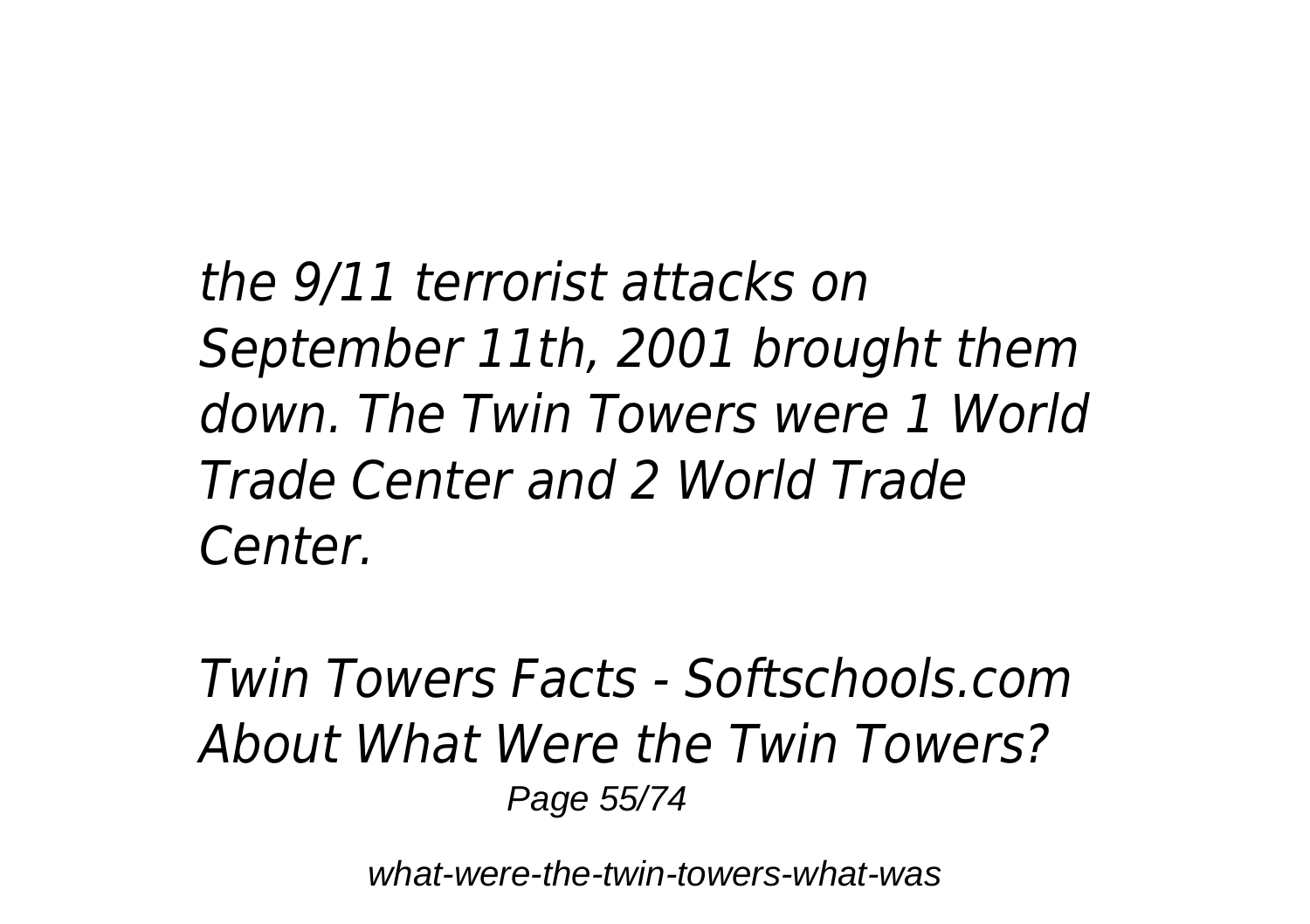*Which of these facts are true? The Twin Towers were once the tallest buildings in the world A man once tightrope-walked between the towers without a net They were destroyed by terrorists in 2001*

*What Were the Twin Towers? by Jim* Page 56/74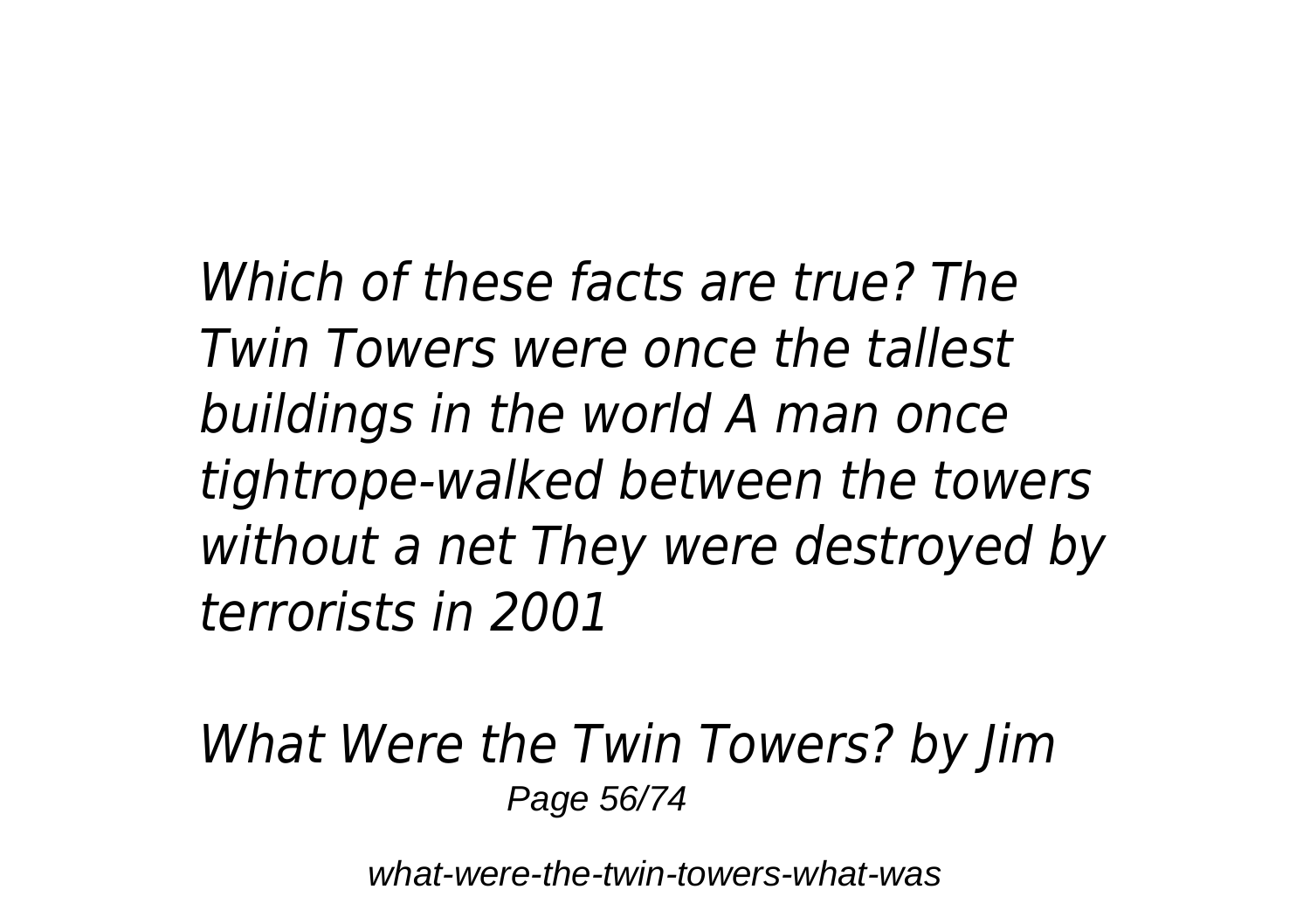*O'Connor, Who HQ ... The Twin Towers II (also known as Twin Towers 2, New Twin Towers, Trump Twin Towers and World Trade Center Phoenix) was a proposed twintowered skyscraper complex which would have been located at the World Trade Center site in Manhattan, New* Page 57/74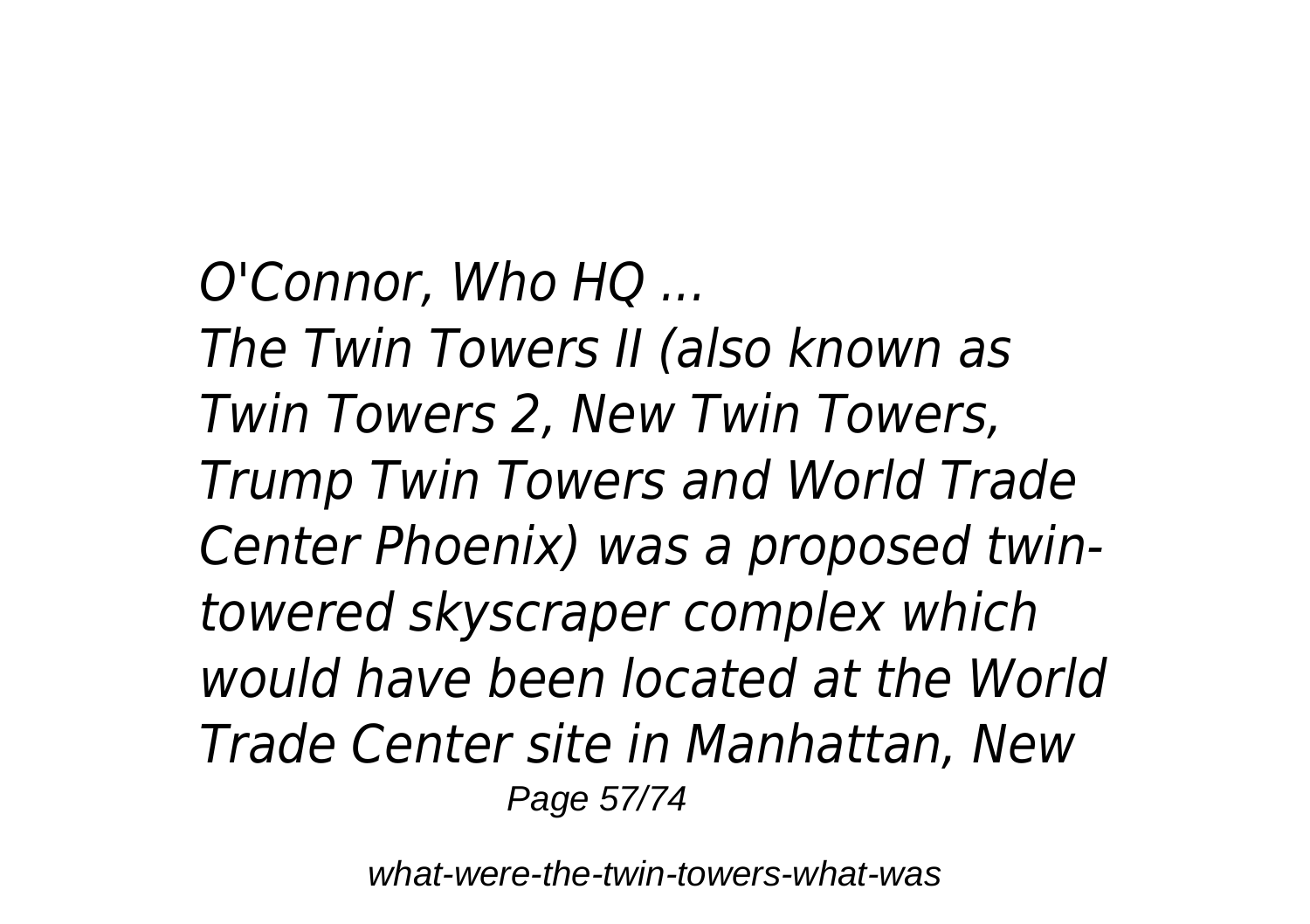## *York City.*

*Twin Towers 2 - Wikipedia The twin towers were the first supertall buildings designed without any masonry. Worried that the intense air pressure created by the buildingsâ high speed elevators* Page 58/74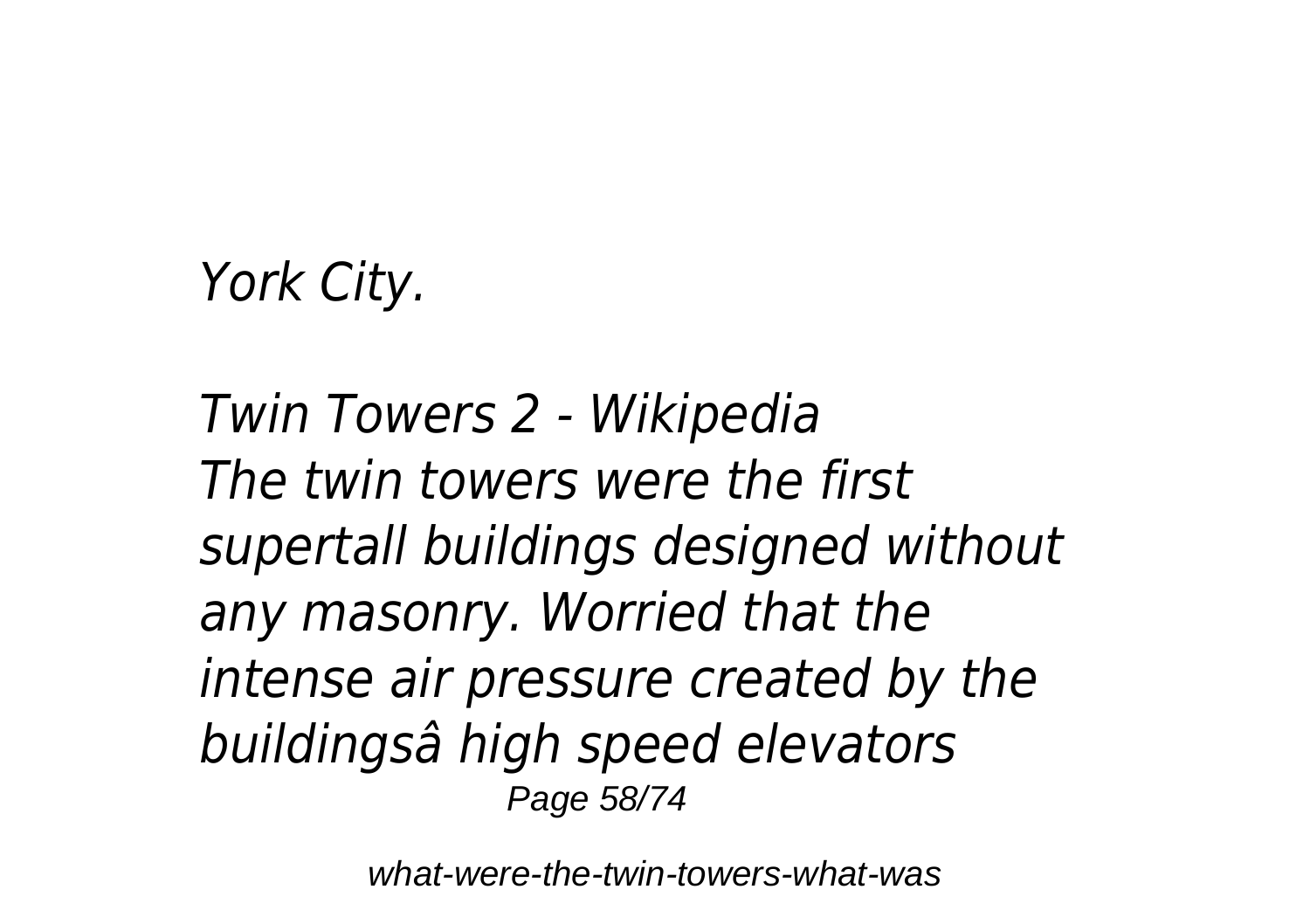*might buckle conventional shafts, engineers designed a solution using a drywall system fixed to the reinforced steel core.*

*The World Trade Center: Statistics and History Overview Discover the true story of* Page 59/74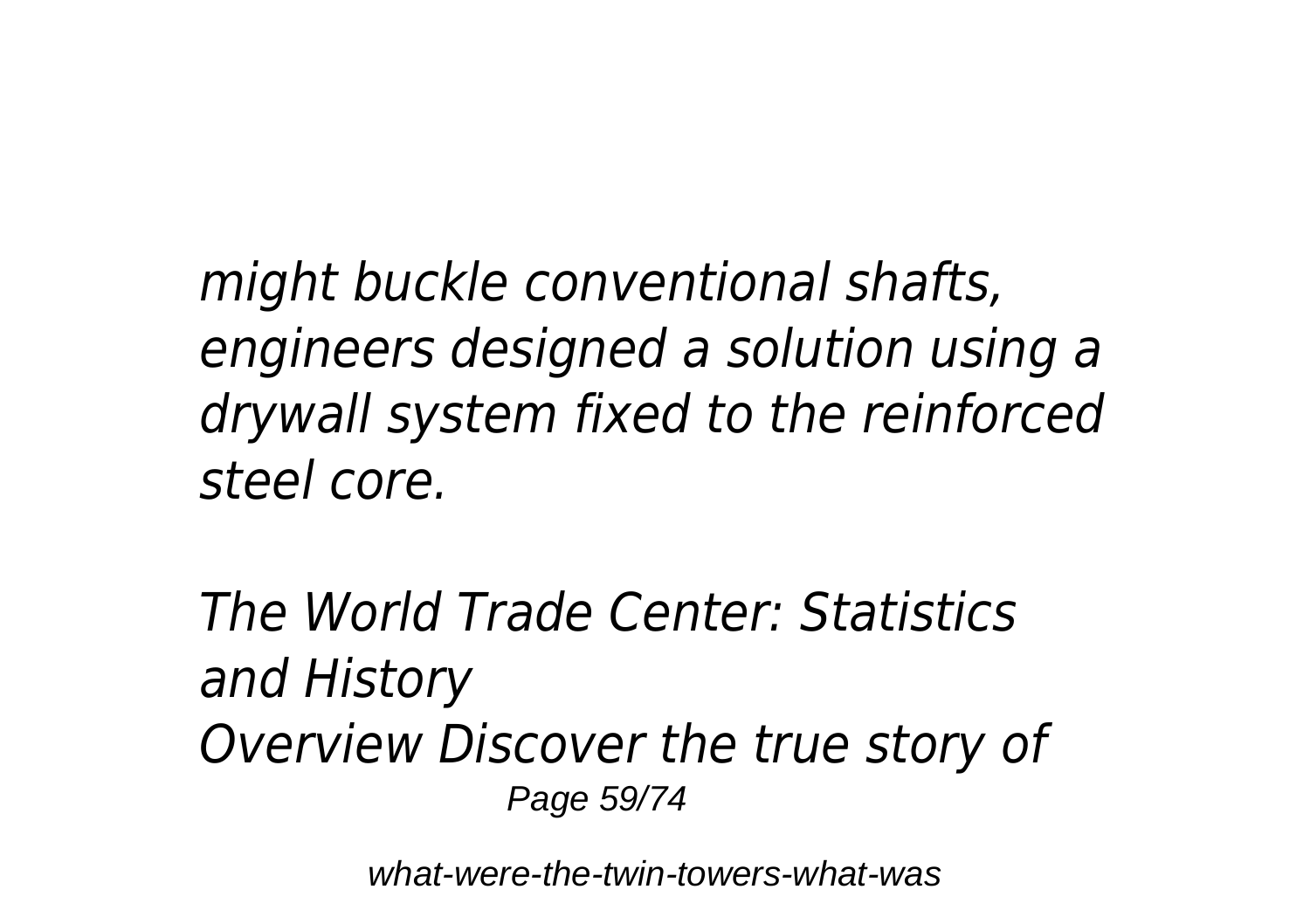*the Twin Towers—how they came to be the tallest buildings in the world and why they were destroyed. When the Twin Towers were built in 1973, they were billed as an architectural wonder. At 1,368 feet, they clocked in as the tallest buildings in the world and changed the New York City* Page 60/74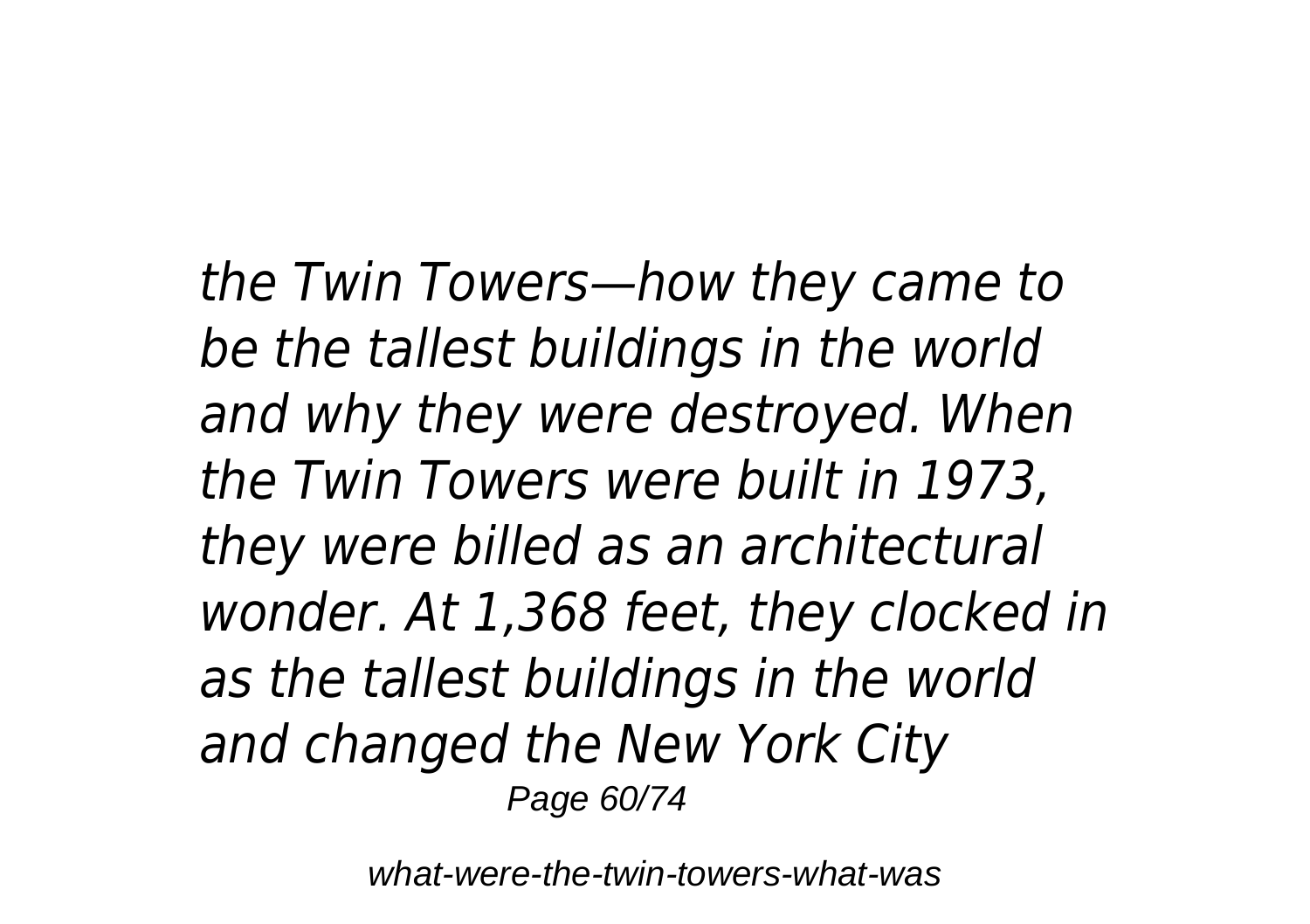*skyline dramatically.*

*What Were the Twin Towers? by Jim O'Connor, Who HQ, Ted ... The Twin Towers, or World Trade Center, were attacked on September 11, 2001. The Twin Towers were located in New York City.* Page 61/74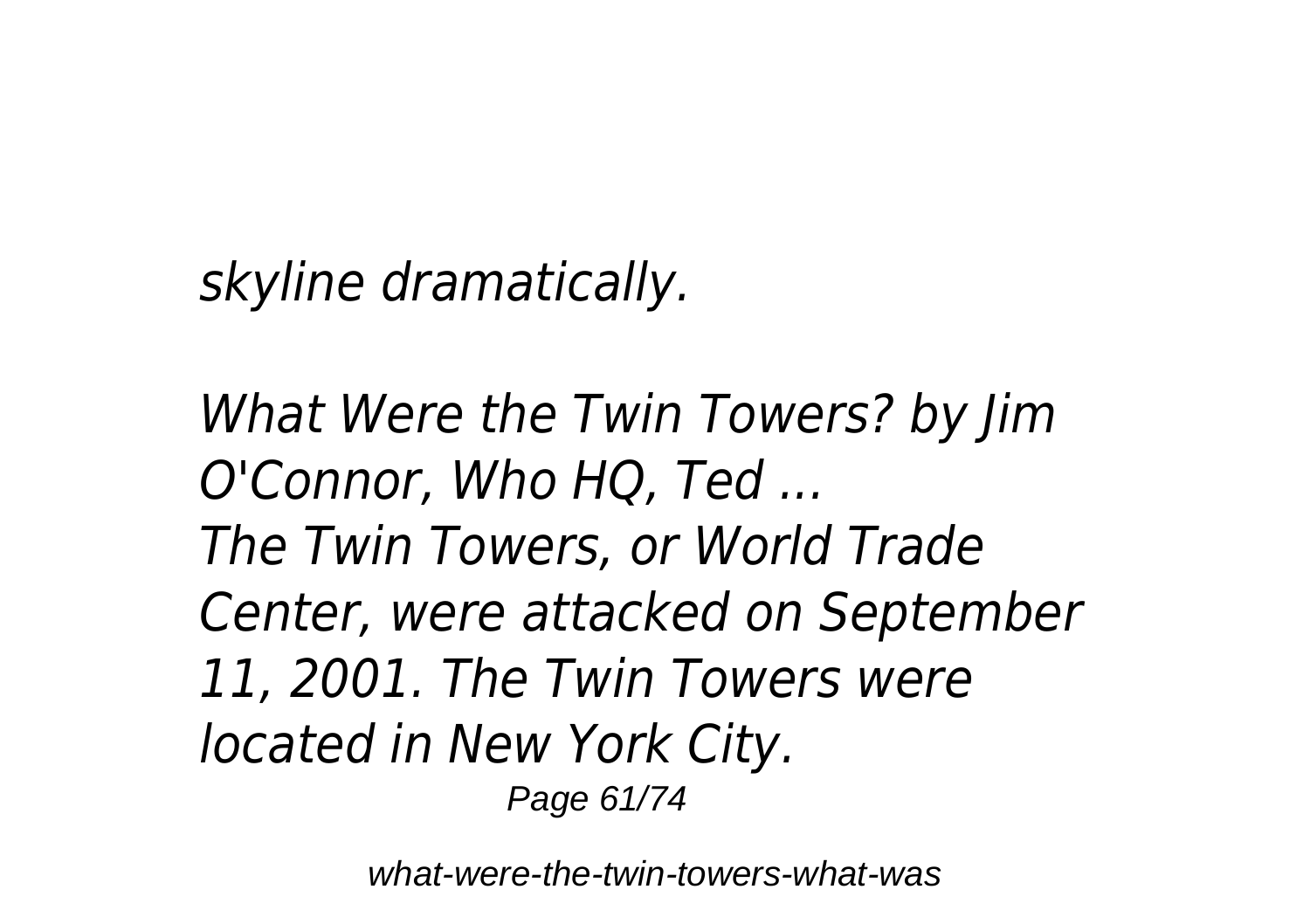## *What Were the Twin Towers? by Jim O'Connor*

*The twin towers were the first supertall buildings designed without any masonry. Worried that the intense air pressure created by the* Page 62/74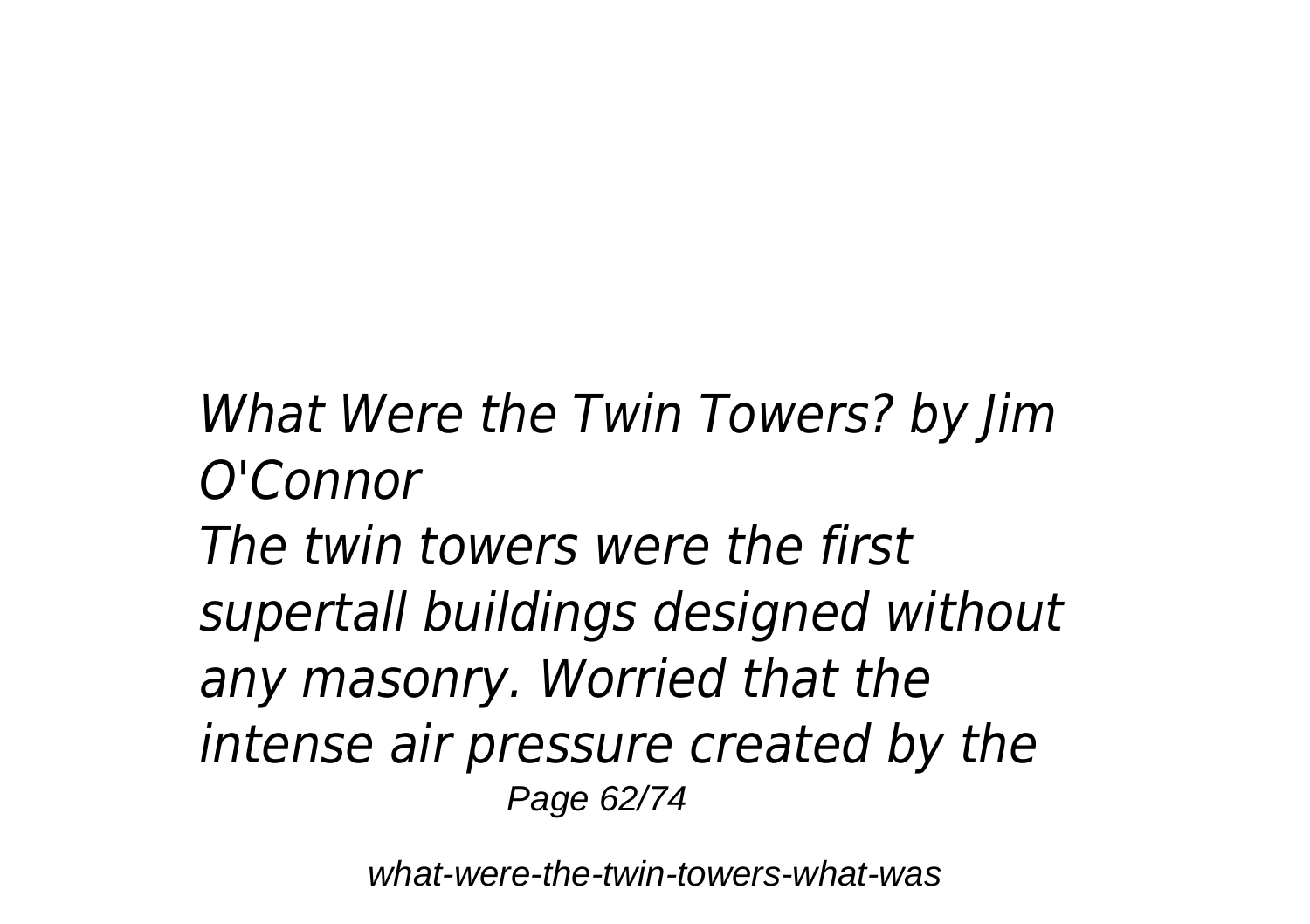*buildingsâ high speed elevators might buckle conventional shafts, engineers designed a solution using a drywall system fixed to the reinforced steel core.*

*Twin Towers 2 - Wikipedia*

#### The Twin Towers, or World Page 63/74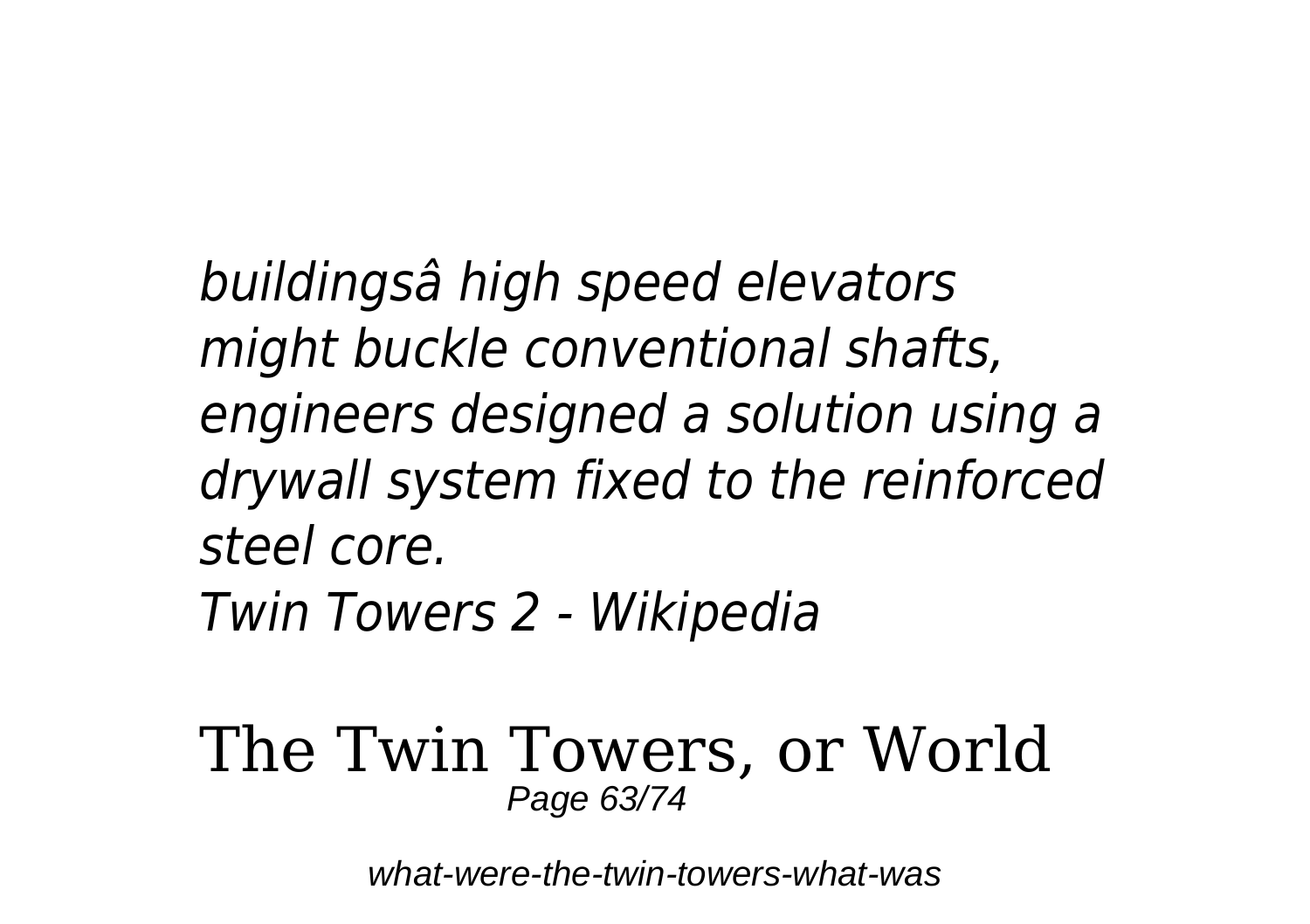Trade Center, were attacked on September 11, 2001. The Twin Towers were located in New York City.

The design and construction of the World Trade Center, Page 64/74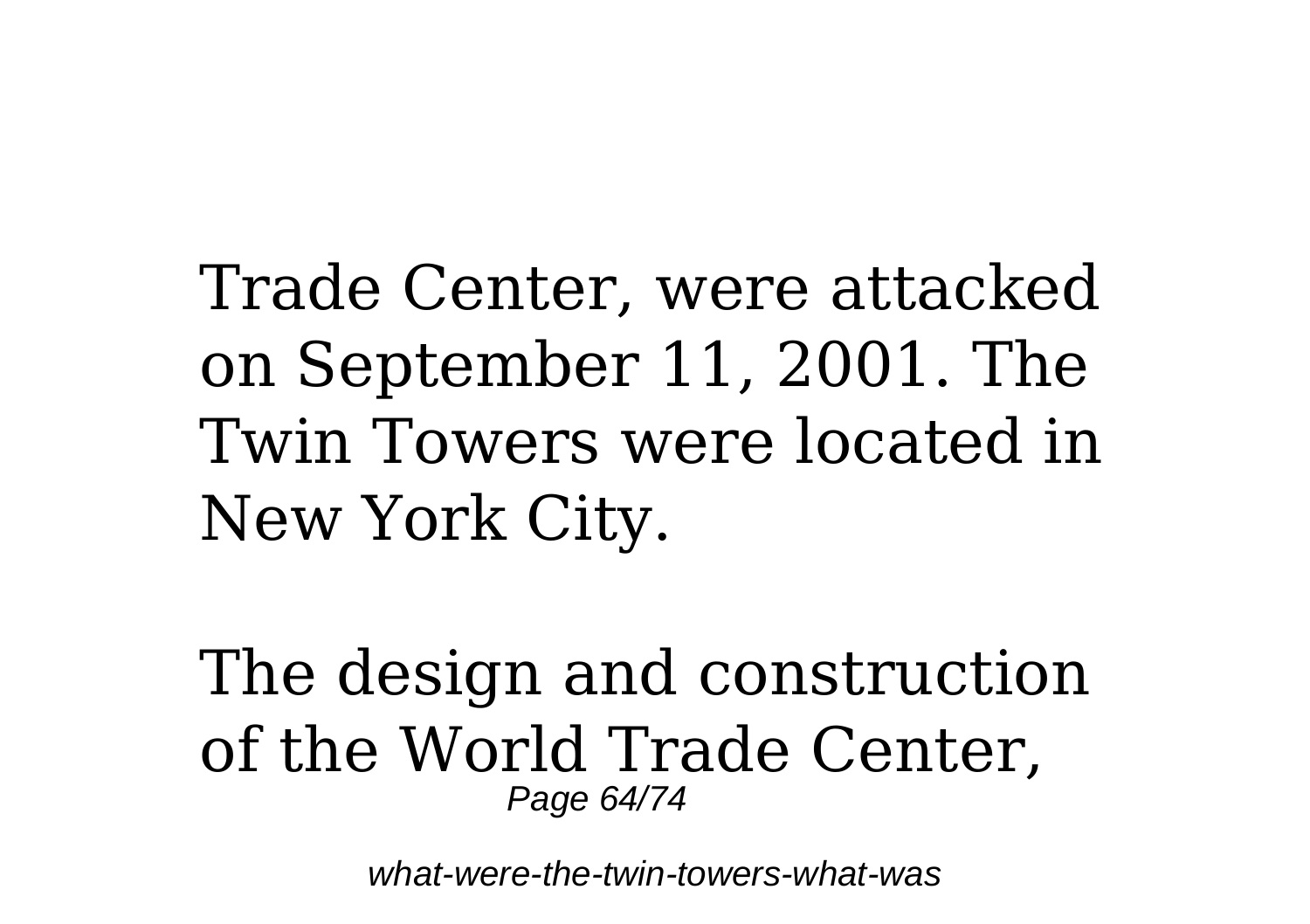most centrally its twin towers, involved many other innovative techniques, such as the slurry wall for digging the foundation, and wind tunnel experiments. Construction of the World Page 65/74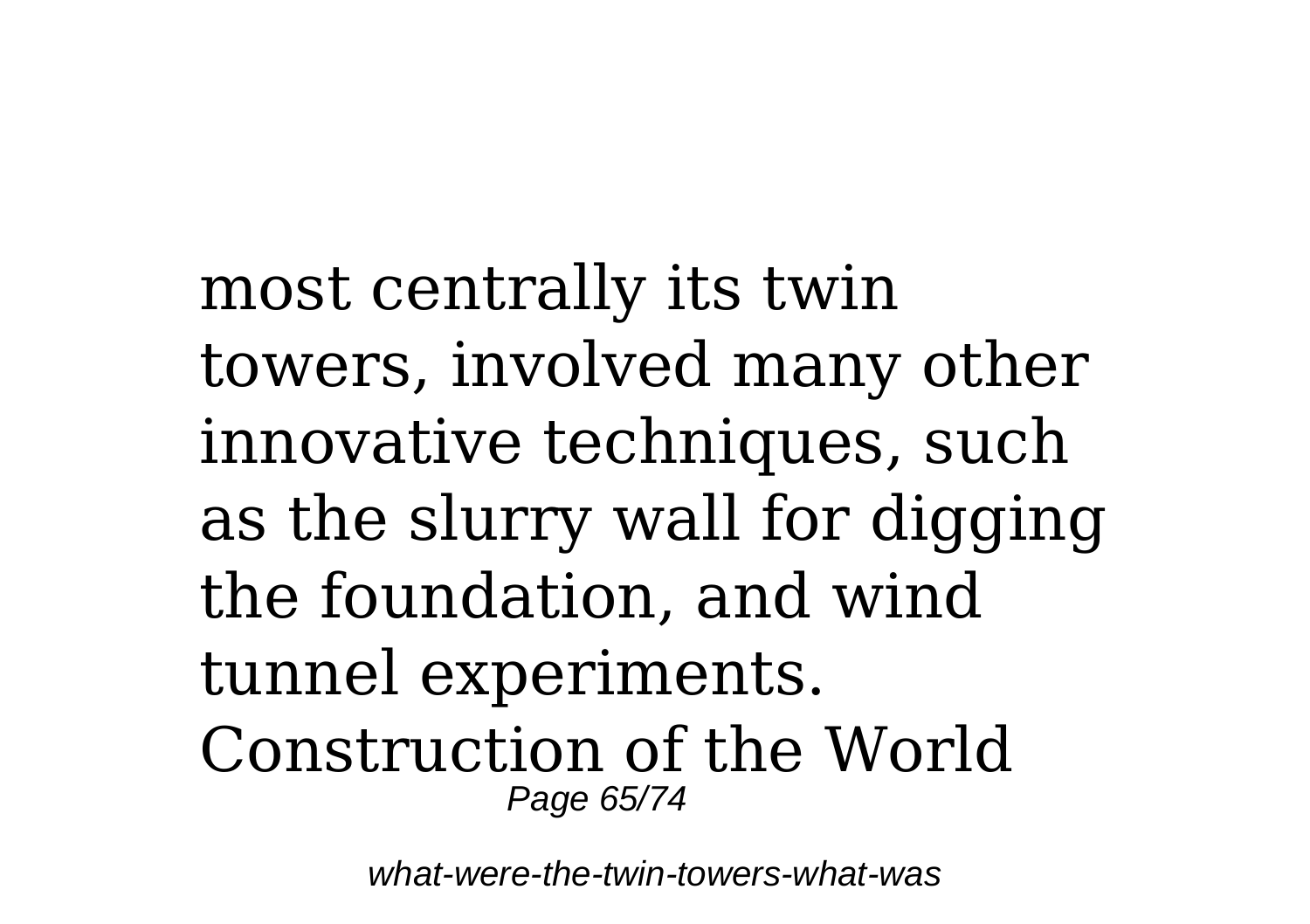# Trade Center's North Tower began in August 1968, and the South Tower in 1969. **Twin Towers Facts - Softschools.com**

*Discover the true story of the Twin* Page 66/74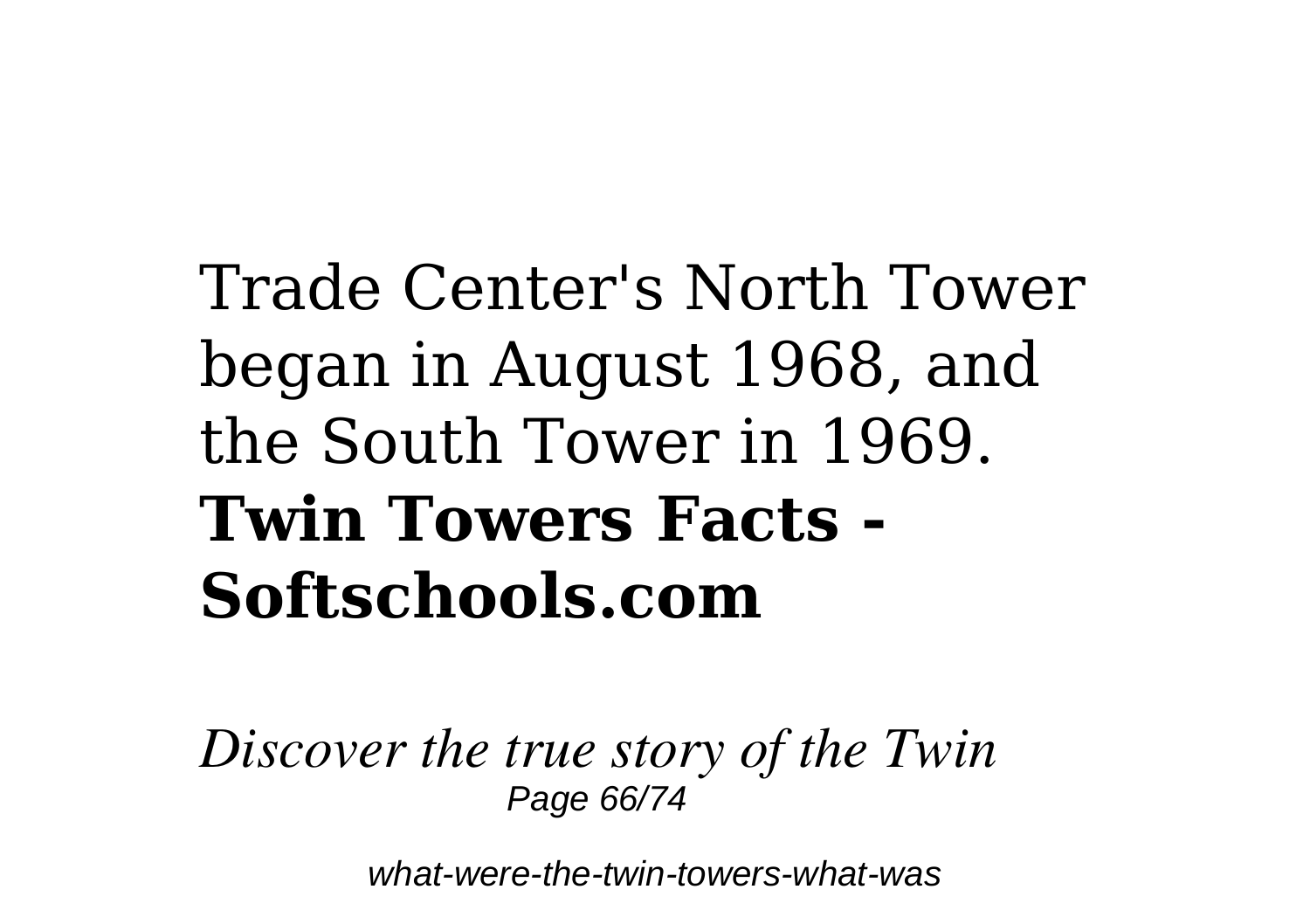*Towers—how they came to be the tallest buildings in the world and why they were destroyed. When the Twin Towers were built in 1973, they were billed as an architectural wonder. At 1,368 feet, they clocked in as the tallest buildings in the world and changed the New York*

Page 67/74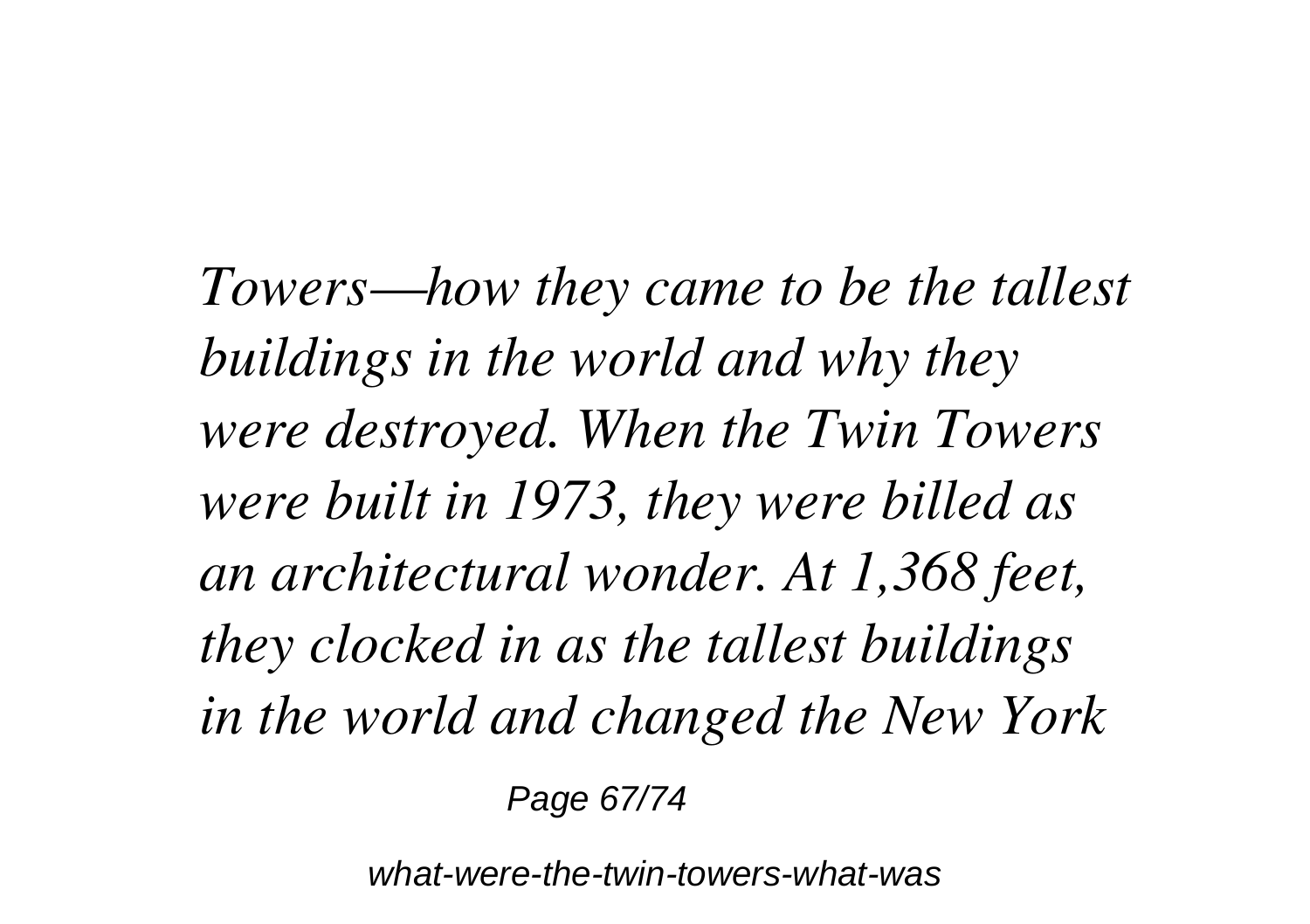*City skyline dramatically. Construction of the World Trade Center - Wikipedia Before its destruction, the World Trade Center was a New York City icon, and the Twin Towers were the centerpiece that represented the entire complex.*

Page 68/74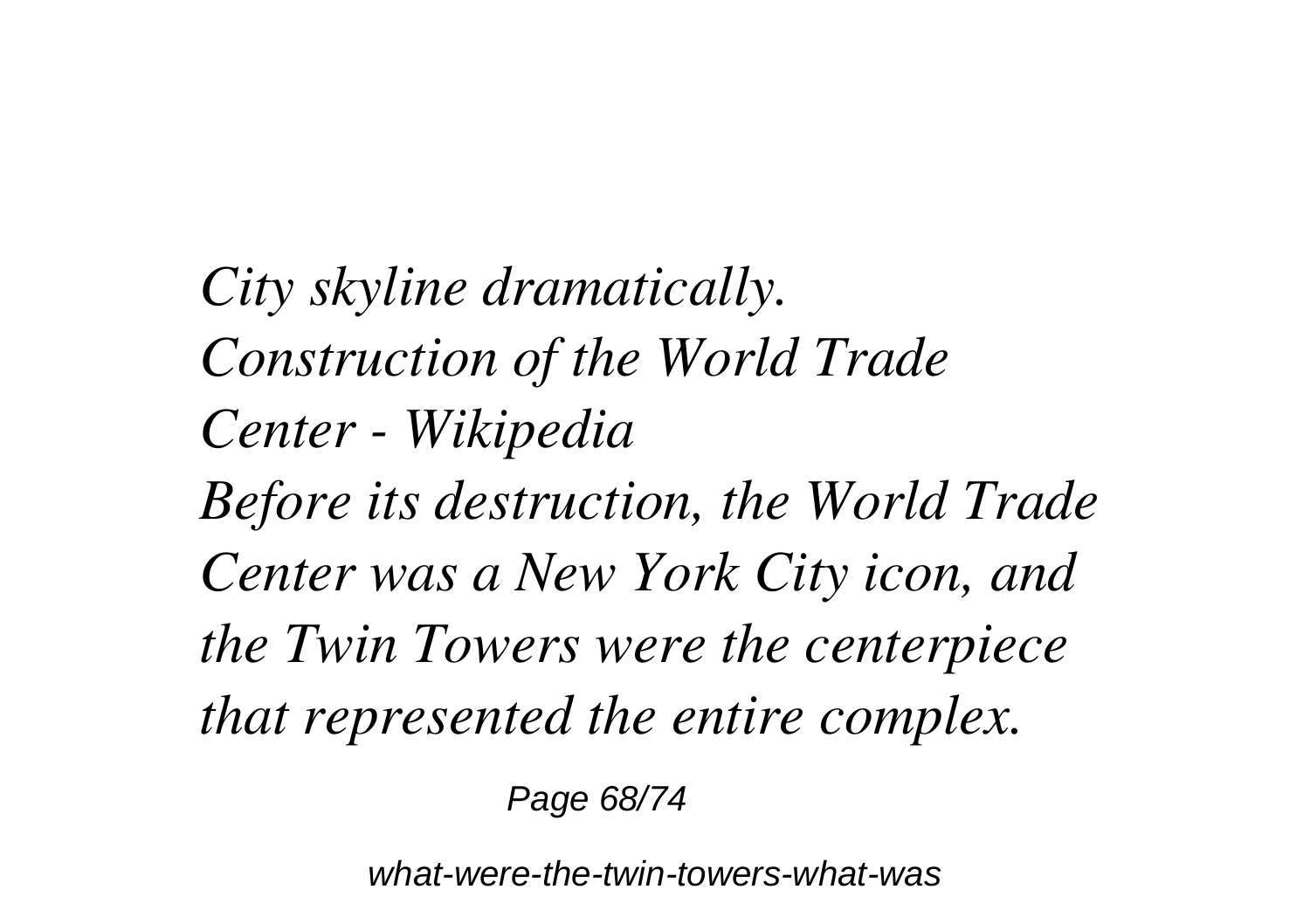*They were used in film and TV projects as "establishing shots", standing for New York City as a whole. September 11 attacks - Wikipedia*

## **What Were the Twin Towers? (What Was?) - Kindle edition**

Page 69/74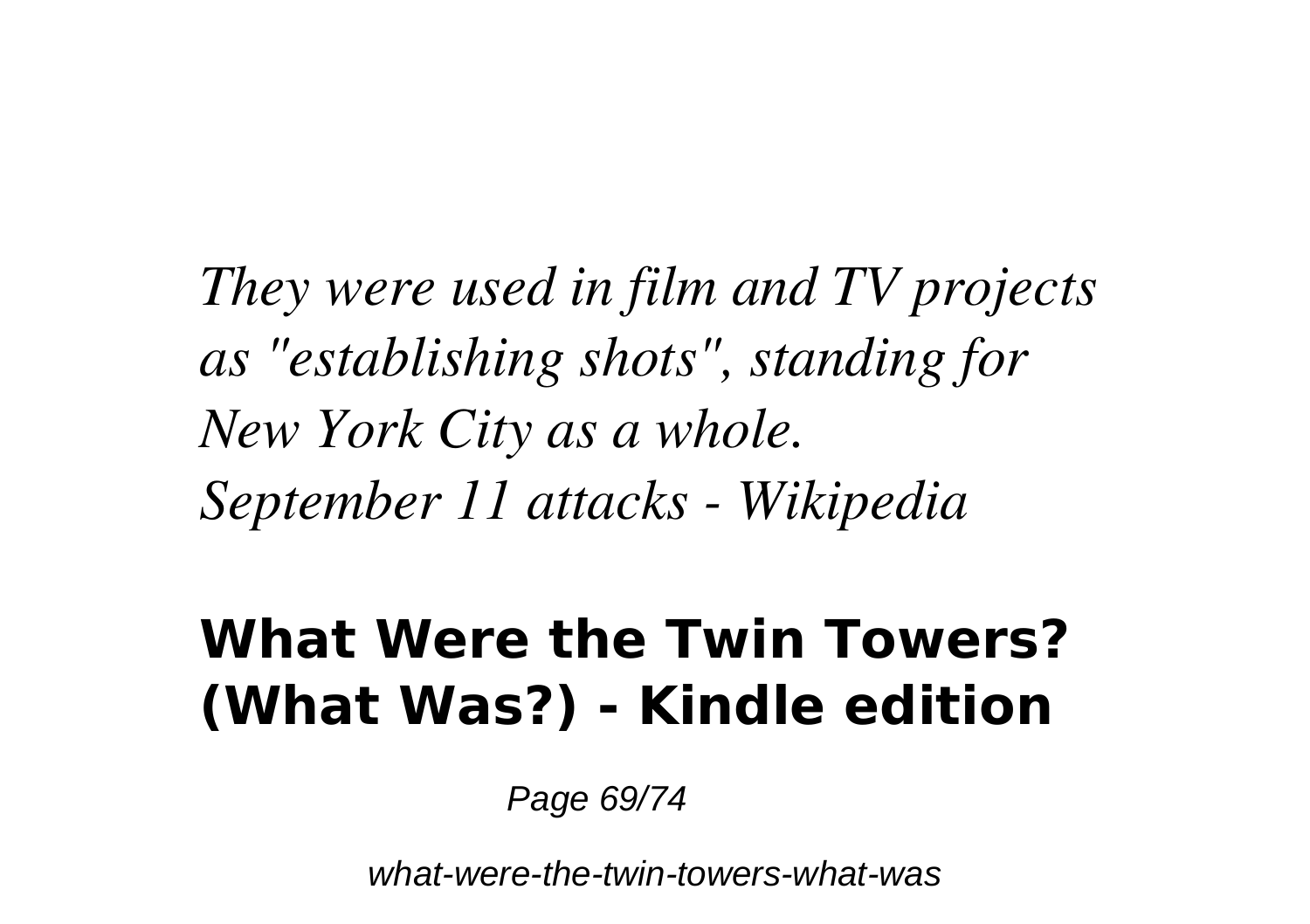**by ... Collapse of the World Trade Center - Wikipedia On the World Trade Center site, three more office towers were to be built one block east of where the original towers stood. [377] 4 WTC,** Page 70/74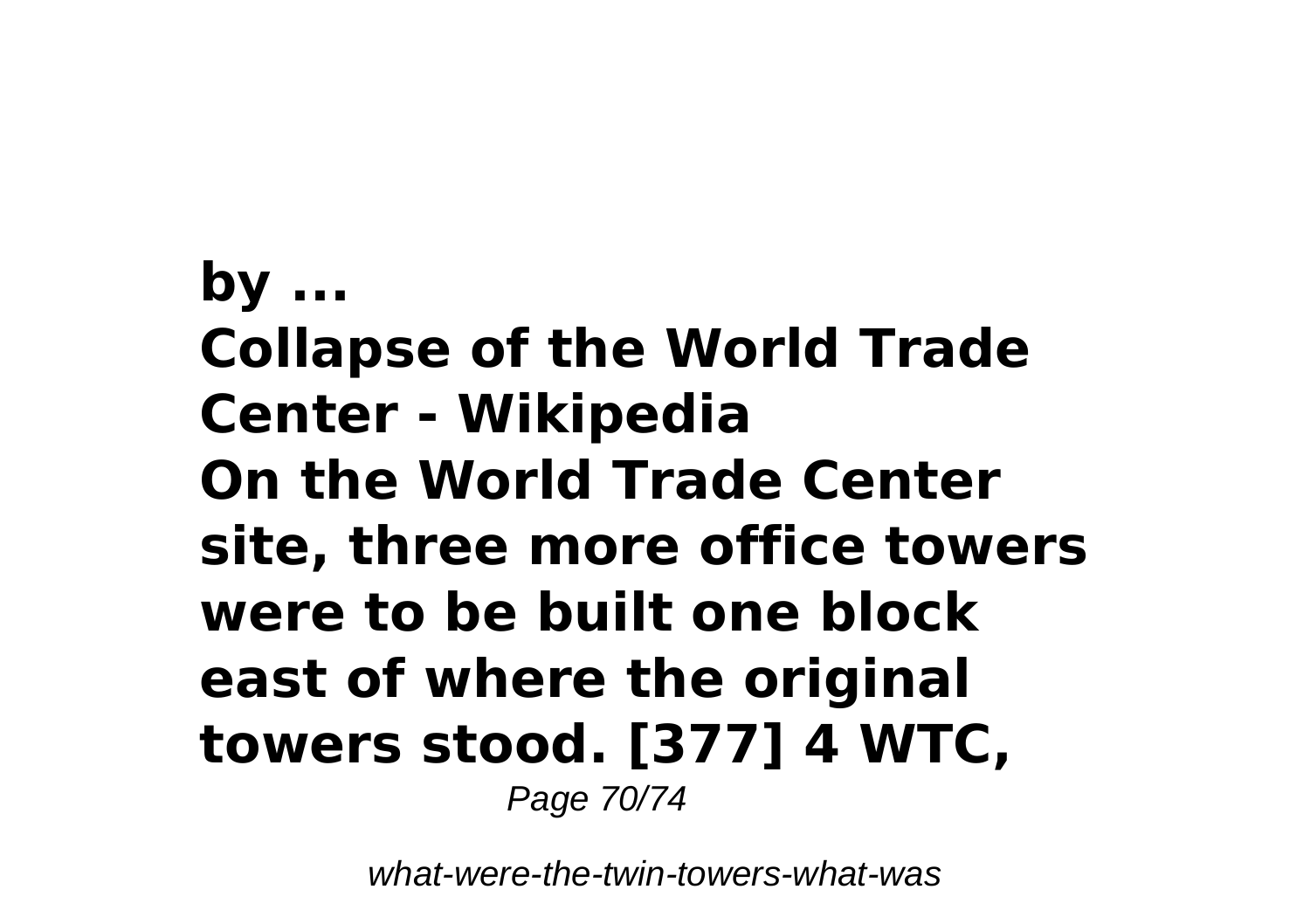**meanwhile, opened in November 2013, making it the second tower on the site to open behind 7 World Trade Center, as well as the first building on the Port Authority property. Amazon.com: What Were the** Page 71/74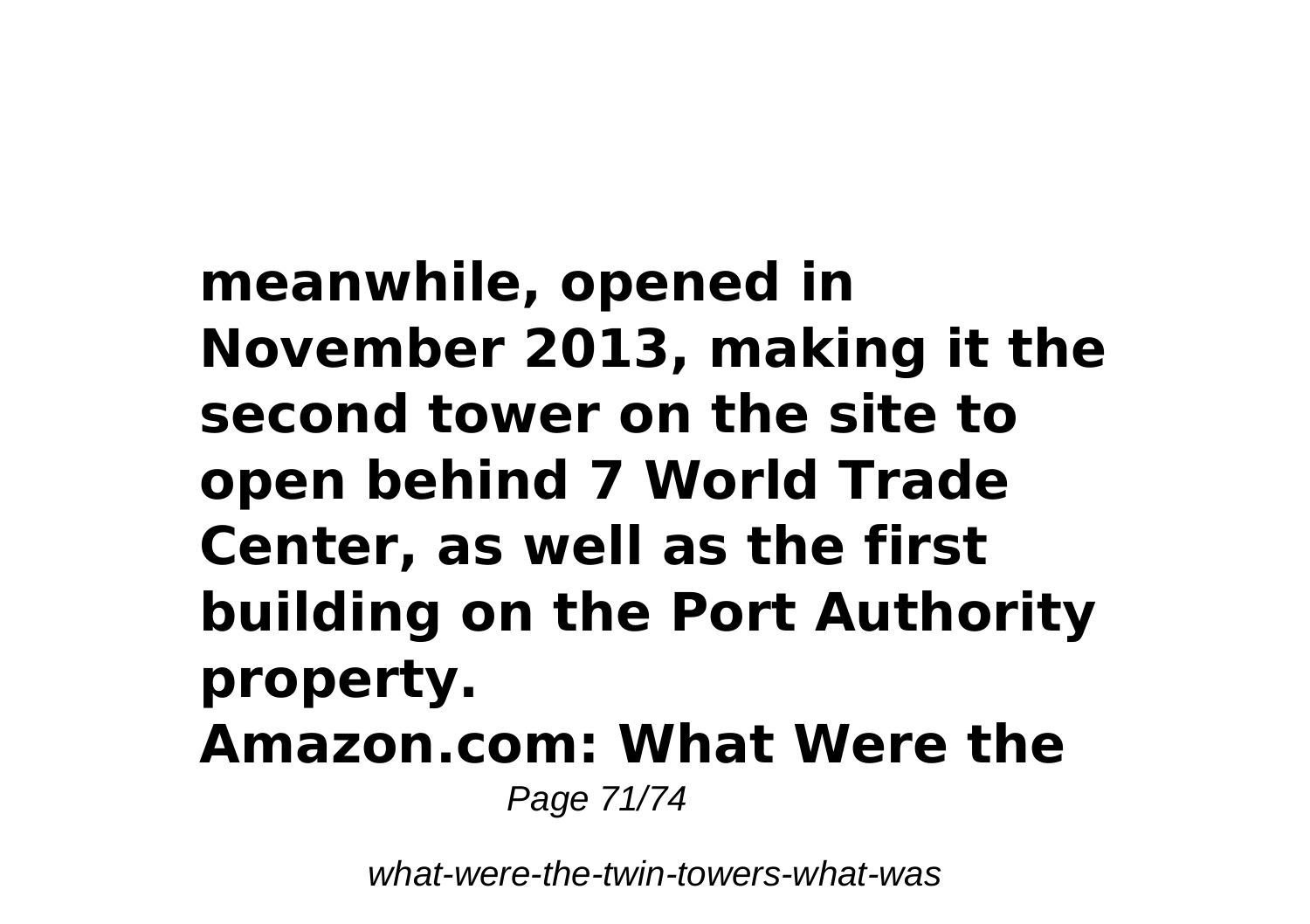## **Twin Towers? (What Was ...**

*Upon completion, the Twin Towers were briefly the tallest buildings in the world, and at the time of the terrorist*

Page 72/74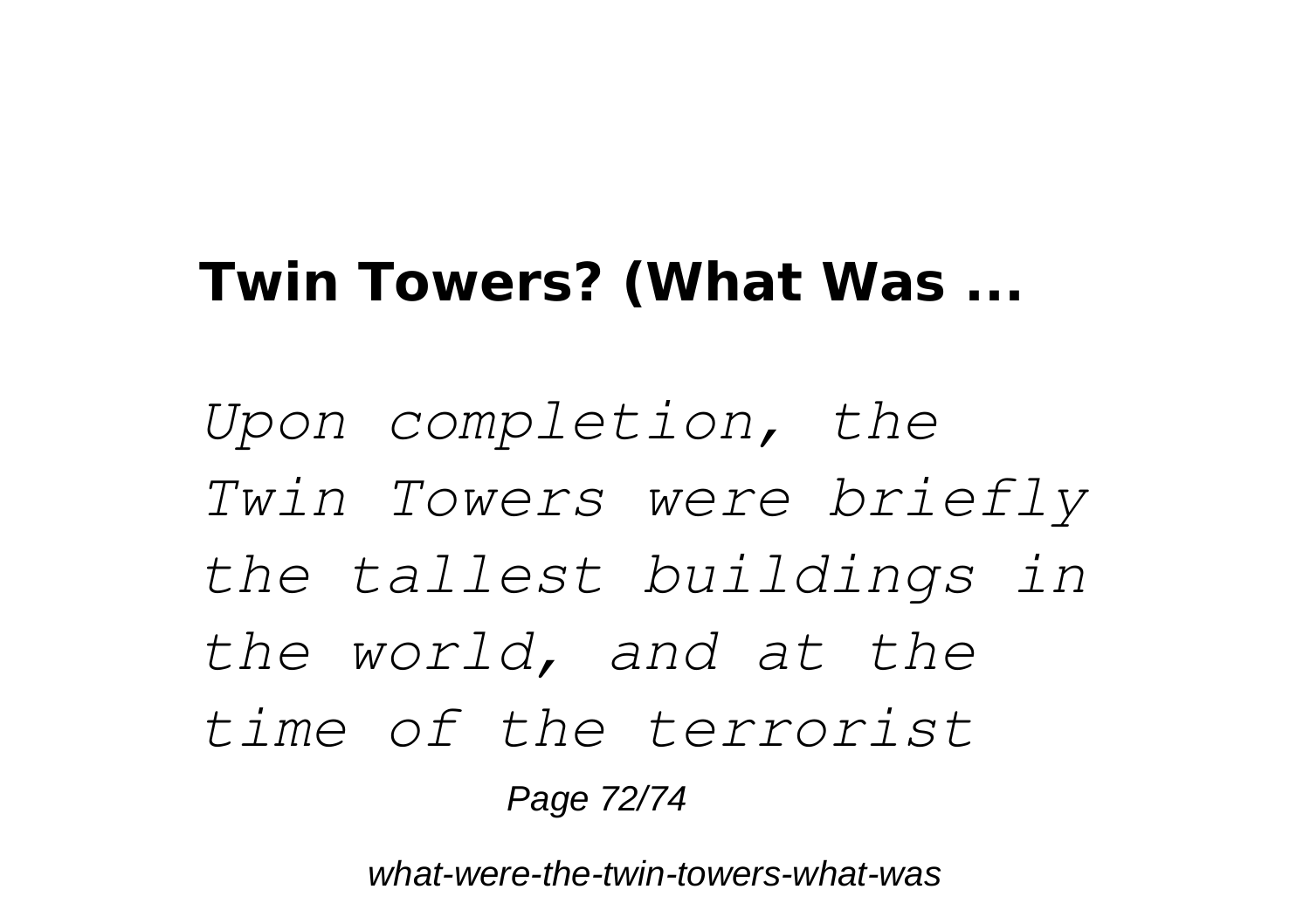*attacks they were still in the top five. Only the then recently completed Petronas Towers in Kuala Lumpur , Malaysia and the Willis Tower (known then as the* Page 73/74

what-were-the-twin-towers-what-was